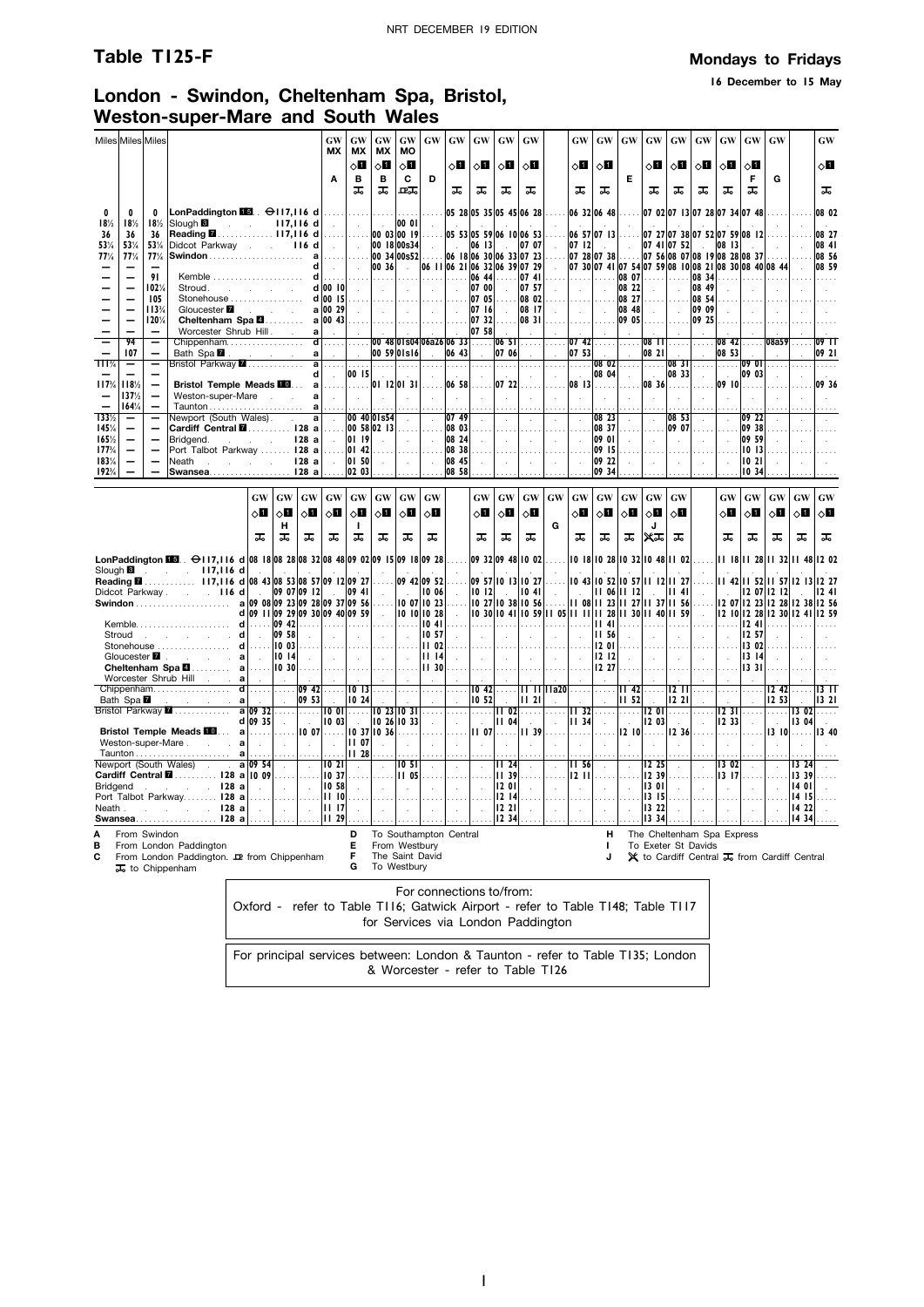### **Table T125-F Mondays to Fridays**

**16 December to 15 May**

### **London - Swindon, Cheltenham Spa, Bristol, Weston-super-Mare and South Wales**

|                                                                                          |                         |                         | <b>GW</b><br>8П                                  | GW                       | <b>GW</b><br>$\Diamond \blacksquare$             | GW<br>8П                     | <b>GW</b><br>◇О             | <b>GW</b><br>⊘Ш                  | <b>GW</b><br>$\circ$ l                                   | <b>GW</b><br>⊘Ш                                  | <b>GW</b><br>⊘Ш                                  |                                                  | <b>GW</b><br>◇Ш            | <b>GW</b><br>8П                                                                 | <b>GW</b><br>ू∏                                                                             | <b>GW</b><br>$\Diamond$ l        | <b>GW</b>                   | <b>GW</b><br>⊘Ш                            | GW<br>$\Diamond \blacksquare$ | <b>GW</b><br>8П                | <b>GW</b><br>$\circ$ 0 |                                                  | <b>GW</b><br>$\Diamond \blacksquare$             | <b>GW</b><br>⊘П                | <b>GW</b><br>ू∏      |
|------------------------------------------------------------------------------------------|-------------------------|-------------------------|--------------------------------------------------|--------------------------|--------------------------------------------------|------------------------------|-----------------------------|----------------------------------|----------------------------------------------------------|--------------------------------------------------|--------------------------------------------------|--------------------------------------------------|----------------------------|---------------------------------------------------------------------------------|---------------------------------------------------------------------------------------------|----------------------------------|-----------------------------|--------------------------------------------|-------------------------------|--------------------------------|------------------------|--------------------------------------------------|--------------------------------------------------|--------------------------------|----------------------|
|                                                                                          |                         |                         | ᠼ                                                | Α                        | ᠼ                                                | ᠼ                            | ᠼ                           | ᠼ                                | ᠼ                                                        | ᠼ                                                | ᠼ                                                |                                                  | ᠼ                          | ᠼ                                                                               | ᠼ                                                                                           | ᠼ                                | Α                           | ᠼ                                          | ᠼ                             | ᠼ                              | ᠼ                      |                                                  | ᠼ                                                | ᅚ                              | ᠼ                    |
| LonPaddington $\blacksquare$ . $\Theta$ 117,116 d                                        |                         | .                       | $ 12 \t18 $                                      | .                        |                                                  |                              |                             |                                  | 12 28 12 32 12 45 12 48 13 02 13 18 13 28                |                                                  |                                                  |                                                  |                            | 13 32 13 48 14 02 14 18                                                         |                                                                                             |                                  |                             |                                            |                               | 14 28 14 32 14 45 14 48        |                        |                                                  |                                                  | 15 02 15 18 15 28              |                      |
| Slough <b>6</b> 117, 116 d<br>Reading 2 117,116 d                                        |                         | $\ddot{\phantom{a}}$    | $\sim 10^{-1}$<br>12.42                          |                          |                                                  | 12 52 12 57                  |                             |                                  | $13$ $12$ $13$ $27$ $13$ $42$ $13$ 53                    |                                                  |                                                  |                                                  |                            | 13 57 14 13 14 27 14 42                                                         |                                                                                             |                                  |                             | 14 53                                      | 14 57                         |                                | 1513                   |                                                  |                                                  | 15 27 15 42                    | 15 52                |
| Didcot Parkway<br>.116d                                                                  | a                       |                         | $\sim$ $\sim$<br> 1307                           | $\sim$                   | 13 23 13 27                                      | 1306 1312                    | $\mathcal{L}_{\mathcal{A}}$ | $\sim 10^{-1}$                   | $\parallel$ 13 41 $\parallel$<br>13 37 13 56 14 07 14 23 | $\sim$                                           | 14 07                                            | $\mathcal{L}$                                    | 14   12                    | $\sim$<br>  14 28 14 38 14 56 15 07                                             | 14 41                                                                                       | $\sim$                           | $\bar{z}$                   | 15 07 15 12<br>$\ldots$ 15 23 15 28        |                               | $\sim$                         | $\sim$<br>$ 15 \ 38 $  | $\sim$                                           | 1541                                             | 15 57 16 07 16 23              | 16 06                |
| Kemble.                                                                                  | d<br>d                  | $\sim$                  |                                                  | 3   0  3   4  3 28  3 30 |                                                  |                              | $\mathcal{L}_{\mathcal{A}}$ |                                  | 3 40  3 59  4 10  4 28                                   |                                                  | 1441                                             | $\sim$                                           |                            | 4 30  4 41  4 59  5 10  5 14  5 28  5 30                                        |                                                                                             |                                  |                             | 15 41                                      | .                             | $\sim$                         | 541                    | $\sim$                                           |                                                  | 16 00 16 10 16 28              | 1641                 |
| Stroud<br>and the company of the state                                                   | d                       |                         | $\sim$                                           |                          | $13 \t41$<br>13 57                               | $\sim$                       | $\sim$                      | $\sim$                           |                                                          | $\sim$                                           | 14 57                                            | $\sim$                                           |                            | $\lambda$                                                                       |                                                                                             |                                  |                             | 15 57                                      | $\mathbf{r}$                  |                                | $\sim$                 |                                                  | $\sim$                                           |                                | 16 57                |
| Stonehouse                                                                               | d<br>a                  | $\sim$                  | $\sim$                                           | $\sim$                   | 1402<br>14  4                                    | $\sim$                       | 1.1.1.1<br>$\sim 10^{-1}$   | 1111<br>$\sim$ $\sim$            | $\sim$                                                   | $\sim 10$                                        | 1502<br> 15 14                                   | $\sim$                                           | $\sim$                     | $\sim$                                                                          | $\sim$                                                                                      | $\sim$                           | $\mathcal{L}_{\mathbf{r}}$  | 6 02 <br> 16 16                            | $\sim$                        | $\sim$                         | $\sim$                 | $\sim$                                           | $\sim$                                           | $\sim$                         | 17 02<br>1714        |
| Cheltenham Spa <b>2</b> a<br>Worcester Shrub Hill .                                      | a                       |                         | .                                                | .                        | 1427                                             | .                            | .                           | $\cdots$                         | .                                                        | .                                                | 15 28                                            |                                                  |                            | $\cdots$                                                                        |                                                                                             | $\sim$                           |                             | 1632                                       |                               |                                |                        |                                                  | $\sim$                                           |                                | 1731                 |
| Chippenham<br>Bath Spa                                                                   | $\overline{\mathbf{d}}$ | .                       | .                                                | 13a29                    | .                                                | $\overline{13}$ 43<br>  3 56 | .                           | 1.1.1.1                          | $14$ $11$                                                |                                                  |                                                  | .                                                | 1442                       | .                                                                               | $\overline{15}$ $\overline{11}$ $\overline{1}$ $\overline{1}$ $\overline{2}$ $\overline{2}$ |                                  | 15a29                       | .                                          | 15 53                         | $15 \, 42$                     |                        |                                                  | $16$ 12                                          |                                |                      |
| and a strategic<br>Bristol Parkway <b>2</b>                                              | a<br>a                  | $\mathcal{A}$<br>.      | 1331                                             | $\sim$<br>$\cdots$       |                                                  | .                            |                             |                                  | $ 14 \t21 $<br>$13\;53\;14\;01$                          | 1431                                             | $\cdots$                                         |                                                  | 14 53<br>.                 | 15 02                                                                           | 521 <br>$\ldots$ .                                                                          | 1531                             |                             |                                            | .                             |                                | 15 58 16 02            |                                                  | 1622<br>$\cdots$                                 | 1631                           |                      |
| Bristol Temple Meads <b>10</b> a                                                         | d                       |                         | 3 33 <br>.                                       | $\sim$                   | $\sim$                                           |                              | 13 55 14 03<br>14 12 14 04  | $\cdots$                         | ∣14 36∣……                                                | 14 33                                            | $\sim$                                           | $\sim$<br>$\sim$                                 | 15 09                      | 15 04<br>.                                                                      | 5 36                                                                                        | 15 33<br>.                       |                             | $\mathcal{L}$                              |                               | 16 08 16 09                    | 16 01 16 05            |                                                  |                                                  | 16 33<br>1638                  |                      |
| Weston-super-Mare                                                                        | a<br>al                 | $\sim$                  | $\sim$                                           | $\sim$                   | $\sim$                                           | $\mathcal{L}_{\mathcal{A}}$  | 1431                        | $\sim$                           |                                                          | $\sim$                                           | $\mathbf{r}$                                     |                                                  | $\overline{a}$             | $\mathbf{r}$                                                                    |                                                                                             | $\mathbf{r}$                     |                             | $\sim$                                     | $\mathbf{r}$                  | 16 41                          | ÷                      |                                                  | $\mathbf{r}$                                     | $\sim$                         |                      |
| Newport (South Wales).<br>Cardiff Central <b>M</b> 128 a                                 | a                       | $\sim$                  | 13 55<br>.    4 09                               | $\sim$                   | $\sim$                                           | $\sim$                       | $\mathcal{L}$<br>.          | 14 23<br>1439                    | $\sim$                                                   | 1459<br>15 17                                    | $\mathcal{L}_{\mathcal{A}}$                      | $\sim$                                           | $\sim$<br>a sa             | 15 22<br>15 36                                                                  | $\sim$<br><b>College</b>                                                                    | 15 52<br>16 07                   | $\mathcal{L}_{\mathcal{A}}$ | $\sim$                                     | $\sim$                        | $\mathcal{L}$                  | 16 23<br>1635          | $\mathcal{L}$                                    | $\sim$                                           | 16, 54<br>  7 07               |                      |
| <b>Bridgend</b><br><u>. 128 а</u>                                                        |                         |                         | $\sim$                                           | .                        | $\cdots$<br>n.                                   | .<br>$\sim$                  | $\mathcal{L}$               | 15 04                            | $\cdots$<br>$\mathcal{L}$                                |                                                  | $\cdots$                                         | .<br>$\sim$                                      | n.                         | 15 59                                                                           |                                                                                             | $\mathcal{L}$                    |                             | $\cdots$<br>$\mathcal{L}$                  | .<br>$\sim$                   | n.                             | 17 05                  | $\ldots$<br>$\mathbf{r}$                         | $\cdots$<br>$\mathcal{L}_{\mathcal{A}}$          |                                |                      |
| Port Talbot Parkway 128 a<br>Neath Neath 128 a                                           |                         | $\sim$                  | $\sim$                                           | $\mathcal{L}$            | $\ddot{\phantom{a}}$                             | $\sim$                       | $\cdot$                     | 15 17<br>15 24                   | $\sim$                                                   | $\sim$                                           |                                                  | $\mathcal{A}$                                    | $\sim$                     | 1613<br>16 20                                                                   | $\mathcal{L}_{\mathbf{a}}$                                                                  | $\cdot$                          |                             |                                            | $\bar{z}$                     | $\cdot$                        | 1719<br>17 26          | $\mathcal{L}$                                    | $\bar{z}$                                        |                                |                      |
| Swansea128 a                                                                             |                         |                         |                                                  |                          |                                                  |                              |                             | 15 37                            |                                                          |                                                  |                                                  |                                                  |                            | 1633                                                                            |                                                                                             |                                  |                             |                                            |                               |                                | 1739                   |                                                  |                                                  |                                |                      |
|                                                                                          |                         | GW                      | $\boldsymbol{\mathsf{G}}\boldsymbol{\mathsf{W}}$ | GW                       | $\boldsymbol{\mathsf{G}}\boldsymbol{\mathsf{W}}$ | GW                           | GW                          |                                  | $\boldsymbol{\mathbf{G}}\boldsymbol{\mathbf{W}}$         | $\boldsymbol{\mathbf{G}}\boldsymbol{\mathbf{W}}$ | $\boldsymbol{\mathsf{G}}\boldsymbol{\mathsf{W}}$ | $\boldsymbol{\mathsf{G}}\boldsymbol{\mathsf{W}}$ | $\boldsymbol{\mathrm{GW}}$ | $\boldsymbol{\mathrm{GW}}$                                                      | GW                                                                                          | <b>GW</b>                        | GW                          |                                            |                               | $GW$ $GW$                      | GW                     | $\boldsymbol{\mathsf{G}}\boldsymbol{\mathsf{W}}$ | $\boldsymbol{\mathsf{G}}\boldsymbol{\mathsf{W}}$ | GW                             | GW                   |
|                                                                                          |                         | 8П                      | 8П                                               | ⊘Ш                       | ू∏                                               | $\diamond$ l                 | $\Diamond \blacksquare$     |                                  | 0П                                                       | ू∏                                               |                                                  | ⊘Ш                                               | ू∏                         | √∐                                                                              | ू∏                                                                                          | ू∐                               | оΩ                          |                                            | ⊘П                            | $\diamond$ l                   | ⊘⊡                     |                                                  | $\diamond$ li                                    | ⊘∐                             | ू∏                   |
|                                                                                          |                         | ᠼ                       | ᠼ                                                | ᠼ                        | ᠼ                                                | B<br>ᠼ                       | ᠼ                           |                                  | ᠼ                                                        | ᅚ                                                | Α                                                | ᠼ                                                | ᅚ                          | ᠼ                                                                               | ᅚ                                                                                           | ᅚ                                | ᠼ                           |                                            | ᠼ                             | ᠼ                              | C<br>ᅚ                 | D                                                | ᠼ                                                | Е<br>ᠼ                         | ᅚ                    |
| LonPaddington $\overline{113}$ . $\ominus$ 117,116 d 15 32 15 45 15 48 16 02 16 15 16 18 |                         |                         |                                                  |                          |                                                  |                              |                             |                                  | 1630 1632                                                |                                                  |                                                  |                                                  |                            | 16 48 17 00 17 02 17 15 17 17 17 28                                             |                                                                                             |                                  |                             |                                            |                               | $17.30$ $17.47$ $18.00$        |                        |                                                  |                                                  | 18 02 18 16 18 18              |                      |
| $\sim$ 117,116 d<br>Slough <b>B</b>                                                      |                         |                         | $\sim$                                           |                          | 16 12 16 27                                      |                              | 16 43                       |                                  | $\sim$                                                   | 16 57                                            | $\sim$                                           | 1713                                             |                            | 17 27                                                                           |                                                                                             | 1742                             |                             |                                            |                               |                                |                        | $\mathbf{r}$                                     | 18 27                                            |                                | 18 42                |
| Reading 2 117,116 d 15 57<br>Didcot Parkway 116 d 16 11                                  |                         |                         | .<br>$\sim$                                      | $\sim 10^{-1}$           | 1641                                             | $\sim$                       | 16 57                       | $\sim$                           | 7 06  7 11                                               |                                                  | .                                                | $\sim$                                           | $\sim$                     | 1741                                                                            | $\sim$                                                                                      |                                  | 17 56 18 04                 | $\sim$                                     | 18 08                         | 17 54 18 12<br>$\sim 10^{-1}$  | $\sim$                 | $\sim$                                           | 1841                                             | <b>State</b>                   | 18 57                |
|                                                                                          |                         | a 16 27<br>d 16 29      | $\ldots$<br>$\sim$                               |                          | 16 37 16 56<br>16 40 16 59                       | $\mathcal{L}_{\mathcal{A}}$  | 1712<br>1715                | $\mathcal{L}_{\mathcal{A}}$      | 17 25 17 29                                              |                                                  | 7 28  7 32  7 36  7 42                           | 1738                                             | $\sim$                     | 17 57<br>17 59                                                                  | $\mathcal{L}_{\mathbf{r}}$                                                                  |                                  | 18 11 18 21<br>18 14 18 24  | $\mathbf{r}$<br>$\mathcal{L}_{\mathbf{r}}$ |                               | 18 25 18 37<br>$18$ 28 $18$ 40 | $\mathcal{L}$          |                                                  | 18,56<br>18 51 18 59                             |                                | 1912<br>1915         |
| Kemble<br>Stroud<br>and the contract of                                                  | d<br>d                  | .<br>$\sim$             | $\sim$                                           | .                        | .                                                | $\mathcal{A}$                | $\mathcal{L}_{\mathcal{A}}$ | $\mathcal{L}_{\mathcal{A}}$      | 1741  <br>1757                                           | .<br>$\mathcal{L}$                               | .<br>$\mathcal{L}$                               | .<br>$\mathcal{L}$                               |                            | .<br>$\sim$                                                                     |                                                                                             | .<br>$\mathcal{L}_{\mathcal{A}}$ | 18 37<br>  18 53            | $\sim$<br>$\bar{z}$                        | .<br>$\mathcal{L}$            |                                |                        |                                                  |                                                  |                                |                      |
| Stonehouse                                                                               | d                       |                         |                                                  |                          |                                                  |                              |                             |                                  | 18 02                                                    |                                                  |                                                  |                                                  |                            |                                                                                 |                                                                                             |                                  | 18 58                       |                                            |                               |                                |                        |                                                  |                                                  |                                |                      |
|                                                                                          | a                       | $\sim$                  | $\sim$<br>.                                      | $\sim$                   | $\sim 10^7$<br>.                                 | $\sim$                       |                             | $\sim$                           | 8  5 <br>  8 30                                          | $\sim$                                           | $\sim$ $\sim$                                    | $\sim$                                           | $\sim$ 10                  | $\sim 10^{-1}$<br>.                                                             | $\sim$                                                                                      | $\sim$                           | 1916<br>  932               | $\sim$                                     | $\sim$                        |                                |                        |                                                  |                                                  |                                |                      |
| Worcester Shrub Hill .<br>Chippenham                                                     | a                       | $d$ 16 41               | .                                                | $\cdots$                 | $\overline{17}$ $\overline{11}$                  |                              |                             | .                                | .                                                        |                                                  |                                                  |                                                  |                            | $17$ 44 $17a51$ 18 00 18 11                                                     | l                                                                                           | 1.1.1                            |                             | $\sim$                                     |                               | $1840$                         |                        |                                                  | 19 00 19a06 19 12                                |                                |                      |
| Bath Spa <b>M</b><br>Bristol Parkway <b>7</b>                                            | al                      | a   16 52  <br>$\cdots$ |                                                  | 16 53 17 01              | 1721<br>1.111                                    |                              | 7 23  7 36                  |                                  |                                                          | 17 54<br>$\cdots$                                |                                                  | 1803                                             | .                          | 8     8 22<br>.                                                                 |                                                                                             | 18 24 18 35                      |                             |                                            | 18 50<br>.                    | 19 OI                          | 1913<br>.              |                                                  | 19 23                                            | 19 25 19 36                    |                      |
|                                                                                          | d                       |                         |                                                  | 16 55 17 04              |                                                  |                              | 7 26  7 39                  | $\mathcal{L}$                    | чù.                                                      |                                                  | $\mathcal{L}^{\mathcal{L}}$                      | 18 05                                            |                            |                                                                                 |                                                                                             | 18 26 18 38                      | $\sim$                      | $\sim$                                     |                               | 1903                           |                        |                                                  |                                                  | 19 28 19 39                    |                      |
| Bristol Temple Meads <b>10</b> a 17 06 17 04                                             |                         | $\sim$ $\sim$           | 17 44                                            | .<br>$\sim$              | $1736$                                           |                              | 1.                          | $\sim$                           | .<br>$\sim$                                              | 18 44                                            | $1808$<br>$\sim$                                 | .<br>$\sim$                                      |                            | 8 27  8 41                                                                      | .                                                                                           | .                                |                             | $\sim$                                     | 19 44                         | $1908$<br>$\mathcal{L}$        | 19 27                  |                                                  | 1937                                             |                                |                      |
| Weston-super-Mare                                                                        | a                       |                         |                                                  |                          |                                                  |                              |                             |                                  |                                                          |                                                  |                                                  |                                                  |                            |                                                                                 |                                                                                             |                                  |                             |                                            | 20 15                         |                                |                        |                                                  |                                                  |                                |                      |
|                                                                                          | al<br>a                 |                         |                                                  | 1725                     |                                                  |                              | 7 44  8 00                  |                                  |                                                          | 19 15                                            |                                                  | 18 23                                            | $\mathbf{r}$               |                                                                                 |                                                                                             | 18 44 18 59                      | $\mathbf{r}$                |                                            |                               | <b>1921</b>                    | ÷                      |                                                  |                                                  |                                |                      |
| Newport (South Wales) .<br>Cardiff Central <b>M</b> 128 a                                |                         | $\mathcal{L}$<br>.      | $\mathcal{L}$<br>.                               | 739                      | $\sim$                                           |                              | .   7 57  8 14              | $\mathcal{L}_{\mathcal{A}}$<br>. | $\mathcal{L}$                                            | $\bar{z}$<br>.                                   | $\mathcal{L}$<br>.                               |                                                  | $18.37$                    | $\mathcal{L}_{\mathbf{r}}$<br>.                                                 | 8 57  9 15                                                                                  |                                  |                             | $\mathcal{L}$<br>1.1.1                     | $\lambda$<br>.                | 938                            | 1.111                  | $\mathcal{L}$                                    | $\mathcal{A}$<br>$\cdots$                        | $19$ 46 19 57<br>  9 59  20 12 |                      |
| $\sim$ $\sim$ $\sim$ 128 a<br>Bridgend<br>Port Talbot Parkway 128 a                      |                         | $\sim$<br>.             | $\sim$<br>.                                      | 18 00<br>18 14           | $\sim$<br>.                                      | 18 20<br> 1834               | $\mathbf{r}$                | $\sim$                           | $\sim$                                                   | $\sim$                                           | $\mathbf{r}$                                     | 18 58<br>$19$ $13$                               | $\sim$                     | $\mathcal{L}_{\mathbf{r}}$                                                      | 1919<br>19 33                                                                               | $\sim$                           | $\sim$                      | $\sim$                                     | $\mathbf{r}$                  | 1959  <br>2013                 | n.                     | $\mathcal{L}$                                    | $\sim$                                           | 20 21<br>20 35                 | $\sim$<br>$\sim 100$ |
| Neath .<br><u>. 128 а</u><br>Swansea128 a                                                |                         | $\sim$                  | $\sim$                                           | 1821<br>18 33            | $\sim$                                           | 1841<br> 1854                | $\overline{a}$              | $\mathcal{A}$                    | $\mathcal{L}^{\mathcal{L}}$                              | $\sim$<br>$\cdots$                               |                                                  | 19 20<br>1933                                    |                            |                                                                                 | 19 40<br>1952                                                                               | $\mathbf{r}$                     | $\overline{a}$              | $\mathcal{L}$                              |                               | 20 20<br>20 32                 |                        |                                                  | $\mathcal{L}$                                    | 20 42<br>20 55                 |                      |
| To Westbury<br>A                                                                         |                         |                         |                                                  |                          |                                                  | C                            | The Bristolian              |                                  |                                                          |                                                  |                                                  |                                                  |                            |                                                                                 |                                                                                             | Е                                |                             | To Carmarthen. The Red Dragon              |                               |                                |                        |                                                  |                                                  |                                |                      |
| В<br>The Capitals United                                                                 |                         |                         |                                                  |                          |                                                  | n                            |                             |                                  | From Gloucester to Southampton Central                   |                                                  |                                                  |                                                  |                            |                                                                                 |                                                                                             |                                  |                             |                                            |                               |                                |                        |                                                  |                                                  |                                |                      |
|                                                                                          |                         |                         |                                                  |                          |                                                  |                              |                             |                                  | For connections to/from:                                 |                                                  |                                                  |                                                  |                            | Oxford - refer to Table TI16; Gatwick Airport - refer to Table TI48; Table TI17 |                                                                                             |                                  |                             |                                            |                               |                                |                        |                                                  |                                                  |                                |                      |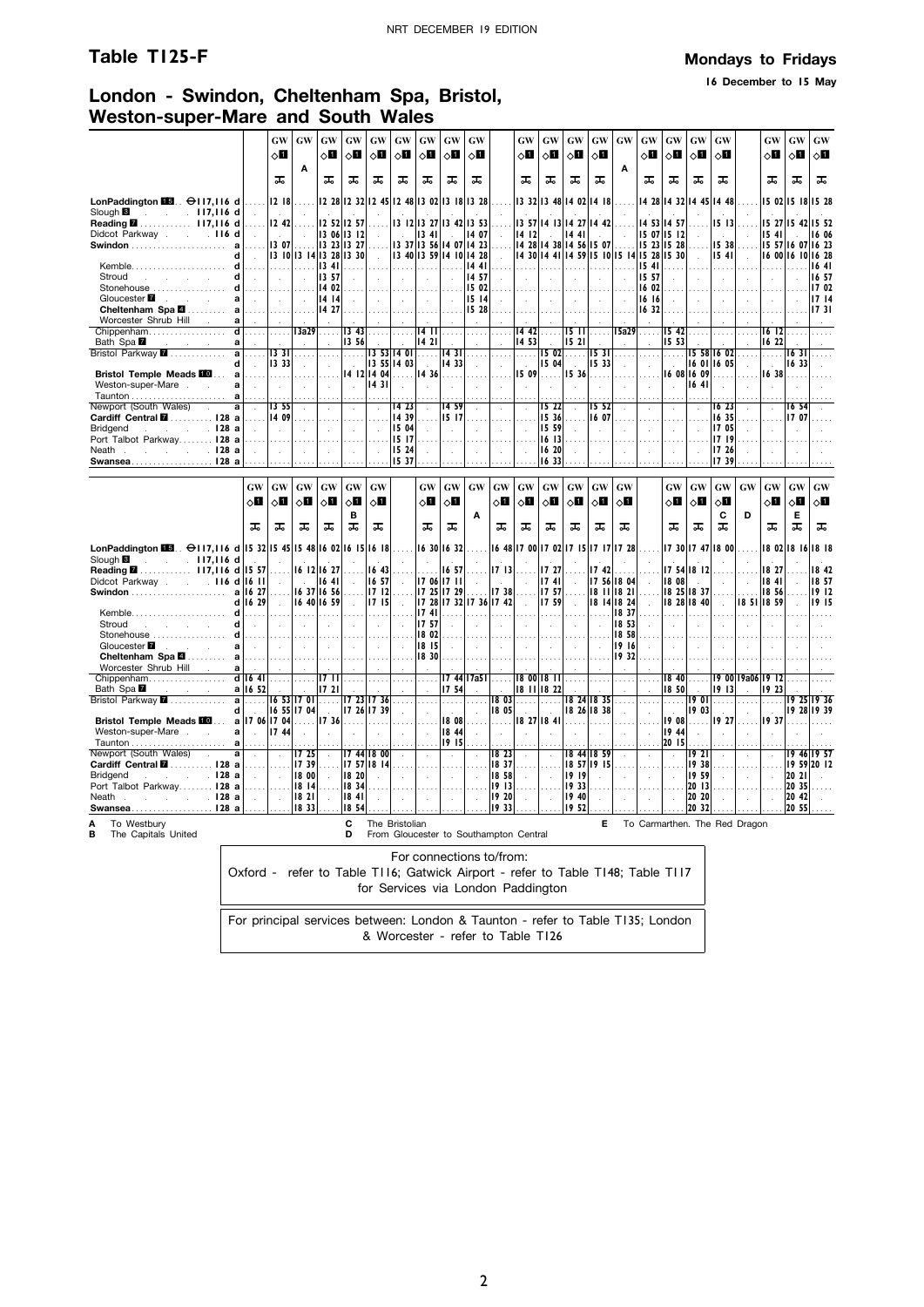### **Table T125-F Mondays to Fridays**

**16 December to 15 May**

### **London - Swindon, Cheltenham Spa, Bristol, Weston-super-Mare and South Wales**

|                                                                                           | XС                                                                              | $\boldsymbol{\mathsf{G}}\boldsymbol{\mathsf{W}}$ | <b>GW</b>                 | GW                                       | GW                          | GW                                  | GW                                     | ${\bf GW}$                              |           | GW                                 | GW                               | GW             | GW                   | GW             | GW                        | GW               | <b>GW</b>         | GW<br>FO                                                       |                       | GW<br><b>FX</b> | GW                                           | GW                 | GW<br>FO | GW<br><b>FX</b>            |
|-------------------------------------------------------------------------------------------|---------------------------------------------------------------------------------|--------------------------------------------------|---------------------------|------------------------------------------|-----------------------------|-------------------------------------|----------------------------------------|-----------------------------------------|-----------|------------------------------------|----------------------------------|----------------|----------------------|----------------|---------------------------|------------------|-------------------|----------------------------------------------------------------|-----------------------|-----------------|----------------------------------------------|--------------------|----------|----------------------------|
|                                                                                           | ू∏                                                                              | √⊔                                               | √П                        | $\diamond$ l                             | $\diamond$ l                | $\diamond$ li                       | √П                                     | 80                                      |           | оΩ                                 | ⊘∐                               | ◇О             |                      |                | √П                        | $\circ$ l        | ◇П                | $\diamond$ li                                                  |                       | √П              | ू∏                                           | $\diamond$ li      | √П       | $\diamond$ l               |
|                                                                                           | A<br>ᠼ                                                                          | ᅚ                                                | ᠼ                         | в<br>ᠼ                                   | ᠼ                           | ᠼ                                   | ᠼ                                      | ᠼ                                       |           | ᠼ                                  | ᠼ                                | ᠼ              | С                    | D              | ᠼ                         | ᠼ                | ᠼ                 | ᠼ                                                              |                       | ᠼ               | ᠼ                                            | ᠼ                  | ᠼ        | ᠼ                          |
| LonPaddington $\blacksquare$ . $\Theta$ 117,116 d                                         |                                                                                 |                                                  |                           | 8 30  8 34  8 47  9 00  9 02  9 15  9 18 |                             |                                     |                                        |                                         |           |                                    | 19 28 19 33 19 48                |                |                      |                |                           |                  |                   | 20 02 20 28 20 32 20 48                                        |                       |                 | 20 48 21 02 21 33 21 48 21 48                |                    |          |                            |
| Slough <sup>8</sup><br>$. 117,116$ d<br>$\sim$<br>$\mathbf{r}$<br>Reading 2 117,116 d     |                                                                                 | $\sim$                                           |                           | 18 59 19 12                              |                             | 19 27                               |                                        | 19 43                                   |           |                                    |                                  | 19 58 20 12    |                      |                |                           |                  |                   | 20 27 20 53 20 57 21 12                                        |                       |                 | 2  12  21 27  21 57  22 12  22 12            |                    |          |                            |
| Didcot Parkway 116 d<br>a                                                                 |                                                                                 |                                                  | 19 06 19 13               | 19 23 19 28 19 37                        |                             | 1941<br>1957                        |                                        | 20 08                                   |           |                                    | 20 04 20 12<br>20 20 20 27 20 37 | in 1           | $\cdot$              |                |                           |                  | 20 41 21 07 21 12 | 20 56 21 23 21 28 21 37                                        |                       |                 | 21 41 22 11<br>21 37 21 56 22 28 22 37 22 37 |                    |          |                            |
| d<br>$Kemble \ldots$<br>d<br>Stroud<br>d                                                  |                                                                                 | 938<br>  954                                     |                           | 9 25  9 31  9 40                         | $\mathcal{L}$               | 959<br>.                            | $\mathcal{L}$                          | 20 11<br>.                              | $\sim$    | 20 36<br>20 52                     |                                  |                | .                    | 21 07<br>21 22 |                           | . 21 39<br>21 55 |                   | 20 23 20 30 20 40 20 45 20 54 20 59 21 26 21 30 21 40<br>1.111 | $\alpha$              |                 | 21 40 21 59 22 30 22 40 22 40                | .  22 43 <br>22 58 |          |                            |
| Stonehouse<br>d<br>Gloucester <b>7</b>                                                    |                                                                                 | 1959<br>20 14                                    |                           | $\sim$                                   |                             | $\ddot{\phantom{1}}$                |                                        | $\epsilon$                              |           | 20 57<br>2116                      |                                  |                | $\lambda$            | 21 27<br>21 42 | $\mathcal{L}$<br>$\cdots$ | 22 00<br>22 15   | $\sim$<br>.       | $\mathcal{L}$                                                  | $\mathcal{A}$         |                 |                                              | 23 03<br>23 16     |          |                            |
| a<br>Cheltenham Spa 4<br>a<br>Worcester Shrub Hill<br>a                                   | $\sim$                                                                          | 20 31                                            |                           | $\mathcal{A}$                            |                             |                                     |                                        |                                         |           | 21 32<br>22 09                     |                                  |                | $\bar{z}$            | 22 05          | $\mathcal{L}$             | 22, 34           | $\bar{z}$         | $\sim$                                                         | $\cdot$               | ÷.              | $\sim$                                       | 23 32              |          |                            |
| Chippenham<br>$\mathbf d$<br>Bath Spa <b>Z</b><br>a                                       |                                                                                 | $\cdots$                                         | 19 <sub>43</sub><br>19 53 | $\ddotsc$                                |                             | 20 00 20 11<br>20 12 20 22          |                                        |                                         |           |                                    | 2042<br>2052                     | $\sim$         | $2$ la00             | $\sim$         | 2111<br>21 21             | $\ddotsc$        | 21 42 <br>21 56   |                                                                |                       |                 | 2211<br>22 22                                |                    |          |                            |
| Bristol Parkway <b>7</b><br>a                                                             | d 19 57                                                                         | $\cdots$<br>$\sim$                               | .<br>$\overline{a}$       | <b>20 OII</b><br>20 03                   | .                           |                                     |                                        | 20 23 20 32<br>20 26 20 35              |           |                                    | $\sim$                           | 21 02<br>21 04 | $\cdots$             |                | .                         |                  | .                 | <b>22 OI</b><br>22 03                                          | $\cdots$<br>$\bar{z}$ | 2201<br>22 03   | .                                            |                    |          | 23 01 23 01<br>23 02 23 02 |
| <b>Bristol Temple Meads FOL</b><br>Weston-super-Mare .<br>a<br>a                          | a 20 07<br>$\mathcal{A}$                                                        | $\cdots$<br>$\mathcal{L}$                        | 20 07<br>20 45            | .<br>$\mathcal{A}$                       | ÷.                          | 20 30 20 37 20 35<br>÷.             | 2111                                   |                                         |           |                                    | 21 07<br>÷.                      | .              |                      |                | 2137                      |                  | 22   12<br>÷      |                                                                |                       | .               | 22 45                                        |                    |          |                            |
| Newport (South Wales)<br>Cardiff Central <b>M</b> 128 a 2l 02                             | a 20 46                                                                         |                                                  |                           | 20 24<br>20 37                           |                             |                                     |                                        | 20 57<br> 21   5                        |           |                                    |                                  | 21 22<br>2140  |                      |                |                           |                  |                   | 22 24<br>22 39                                                 |                       | 2231<br>22 48   |                                              |                    |          | 23 21 23 27<br>23 35 23 45 |
| . I28 a<br><b>Bridgend</b><br><b>Contract Contract</b><br>Port Talbot Parkway 128 a       |                                                                                 |                                                  | $\overline{a}$            | 20 58<br>21 12                           |                             |                                     |                                        | 21 45<br>21 59                          |           |                                    |                                  | 22 00<br>22 14 |                      |                |                           |                  |                   | 23 08<br>23 22                                                 | l.                    | 23 08<br>23 22  |                                              |                    |          | 00 11 00 11<br>00 23 00 23 |
| $\sim$ $\sim$ 128 a<br>Neath .<br>$\sim$<br>Swansea128 a                                  |                                                                                 | $\ddot{\phantom{a}}$                             | $\mathbf{r}$              | 21 19<br>2131                            |                             |                                     |                                        | 22 06<br>22 19                          |           |                                    |                                  | 22 22<br>22 35 |                      |                |                           |                  |                   | 23 30<br>23 43                                                 |                       | 23 30<br>23 43  |                                              | $\mathbf{r}$       |          | 00 31 00 31<br>00 44 00 44 |
|                                                                                           |                                                                                 |                                                  |                           |                                          |                             |                                     |                                        |                                         |           |                                    |                                  |                |                      |                |                           |                  |                   |                                                                |                       |                 |                                              |                    |          |                            |
|                                                                                           | GW<br><b>FX</b>                                                                 | GW<br>FO                                         | GW<br>FO                  | <b>GW</b><br><b>FX</b>                   |                             | GW                                  | GW<br>FO                               | <b>GW</b><br><b>FX</b>                  | <b>GW</b> |                                    |                                  |                |                      |                |                           |                  |                   |                                                                |                       |                 |                                              |                    |          |                            |
|                                                                                           | ू∏<br>Е                                                                         | 8П                                               | оΩ                        | 0П                                       |                             |                                     | ◇Ø                                     | ◇П                                      | ⊘∐        |                                    |                                  |                |                      |                |                           |                  |                   |                                                                |                       |                 |                                              |                    |          |                            |
|                                                                                           | ᠼ                                                                               | Е<br>ᠼ                                           | ᠼ                         | ᠼ                                        |                             |                                     | ᠼ                                      | ᠼ                                       | ᠼ         |                                    |                                  |                |                      |                |                           |                  |                   |                                                                |                       |                 |                                              |                    |          |                            |
| LonPaddington $\Box 3$ . $\Theta$ 117,116 d 22 00 22 00 22 30 22 30                       |                                                                                 |                                                  |                           |                                          |                             |                                     |                                        | 22 48 22 48 23 32                       |           |                                    |                                  |                |                      |                |                           |                  |                   |                                                                |                       |                 |                                              |                    |          |                            |
| Slough <b>B</b><br>$\sim$ 117,116 d<br>Reading <b>M</b> 117,116 d 22 24 22 25 22 59 22 59 |                                                                                 |                                                  |                           |                                          |                             | ÷,                                  | 23 18 23 18 00 03                      |                                         |           |                                    |                                  |                | ÷,                   |                | ÷,                        |                  | $\mathcal{L}$     |                                                                | $\cdot$               |                 | $\cdot$                                      |                    |          |                            |
| Didcot Parkway . 116 d 22 39 22 39 23 13 23 13                                            | a 22 55 22 55 23 28 23 29                                                       |                                                  |                           |                                          | $\mathcal{L}^{\mathcal{L}}$ | $\mathcal{L}$                       | 23 34 23 34 00 18<br>23 49 23 49 00 34 |                                         |           |                                    |                                  |                | $\ddot{\phantom{a}}$ |                | $\ddot{\phantom{a}}$      |                  | à.                | $\cdot$                                                        | $\ddot{\phantom{a}}$  |                 | $\ddot{\phantom{a}}$                         |                    |          |                            |
| d<br><b>Kemble</b><br>d                                                                   |                                                                                 |                                                  |                           | 22 57 22 57 23 31 23 32                  | $\sim$                      | 23 42 23 52 23 52 00 36<br>23 55    |                                        |                                         |           |                                    | $\ddot{\phantom{a}}$             |                | $\ddot{\phantom{a}}$ |                | $\ddot{\phantom{a}}$      |                  | à.                | $\cdot$                                                        | $\ddot{\phantom{a}}$  |                 | $\ddot{\phantom{a}}$                         |                    |          |                            |
| Stroud<br>d<br>and the control of the<br>Stonehouse<br>d                                  |                                                                                 |                                                  |                           | $\mathcal{L}$                            | $\mathcal{L}$               | 00 10<br>00 15                      |                                        |                                         |           |                                    |                                  |                | ÷,                   |                |                           |                  | ä,                |                                                                | $\cdot$               |                 | $\cdot$                                      |                    |          |                            |
| Gloucester <b>M</b><br>a<br>$\sim$<br><b>Contract Contract</b><br>Cheltenham Spa 4<br>a   | $\mathbf{r}$                                                                    | $\mathcal{L}$                                    |                           | $\mathcal{L}$                            |                             | 00 29<br>00 43                      |                                        |                                         |           |                                    |                                  |                | $\overline{a}$       |                |                           |                  | ÷                 |                                                                | $\overline{a}$        |                 | ÷.                                           |                    |          |                            |
| Worcester Shrub Hill<br>a<br>Chippenham                                                   | d 23 12 23 12 23 43 23 44                                                       |                                                  |                           |                                          |                             |                                     |                                        |                                         | 00 48     |                                    |                                  |                |                      |                |                           |                  |                   |                                                                |                       |                 |                                              |                    |          |                            |
| Bath Spa<br>Bristol Parkway <b>M</b><br>a                                                 | a 23 22 23 22 23 53 23 54                                                       |                                                  |                           |                                          |                             |                                     |                                        | 00 13 00 13                             | 00 59     |                                    |                                  |                |                      |                |                           |                  |                   |                                                                |                       |                 |                                              |                    |          |                            |
| d<br>Bristol Temple Meads <b>External</b>                                                 | a 23 36 23 36 00 08 00 09                                                       |                                                  |                           |                                          | $\sim$                      | ÷.                                  |                                        | 00 15 00 15<br>$\sim 100$               | OI 12     |                                    |                                  |                | $\mathbf{r}$         |                |                           |                  | $\mathbf{r}$      | J.                                                             | J.                    |                 |                                              |                    |          |                            |
| Weston-super-Mare                                                                         | a 00s16 00s16<br>a 00s45 00s45                                                  |                                                  | $\mathbf{r}$              | $\sim$                                   | $\mathcal{L}$               |                                     |                                        |                                         |           |                                    |                                  |                | $\mathbf{r}$         |                | ÷.                        |                  | ÷                 | J.                                                             | ÷                     |                 | $\mathbf{r}$                                 |                    |          |                            |
| Newport (South Wales)<br>$\overline{a}$<br>Cardiff Central <b>M</b> 128 a                 | $\lambda$                                                                       |                                                  |                           | $\cdot$                                  | $\cdot$                     | $\cdot$                             |                                        | 00 34 00 40 0 Is54<br>00 47 00 58 02 13 |           |                                    |                                  |                | $\cdot$              |                |                           |                  | $\cdot$           |                                                                | $\cdot$               |                 | $\cdot$                                      |                    |          |                            |
| Bridgend<br>. I28 a<br>and the con-<br>Port Talbot Parkway 128 a                          |                                                                                 | $\bar{z}$                                        |                           | $\cdot$                                  |                             |                                     | 01 31 01 42                            | 01 08 01 19                             |           |                                    |                                  |                |                      |                |                           |                  |                   |                                                                |                       |                 |                                              |                    |          |                            |
| Neath<br>$\sim$ $\sim$ $\sim$ $\sim$ 128 a<br>$\mathbf{r}$<br>Swansea128 a                |                                                                                 |                                                  |                           |                                          |                             |                                     | 01 39 01 50<br>01 52 02 03             |                                         |           |                                    |                                  |                |                      |                |                           |                  |                   |                                                                |                       |                 |                                              |                    |          |                            |
| A<br>From Manchester Piccadilly. $\overline{a}$ to Bristol<br>Temple Meads                |                                                                                 |                                                  |                           |                                          | в<br>C                      | Y Cymro/The Welshman<br>To Westbury |                                        |                                         |           |                                    |                                  |                |                      |                | D<br>Е                    |                  |                   | From Westbury                                                  | To Exeter St Davids   |                 |                                              |                    |          |                            |
|                                                                                           |                                                                                 |                                                  |                           |                                          |                             |                                     |                                        |                                         |           | For connections to/from:           |                                  |                |                      |                |                           |                  |                   |                                                                |                       |                 |                                              |                    |          |                            |
|                                                                                           | Oxford - refer to Table TI16; Gatwick Airport - refer to Table TI48; Table TI17 |                                                  |                           |                                          |                             |                                     |                                        |                                         |           |                                    |                                  |                |                      |                |                           |                  |                   |                                                                |                       |                 |                                              |                    |          |                            |
|                                                                                           |                                                                                 |                                                  |                           |                                          |                             |                                     |                                        |                                         |           | for Services via London Paddington |                                  |                |                      |                |                           |                  |                   |                                                                |                       |                 |                                              |                    |          |                            |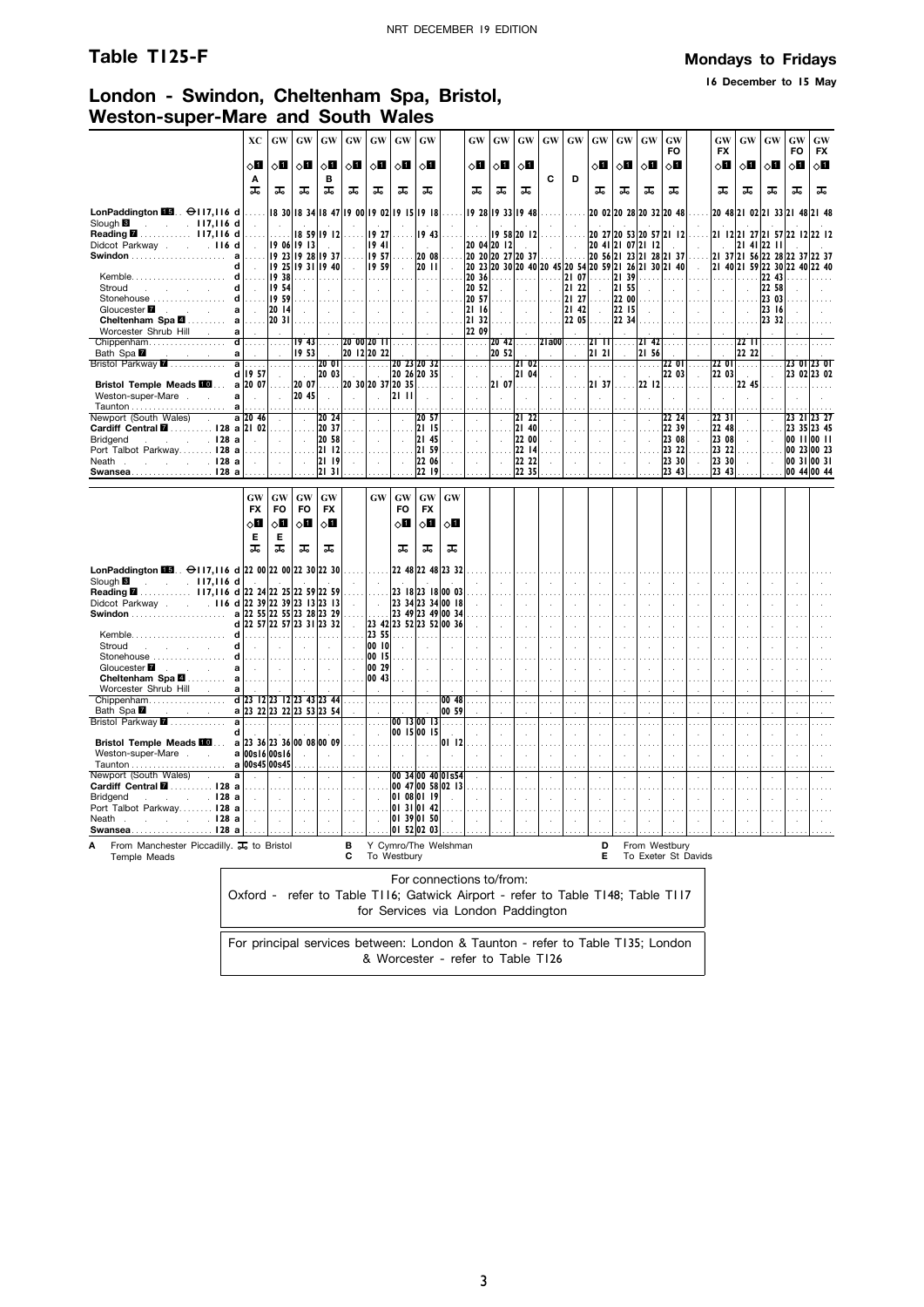### **Table T125-F Saturdays**



**21 December to 16 May**

## **London - Swindon, Cheltenham Spa, Bristol, Weston-super-Mare and South Wales**

|                                                                                          | <b>GW</b>                      | GW<br>◇О                    | GW<br>⊘П                        | GW<br>◇Ø                   | GW<br>√П             |                                      | GW<br>√П         | GW<br>◇Ø                   | GW<br>◇Ø               | GW<br>◇Ш                         | GW<br>√П              | GW<br>◇Ø                                | $\boldsymbol{\mathsf{G}}\boldsymbol{\mathsf{W}}$ | GW<br>◇П                    | GW<br>√П                                                       |                      | GW<br>√П                    | GW<br>ू∏             | <b>GW</b><br>ू∏                                                                                    | GW<br>оШ     | GW<br>◇Ш       | GW<br>◇Ø      | GW<br>√П      | GW<br>⊘Ц                          |
|------------------------------------------------------------------------------------------|--------------------------------|-----------------------------|---------------------------------|----------------------------|----------------------|--------------------------------------|------------------|----------------------------|------------------------|----------------------------------|-----------------------|-----------------------------------------|--------------------------------------------------|-----------------------------|----------------------------------------------------------------|----------------------|-----------------------------|----------------------|----------------------------------------------------------------------------------------------------|--------------|----------------|---------------|---------------|-----------------------------------|
|                                                                                          | A                              | B                           | B                               |                            |                      |                                      | C                |                            |                        |                                  |                       |                                         | D                                                |                             |                                                                |                      |                             |                      |                                                                                                    |              |                |               |               |                                   |
|                                                                                          |                                | ᠼ                           | ᠼ                               | ᠼ                          | ᠼ                    |                                      | ᠼ                | ᠼ                          | ᠼ                      | ᠼ                                | ᠼ                     | ᠼ                                       |                                                  | ᠼ                           | ᠼ                                                              |                      | ᠼ                           | ᠼ                    | ᠼ                                                                                                  | ᠼ            | ᠼ              | ᠼ             | ᠼ             | ᠼ                                 |
| LonPaddington $\blacksquare$ . $\Theta$ 117,116 d<br>Slough <b>B</b><br>$\sim$ 117,116 d |                                | $\ddot{\phantom{a}}$        |                                 | 06 29<br>÷                 |                      |                                      |                  |                            |                        |                                  |                       | 06 47 06 59 07 29 07 32 07 47           |                                                  |                             | 07 59 08 17                                                    |                      |                             |                      | 08 29 08 32 08 47 08 59 09 17 09 29 09 32 09 47                                                    |              |                |               |               |                                   |
| Reading 2 117,116 d<br>Didcot Parkway 116<br>d                                           |                                |                             |                                 | 00 03 06 54<br>00 18 07 08 |                      |                                      |                  |                            | 07 38                  |                                  | 08 11                 | 07 12 07 24 07 54 07 57 08 12<br>$\sim$ |                                                  |                             | 08 24 08 42<br>08 38 08 56                                     |                      | in a                        | <b>09 II</b>         | 08 54 08 56 09 12 09 24 09 42 09 54 09 57 10 12<br>n.                                              |              | 09 38 09 56    |               | 1011          |                                   |
| <b>Swindon</b>                                                                           | a<br>d                         |                             |                                 | 00 34 07 24                | 00 36 07 26 07 29    | $\mathcal{L}$                        |                  |                            |                        |                                  |                       | 07 38 07 54 08 20 08 28 08 38           |                                                  |                             | 08 55 09 12<br>07 40 07 56 08 22 08 29 08 40 08 45 08 56 09 14 |                      |                             |                      | 09 20 09 28 09 38 09 54 10 12 10 20 10 28 10 38<br>09 22 09 30 09 40 09 56 10 14 10 22 10 29 10 40 |              |                |               |               |                                   |
| $Kemble \ldots \ldots \ldots$<br>Stroud<br>and the company of the                        | d<br>$d$ 00 10                 | .<br>$\sim$                 | .<br>$\mathcal{A}$              | .<br>$\mathcal{L}$         | 07 42<br>07 57       | $\sim$<br>$\mathcal{L}$              | $\sim$           | $\mathbf{r}$               | .                      | 1.11<br>$\overline{\phantom{a}}$ | $ 08 \t4 $<br>08 56   | .<br>$\mathcal{L}$                      | $\mathcal{L}$                                    | $\sim$                      | $\mathcal{L}$                                                  | $\mathbf{r}$         | بتبتا<br>$\sim$             | 09 42<br> 09 57      | .<br>$\mathcal{L}$                                                                                 |              | $\mathbf{r}$   |               | 1041<br>10 56 |                                   |
| Stonehouse<br>Gloucester <b>M</b><br>×.<br><b>Contract Contract</b>                      | d 00 15<br>a 00 29             | ä,                          |                                 | $\mathcal{L}$              | 08 02<br>08 14       | $\mathcal{L}$                        |                  |                            |                        | $\mathcal{L}_{\mathbf{a}}$       | 09 OI<br>09 13        |                                         | $\mathcal{L}$                                    | $\mathcal{L}$               | $\mathcal{L}$                                                  |                      | $\mathcal{L}_{\mathcal{A}}$ | 1001<br>1014         | $\overline{\phantom{a}}$                                                                           |              | $\mathbf{r}$   |               | 1101<br>1114  |                                   |
| Cheltenham Spa <b>2</b><br>Worcester Shrub Hill<br><b>Contract</b>                       | $a \mid 00$ 43<br>a            |                             |                                 |                            | 08 28                |                                      |                  |                            |                        |                                  | 09 28                 |                                         |                                                  |                             |                                                                |                      |                             | 10 29                |                                                                                                    |              |                |               | 1131          |                                   |
| Chippenham<br>Bath Spa <sup>1</sup>                                                      | ਰ<br>a                         | .<br>$\mathcal{L}$          |                                 | 00 48 07 38<br>00 59 07 49 |                      |                                      |                  |                            |                        | 08 08 08 34<br>08 19 08 45       |                       |                                         |                                                  | 09a00 09 08<br>09 20        | $\cdots$                                                       |                      | 09 34<br>09 45              |                      | $\cdots$                                                                                           | 1008<br>1019 | $\ldots$       | 1034<br>10 45 |               |                                   |
| Bristol Parkway <b>2</b>                                                                 | $\overline{a}$<br>d<br>$\sim$  | 00 15                       | .                               |                            |                      | $\mathcal{L}$                        |                  | $ 08 \t02 $<br>07 25 08 04 | .                      |                                  | $\mathcal{A}$         | 09 02<br>09 04                          | $\mathbf{r}$<br>$\mathcal{A}$                    | .                           | 09 36<br>09 38                                                 |                      |                             | $\lambda$            | 10 02<br>10 04                                                                                     | 7.           | 10 36<br>10 38 | .             |               | $1\overline{102}$<br><b>II 04</b> |
| Bristol Temple Meads <b>10</b><br>Weston-super-Mare.<br><b>Allen</b>                     | a<br>.<br>a<br>$\sim$          | .                           |                                 | 01 12 08 04                |                      | $\mathbf{r}$                         | .                | .                          |                        | 08 37 09 00                      | .                     | .<br>$\ddot{\phantom{a}}$               | <b>Side</b><br>$\mathcal{L}_{\mathbf{a}}$        | 09 37                       | .                                                              | $\ddot{\phantom{a}}$ | 10 04<br>10 28              | $\ddot{\phantom{a}}$ | .                                                                                                  | 1037         | .<br>$\cdot$   | II 04         |               | .                                 |
| Newport (South Wales)                                                                    | a                              | $\sim$                      | $\cdot$<br>00 34 0 Is54         | $\epsilon$                 |                      |                                      |                  | 07 44 08 25                |                        |                                  |                       | 09 23                                   |                                                  |                             | $\bar{z}$<br>09 57                                             |                      | $\cdots$                    |                      | $\cdot$<br>IO 24                                                                                   |              | 10 57          |               |               | II 23                             |
| $\ddot{\phantom{a}}$<br>Cardiff Central <b>M</b> 128 a                                   | a<br>$\cdot$                   | 01 08                       | 00 47 02 13                     |                            |                      | $\bar{1}$                            |                  | 07 58 08 38<br>08 19 09 00 |                        |                                  |                       | 09 39                                   | $\lambda$                                        | à,                          | 1012                                                           |                      | $\hat{\mathbf{r}}$          |                      | 10,40                                                                                              |              | 11 H           |               |               | <b>II</b> 37<br>12 02             |
| <b>Bridgend</b><br>. 128 a<br>Port Talbot Parkway 128 a                                  |                                | 01 31                       | ÷                               | $\mathcal{L}$              | $\lambda$            | $\lambda$                            |                  | 08 33 09 14                |                        |                                  | ÷.                    | 1003<br>1017                            | $\mathbf{r}$                                     |                             | $\mathbf{r}$                                                   |                      | à.                          | ÷.                   | 11 02<br>1116                                                                                      |              | $\mathbf{r}$   |               |               | 12 16                             |
| . <b>128 a</b><br>Neath.<br>Swansea128 a                                                 |                                | 01 39<br>01 52              |                                 | $\mathcal{L}$              | ÷.                   |                                      |                  | 08 40 09 22<br>08 54 09 36 |                        |                                  | $\bar{z}$             | 10 24<br>10 37                          | $\mathbf{r}$                                     |                             |                                                                |                      | $\bar{z}$                   |                      | 11 24<br><b>III</b> 37                                                                             |              |                |               |               | 12 24<br>12 37                    |
|                                                                                          | <b>GW</b>                      |                             | <b>GW</b>                       | <b>GW</b>                  | GW                   | <b>GW</b>                            | <b>GW</b>        | <b>GW</b>                  | GW                     | GW                               | <b>GW</b>             |                                         | <b>GW</b>                                        | GW                          | <b>GW</b>                                                      | <b>GW</b>            | <b>GW</b>                   | <b>GW</b>            | <b>GW</b>                                                                                          | <b>GW</b>    | <b>GW</b>      |               | <b>GW</b>     | <b>GW</b>                         |
|                                                                                          | √⊔                             |                             |                                 | 8П                         | ⊘П                   | оШ                                   | ⊘П               | ◇П                         | ू∏                     | $\Diamond \blacksquare$          | оΩ                    |                                         | ⊘П                                               | ⊘∐                          |                                                                | 8П                   | 8П                          | $\Diamond$ i         | оΩ                                                                                                 | ⊘Ш           | ू∏             |               | ⊘Ш            | ⊘Ц                                |
|                                                                                          | ᠼ                              |                             | D                               | ᠼ                          | ᠼ                    | ᠼ                                    | ᠼ                | ᠼ                          | ᠼ                      | ᠼ                                | ᠼ                     |                                         | ᠼ                                                | ᠼ                           | D                                                              | ᠼ                    | ᠼ                           | ᠼ                    | ᠼ                                                                                                  | ᠼ            | ᠼ              |               | ᠼ             | ᠼ                                 |
| LonPaddington $\blacksquare$ . $\Theta$ 117,116 d 09 59                                  |                                |                             | .                               |                            |                      | 10 17 10 29 10 32 10 47 10 59 11 17  |                  |                            |                        |                                  | $ 11 \t29 11 \t32 $   |                                         |                                                  | $1147$  1159                |                                                                |                      | 12 17 12 29                 |                      | 2 32  2 47  2 59  3   7                                                                            |              |                |               |               | 13 29 13 32                       |
| Slough <b>B</b><br>$\sim 117,116$ d<br>Reading <b>M</b> 117,116 d 10 24                  |                                |                             |                                 | 1042                       |                      | 0 54  0 57                           |                  | II 12 II 24 II             | 42                     |                                  | 54 11 57              |                                         |                                                  | 12 12 12 24                 |                                                                |                      | 12 42 12 54                 | 257                  | 1312                                                                                               | 13 24        | 1342           |               |               | 13 54 13 57                       |
| Didcot Parkway 116 d 10 38                                                               | 10 54<br>$\mathbf a$           | $\mathcal{L}^{\mathcal{L}}$ | $\mathcal{L}_{\mathbf{r}}$<br>. | 10 56                      |                      | H H<br>$11$ $12$ $11$ $21$ $11$ $29$ |                  | $11$ 38 $11$ 54 $12$ 12    | 11 38 11 56            |                                  | 12 11 <br>12 20 12 28 | $\sim$<br>$\cdots$                      |                                                  | 12 38<br>12 38 12 54        | $\cdots$                                                       | 12 56                |                             | 13 11                | 13 15 13 20 13 28 13 38 13 54 14 12                                                                |              | 13 38 13 56    |               |               | 1411<br>14 20 14 28               |
| Kemble.                                                                                  | 10 56<br>d<br>d<br>.           | ÷                           |                                 |                            |                      | 11 04 11 14 11 22 11 30<br>II 42     |                  | 11 40 11 56 12 14          |                        | 12                               | 22 12 30<br>12.42     | $\sim$                                  | 1.1.1.1                                          |                             |                                                                |                      |                             | 13 42                | 12 40   12 56   13 04   13 16   13 22   13 30   13 40   13 56   14 14                              |              |                |               | 1422          | 14 29<br>144                      |
| Stroud<br>and the control of<br>$\sim$<br>Stonehouse                                     | d<br>d                         |                             |                                 |                            |                      | II 57<br>12 02                       |                  |                            |                        |                                  | 12 57<br>  3 02       |                                         | $\mathcal{A}$                                    |                             |                                                                |                      |                             | 13 58<br>14 03       |                                                                                                    |              |                |               |               | 14 57<br>15 01                    |
| Gloucester <b>7</b><br>$\sim$<br>Cheltenham Spa 4                                        | a<br>$\sim$<br>a               | $\ddot{\phantom{a}}$        | $\mathcal{L}$                   | $\sim$<br>.                | $\sim$<br>.          | 12 14<br>12 29                       |                  | $\sim$                     | $\sim$                 | $\ddot{\phantom{a}}$             | $ 13 \t15 $<br>1331   | $\sim$                                  | $\sim$                                           | $\sim$                      | $\sim$                                                         | $\sim$               | $\sim$<br>$\cdots$          | 14 15<br>14 28       | $\ddot{\phantom{a}}$                                                                               |              |                |               |               | 15 13<br>15 27                    |
| Worcester Shrub Hill<br>$\sim$<br>Chippenham                                             | a<br>$d$ $11$ 08               | $\cdots$                    | l Ial9                          | .                          | $   $ 34             | $\ldots$                             |                  | 208                        |                        | 12 34                            |                       |                                         |                                                  |                             | 130813a19                                                      |                      | 13 35                       |                      |                                                                                                    | 14 08        |                |               | 14 34         |                                   |
| Bath Spa <b>M</b><br>and the company of the company of<br>Bristol Parkway <b>7</b>       | a       19<br>$\mathbf a$<br>. | $\cdots$                    | .                               | II 36                      | 46 <br>.             | $\mathcal{L}$<br>.                   |                  | 12 19 <br>$12 \t02$ 12 36  |                        | 12 45<br>.                       | $\mathcal{A}$<br>.    | $\ldots$                                | 13 02                                            | 13   9 <br>.                | .                                                              | 1339                 | 13 49<br>1999               | .                    | 14 02                                                                                              | 14 19<br>.   | 14 36          | $\mathbf{r}$  | 14 45<br>.    |                                   |
| <b>Bristol Temple Meads FOL</b><br>Weston-super-Mare.<br><b>Allen</b>                    | d<br>II 34<br>a<br>a<br>$\sim$ | ÷                           |                                 | 11 38<br>$\cdot$           | $\sim$<br>12 04      | $\mathcal{L}$                        | 1204 <br>.       | $\sim 10^{-1}$<br>1237     | $\parallel$ 12 38<br>. | 13 04                            | $\mathcal{L}$         | $\sim$                                  | 13 04<br>$\bar{a}$                               | s.<br>13 37                 | $\overline{a}$                                                 | 13 40                | ÷.<br>14 04                 | $\ddot{\phantom{a}}$ | 14 04                                                                                              | 1437         | 14 39          |               | 15 04         |                                   |
| Newport (South Wales)<br>$\sim$                                                          | a<br>a<br>$\sim$               | $\mathcal{A}$               | $\cdot$                         | II 57                      | $\ddot{\phantom{a}}$ | $\cdot$                              | 12,23            | $\mathcal{L}$              | 1301                   | $\epsilon$                       | $\cdot$               | $\mathcal{L}_{\mathbf{a}}$              | 13 23                                            | à.                          | $\ddot{\phantom{a}}$                                           | 14 00                | à.                          | $\ddot{\phantom{a}}$ | 14 23                                                                                              |              | 15 00          |               |               |                                   |
| Cardiff Central <b>M</b> 128 a<br><b>Bridgend</b><br>. I28 a<br>and the control of the   | $\sim$                         | $\ldots$ .<br>$\sim$        | $\mathcal{L}_{\mathcal{A}}$     | 1213<br>$\mathcal{L}$      |                      | $\mathbf{r}$                         | 12 39<br>13 01   | ÷.                         | 3  8                   |                                  | $\mathcal{L}$         |                                         | 333 <br>14 02                                    | $\mathcal{L}^{\mathcal{L}}$ | $\mathcal{L}$                                                  | 14   14              | $\mathcal{L}^{\mathcal{L}}$ |                      | 14 37<br>15 02                                                                                     |              | 15 17          |               |               |                                   |
| Port Talbot Parkway 128 a<br><u>в предмета в 128 ап</u><br>Neath .                       |                                | $\mathcal{L}$               | $\mathcal{L}_{\mathcal{A}}$     | $\mathcal{L}$              | $\mathcal{A}$        | $\overline{a}$                       | 13   15<br>13 23 | $\mathcal{L}$              | $\lambda$              |                                  | $\mathcal{L}$         |                                         | 1416<br>14 24                                    | ÷                           | $\mathcal{L}$                                                  |                      | $\mathcal{L}$               | $\mathcal{A}$        | 15 16<br>15 24                                                                                     |              | $\mathcal{L}$  | $\mathbf{r}$  |               |                                   |
|                                                                                          |                                |                             |                                 |                            |                      |                                      |                  |                            |                        |                                  |                       |                                         |                                                  |                             |                                                                |                      |                             |                      |                                                                                                    |              |                |               |               |                                   |
| Swansea128 a                                                                             |                                |                             |                                 |                            |                      |                                      | 1336             |                            |                        |                                  |                       |                                         | 14 37                                            |                             |                                                                |                      |                             |                      | 15 37                                                                                              |              |                |               |               |                                   |
| A<br>From Swindon<br>в<br>From London Paddington                                         |                                |                             |                                 |                            | C<br>D               |                                      | To Westbury      |                            |                        | From Bristol Temple Meads        |                       |                                         |                                                  |                             |                                                                |                      |                             |                      |                                                                                                    |              |                |               |               |                                   |

Oxford - refer to Table T116; Gatwick Airport - refer to Table T148; Table T117 for Services via London Paddington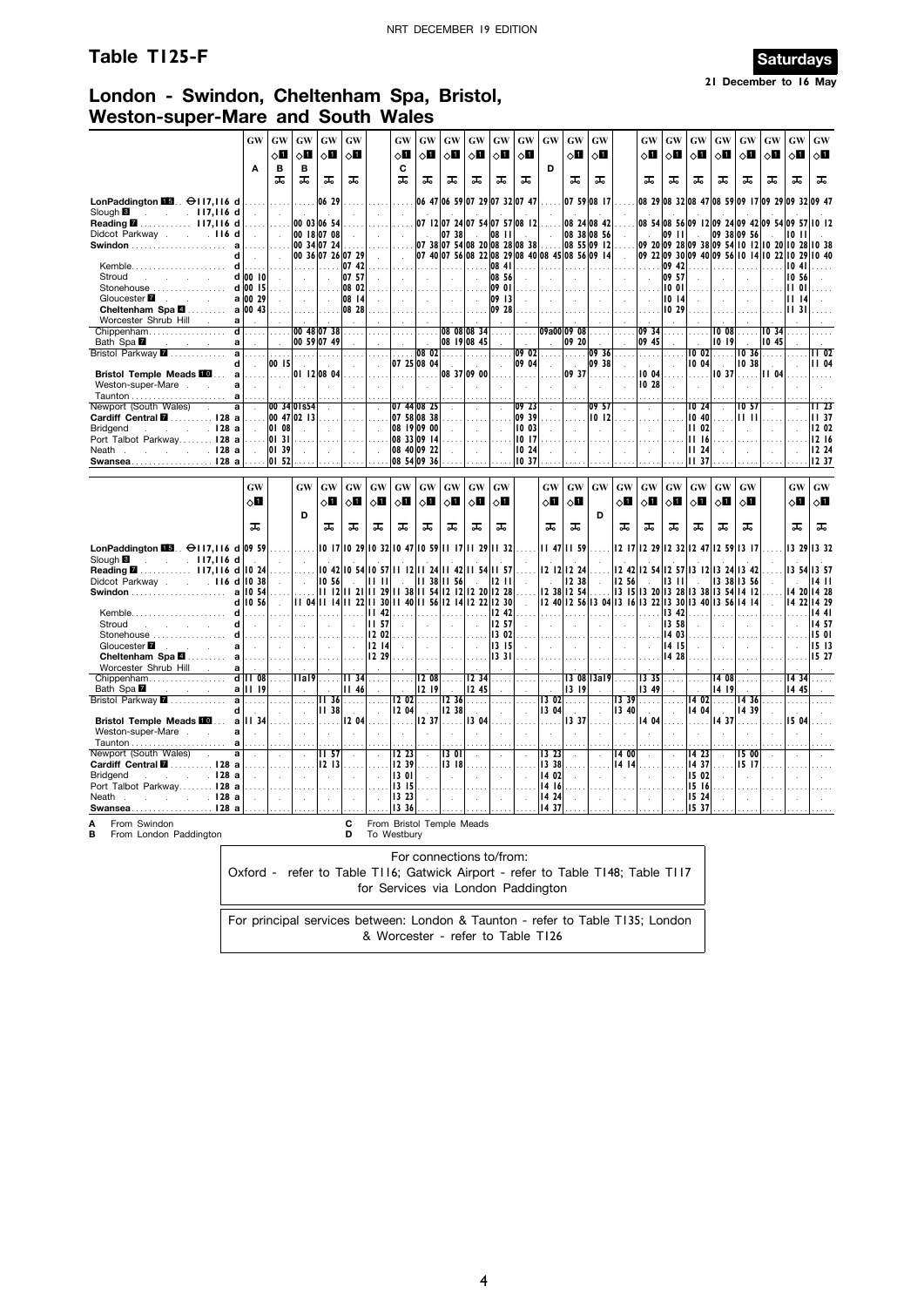### **Table T125-F Saturdays**



**21 December to 16 May**

### **London - Swindon, Cheltenham Spa, Bristol, Weston-super-Mare and South Wales**

|                                                                                               | <b>GW</b>                                                         | GW                          | GW                |                                                  | <b>GW</b>                                        | GW                                                                                                                                    | GW                    | GW                          | GW                      | GW                          | GW                              | GW                                                                              | GW                                               |                             | GW                                               | <b>GW</b>                                        | GW                                | <b>GW</b>                                                                           | <b>GW</b>            | <b>GW</b>     | GW                                               | GW                 | GW                      |       |
|-----------------------------------------------------------------------------------------------|-------------------------------------------------------------------|-----------------------------|-------------------|--------------------------------------------------|--------------------------------------------------|---------------------------------------------------------------------------------------------------------------------------------------|-----------------------|-----------------------------|-------------------------|-----------------------------|---------------------------------|---------------------------------------------------------------------------------|--------------------------------------------------|-----------------------------|--------------------------------------------------|--------------------------------------------------|-----------------------------------|-------------------------------------------------------------------------------------|----------------------|---------------|--------------------------------------------------|--------------------|-------------------------|-------|
|                                                                                               | 8П                                                                | √П                          |                   |                                                  | 0П                                               | ⊘Ц                                                                                                                                    | √П                    | 8П                          | $\circ$ l               |                             | ◇П                              | ◇Ш                                                                              | ◇П                                               |                             | оП                                               | ◇Ш                                               | δП                                | √Ц                                                                                  | √П                   |               | √П                                               | ◇П                 | 80                      |       |
|                                                                                               |                                                                   |                             | A                 |                                                  |                                                  |                                                                                                                                       |                       |                             |                         | A                           |                                 |                                                                                 |                                                  |                             |                                                  |                                                  |                                   |                                                                                     |                      | A             |                                                  |                    | в                       |       |
|                                                                                               | ᠼ                                                                 | ᠼ                           |                   |                                                  | ᠼ                                                | ᠼ                                                                                                                                     | ᠼ                     | ᠼ                           | ᠼ                       |                             | ᠼ                               | ᠼ                                                                               | ᠼ                                                |                             | ᠼ                                                | ᠼ                                                | ᠼ                                 | ᠼ                                                                                   | ᠼ                    |               | ᠼ                                                | ᠼ                  | ᠼ                       |       |
|                                                                                               |                                                                   |                             |                   |                                                  |                                                  |                                                                                                                                       |                       |                             |                         |                             |                                 |                                                                                 |                                                  |                             |                                                  |                                                  |                                   |                                                                                     |                      |               |                                                  |                    |                         |       |
| LonPaddington $\blacksquare$ $\Theta$ 117, 116 d 13 47 13 59<br>Slough <sup>8</sup> 117,116 d |                                                                   | $\sim$                      |                   | .                                                |                                                  | 14 17 14 29 14 32 14 47 14 59                                                                                                         |                       |                             |                         |                             |                                 | $15$ $17$ $15$ $29$ $15$ $32$ $\ldots$                                          |                                                  |                             |                                                  |                                                  |                                   | 15 47 16 00 16 17 16 29 16 32                                                       |                      |               |                                                  |                    | 16 47 16 59 17 17       |       |
| Reading 2 117,116 d 14 12 14 24                                                               |                                                                   |                             |                   |                                                  |                                                  | 14 42 14 54 14 57 15 12 15 24                                                                                                         |                       |                             |                         |                             |                                 | 15 42 15 54 15 57                                                               |                                                  |                             |                                                  |                                                  |                                   | 16 12 16 25 16 42 16 54 16 57                                                       |                      |               |                                                  |                    | 17 12 17 24 17 42       |       |
| Didcot Parkway 116 d                                                                          |                                                                   | $\vert$   14 38             | $\sim 10^{-11}$   | $\sim$ $\sim$                                    | 14, 56                                           | $\sim 10^7$                                                                                                                           | 15 11                 | $\sim 10^{-1}$              | 15 38                   | $\sim$                      | $ 15 \t56 $ .                   |                                                                                 | 6                                                | $\sim 10^7$                 | $\sim 10^{-1}$                                   |                                                  | 1639 1656                         | <b>College</b>                                                                      | 1711                 | $\sim$        |                                                  |                    | 17 38 17 56             |       |
|                                                                                               | a   14 38   14 55                                                 |                             |                   |                                                  |                                                  | $ 15 \t12 15 \t21 15 \t29 15 \t38 15 \t54 $                                                                                           |                       |                             |                         |                             |                                 | $ 16 \t12 16 \t20 16 \t28 $                                                     |                                                  |                             |                                                  |                                                  |                                   | 6 38  6 55  7   2  7 20  7 28                                                       |                      |               |                                                  |                    | 17 38 17 58 18 12       |       |
|                                                                                               | d   14 40   14 58   15 04                                         |                             |                   | $\sim 10^{-1}$                                   |                                                  | $\vert$ 15 14 $\vert$ 15 22 $\vert$ 15 29 $\vert$ 15 40 $\vert$ 15 56 $\vert$ 16 01 $\vert$ 16 14 $\vert$ 16 22 $\vert$ 16 29 $\vert$ |                       |                             |                         |                             |                                 |                                                                                 |                                                  | $\sim 10^{-1}$              |                                                  |                                                  |                                   | 6 40  6 57  7 14  7 22  7 29  7 33  7 40  8 00  8 14                                |                      |               |                                                  |                    |                         |       |
| Stroud<br>the company of the company of                                                       | d<br>.<br>d<br>$\sim$                                             | 1.1.1.1<br>$\sim 10^{-1}$   | .<br>$\sim$       | .<br>$\sim$                                      | .<br>$\sim$                                      | .<br>$\sim$                                                                                                                           | $15 \t42$<br>15 57    | $\sim$                      | . 1.<br>$\sim 10^7$     | 1.1.1.<br>$\sim$            | .<br>$\mathcal{L}_{\mathbf{a}}$ | .<br>$\sim$                                                                     | 16 56                                            | $1641$<br>$\sim$            | .<br>$\sim$ $\sim$                               |                                                  | $\sim$                            |                                                                                     | 17 4 1 1<br>17 56    |               |                                                  |                    |                         |       |
| Stonehouse  d                                                                                 | 1.1.1.1                                                           | .                           | .                 | .                                                | .                                                | .                                                                                                                                     | 1602                  | .                           | .                       |                             | .                               | .                                                                               |                                                  | $1701$                      | .                                                |                                                  | .                                 | .                                                                                   | 18 01                |               |                                                  |                    |                         |       |
|                                                                                               | a<br>$\sim 10^{-1}$                                               | $\sim 10^{-1}$              | $\sim$            | $\sim$                                           | $\sim 10^{-1}$                                   | $\sim$                                                                                                                                | 16 15                 | $\sim$                      | $\sim$                  | $\sim$                      | $\sim$                          | $\sim$                                                                          | 17 13                                            | $\sim$                      | $\sim$                                           | $\sim$                                           | $\sim$                            | $\sim$                                                                              | 18 14                |               |                                                  |                    |                         |       |
|                                                                                               | .                                                                 | .                           |                   | .                                                | .                                                | 1.1.1                                                                                                                                 | 1631                  | .                           |                         |                             | $\cdots$                        |                                                                                 | $ 17 \t27 $                                      |                             |                                                  |                                                  |                                   | .                                                                                   | 18 31                |               |                                                  |                    |                         |       |
| Worcester Shrub Hill .<br>Chippenham                                                          | a<br>$\sim 10^7$                                                  |                             |                   |                                                  |                                                  |                                                                                                                                       |                       |                             |                         |                             |                                 |                                                                                 |                                                  |                             |                                                  |                                                  |                                   |                                                                                     |                      |               |                                                  |                    |                         |       |
| Bath Spa <sup>M</sup><br>and the company                                                      | $d$<br>al                                                         | 1521                        | 15 10 15a19       | .<br>$\mathcal{L}$                               | .                                                | $\overline{15}$ 34 $\ldots$<br>15 46                                                                                                  |                       | .                           | 6  9                    | $160816a16$                 |                                 | 16 34<br>16 45                                                                  | .                                                |                             | .                                                | 1720                                             | $1709$                            | 17 34<br>1745                                                                       | .                    |               | <mark>17a48</mark> ……                            | 1812<br>18 23      |                         |       |
| Bristol Parkway <b>2 a 15 02</b>                                                              |                                                                   |                             |                   | $\ldots$ .                                       |                                                  | $\overline{15}$ 36 $\dots$                                                                                                            | .                     | $\overline{16}$ 02          |                         | $\cdots$                    |                                 | $1636$                                                                          |                                                  | .                           |                                                  |                                                  |                                   | $1702$ $1736$                                                                       |                      | $\mathbf{r}$  | 18 02                                            | .                  | 18 <sup>37</sup>        |       |
|                                                                                               | $d$ 15 04                                                         |                             | $\sim$            | $\sim$                                           | 5 38                                             |                                                                                                                                       | $\sim$                | 16 04                       |                         | $\sim$                      | 16 38                           |                                                                                 |                                                  | $\sim$                      | 17 04                                            |                                                  | 1738                              |                                                                                     | $\sim$               | $\sim$        | 18 04                                            |                    | 18 38                   |       |
| Bristol Temple Meads <b>10</b> a                                                              |                                                                   | 537                         |                   | $\ldots$                                         |                                                  | . 16 04                                                                                                                               |                       | 1.1.1.1                     | 16, 37                  |                             | .                               | 17 04                                                                           | .                                                |                             | .                                                |                                                  | $17.37$                           | 18 03                                                                               | .                    |               | .                                                | 837                |                         |       |
| Weston-super-Mare                                                                             | al<br>$\sim 100$<br>$a$                                           | $\sim$                      | $\sim$            | $\sim$                                           | $\sim$                                           | $\sim$                                                                                                                                |                       | $\sim$                      |                         | $\sim$                      | $\sim$                          | $\sim$                                                                          | $\sim$                                           | $\sim$                      | $\sim$                                           | $\sim$                                           | $\sim$                            | 18 38<br>19 08                                                                      | $\sim$               | $\sim$        | $\mathbf{r}$                                     |                    |                         |       |
| Newport (South Wales) .                                                                       | a   15 23                                                         | $\sim 10^{-1}$              | $\sim$            | $\sim$                                           | 5 58                                             | $\sim$                                                                                                                                | $\sim$                | 16 23                       | $\sim$                  | $\mathcal{L}_{\mathcal{A}}$ | 1657                            | $\sim$                                                                          | $\sim$                                           | $\sim$                      | 17 23                                            | $\sim$                                           | 758                               | $\sim$                                                                              | $\sim$               | $\mathcal{L}$ | 18 23                                            | $\sim$             | I9 00                   |       |
| Cardiff Central <b>M</b> 128 a 15 40                                                          |                                                                   |                             | .                 | $\cdots$                                         | 16 14                                            | $\ldots$                                                                                                                              |                       | 1637                        | $\cdots$                |                             | 17   12                         | .                                                                               | $\cdots$                                         | .                           | 17 38                                            | .                                                | 8  2                              | $\sim$                                                                              | $\cdots$             |               | 18 36                                            |                    | 1914                    |       |
| $\sim$ $\sim$ $\sim$ $\sim$ 128 a 16 06<br>Bridgend                                           |                                                                   | $\sim$                      | $\sim$            | $\sim$                                           | $\sim$                                           | $\sim$                                                                                                                                | $\sim$                | 1703                        |                         | $\mathbf{r}$                | n.                              | $\mathcal{L}^{\mathcal{L}}$                                                     | $\sim$                                           | $\sim$                      | 17 57                                            | $\mathcal{L}^{\mathcal{L}}$                      | $\sim$                            | $\mathbf{r}$                                                                        | $\sim$               |               | 19 02                                            |                    | 19 39                   |       |
| Port Talbot Parkway 128 a 16 20                                                               |                                                                   |                             |                   |                                                  |                                                  |                                                                                                                                       |                       | 17 17                       |                         |                             |                                 |                                                                                 |                                                  |                             | 18 11                                            |                                                  |                                   |                                                                                     |                      |               | 19 16                                            |                    | 19 53                   |       |
| Neath 128 a 16 27<br>Swansea128 a 16 40                                                       |                                                                   | $\mathcal{L}^{\mathcal{L}}$ | $\mathcal{L}$     | $\sim$                                           | $\sim$                                           | $\mathcal{L}$                                                                                                                         | $\mathcal{A}$         | 1724<br>17 37               | $\mathbf{r}$            |                             | $\sim$                          |                                                                                 | $\alpha$                                         | $\mathcal{L}_{\mathcal{A}}$ | 18 19<br>18 32                                   | $\sim$                                           | ÷.                                |                                                                                     | $\mathcal{L}$        | ÷.            | 1923<br>19 36                                    |                    | 20 00<br>20 13          |       |
|                                                                                               |                                                                   |                             |                   |                                                  |                                                  |                                                                                                                                       |                       |                             |                         |                             |                                 |                                                                                 |                                                  |                             |                                                  |                                                  |                                   |                                                                                     |                      |               |                                                  |                    |                         |       |
|                                                                                               | <b>GW</b>                                                         | GW                          | GW                | $\boldsymbol{\mathbf{G}}\boldsymbol{\mathbf{W}}$ | $\boldsymbol{\mathsf{G}}\boldsymbol{\mathsf{W}}$ | GW                                                                                                                                    | GW                    | GW                          | XC                      |                             | <b>GW</b>                       | GW                                                                              | $\boldsymbol{\mathbf{G}}\boldsymbol{\mathbf{W}}$ | $\boldsymbol{\mathrm{GW}}$  | $\boldsymbol{\mathbf{G}}\boldsymbol{\mathbf{W}}$ | $\boldsymbol{\mathsf{G}}\boldsymbol{\mathsf{W}}$ | <b>GW</b>                         | $\boldsymbol{\mathsf{G}}\boldsymbol{\mathsf{W}}$                                    | <b>GW</b>            |               | $\boldsymbol{\mathbf{G}}\boldsymbol{\mathbf{W}}$ | GW                 | GW                      | GW    |
|                                                                                               |                                                                   |                             |                   |                                                  |                                                  |                                                                                                                                       |                       |                             |                         |                             |                                 |                                                                                 |                                                  |                             |                                                  |                                                  |                                   |                                                                                     |                      |               |                                                  |                    |                         |       |
|                                                                                               | ◇Ø                                                                | √∎                          | ◇П                | ◇Ш                                               | 8П                                               | δШ                                                                                                                                    | ◇П                    |                             | √Ц                      |                             | √П                              | ◇Ш                                                                              | $\circ$ l                                        | √П                          | $\circ$ l                                        | $\diamond$ l                                     | √∎                                |                                                                                     | 8П                   |               | √П                                               | ⊘Ш                 | ◇Ш                      |       |
|                                                                                               |                                                                   |                             |                   |                                                  |                                                  |                                                                                                                                       |                       |                             |                         |                             |                                 |                                                                                 |                                                  |                             |                                                  |                                                  |                                   |                                                                                     |                      |               |                                                  |                    |                         |       |
|                                                                                               |                                                                   |                             |                   |                                                  |                                                  |                                                                                                                                       |                       | Α                           | C                       |                             |                                 |                                                                                 |                                                  |                             |                                                  |                                                  |                                   | Α                                                                                   | D                    |               |                                                  |                    |                         |       |
|                                                                                               | ᠼ                                                                 | ᠼ                           | ᠼ                 | ᠼ                                                | ᠼ                                                | ᠼ                                                                                                                                     | ᠼ                     |                             | ᠼ                       |                             | ᠼ                               | ᠼ                                                                               | ᠼ                                                | ᠼ                           | ᠼ                                                | ᠼ                                                | ᠼ                                 |                                                                                     | ᠼ                    |               | ᠼ                                                | ᠼ                  | ᠼ                       |       |
| LonPaddington <b>EE</b> E. <del>○</del> 117,116 d 17 29 17 32 17 47 18 00 18 17 18 29 18 32   |                                                                   |                             |                   |                                                  |                                                  |                                                                                                                                       |                       |                             |                         |                             |                                 |                                                                                 |                                                  |                             | 18 47 18 59 19 17 19 29 19 32 19 47 19 59        |                                                  |                                   |                                                                                     | 20 29                |               |                                                  |                    | 20 32 20 47 21 29       |       |
| Slough <b>B</b><br>$\sim$ 117,116 d                                                           |                                                                   |                             |                   |                                                  |                                                  |                                                                                                                                       |                       |                             |                         |                             |                                 |                                                                                 |                                                  |                             |                                                  |                                                  |                                   |                                                                                     |                      |               |                                                  |                    |                         |       |
| Reading <b>M</b> 117,116 d 17 54 17 57 18 12 18 25 18 42 18 54 18 57                          |                                                                   |                             |                   |                                                  |                                                  |                                                                                                                                       |                       |                             | $\cdots$                |                             |                                 |                                                                                 |                                                  |                             | 19 12  9 24  9 42  9 54  9 57  20 12  20 24      |                                                  |                                   | .                                                                                   | 20 54                |               |                                                  |                    | $ 20\;57 21\;12 21\;54$ |       |
| Didcot Parkway 116 d                                                                          |                                                                   | $\parallel$ 18 11           |                   | 18 39 18 56                                      |                                                  |                                                                                                                                       | - 119 - 11 I          | $\sim$                      | $\sim 10^{-1}$          | $\sim$                      |                                 |                                                                                 | 19 38 19 56                                      |                             | 20                                               |                                                  | 20 38                             |                                                                                     | $\sim$               | $\sim$        | $ 2 $ $ 1 $                                      |                    | 22 08                   |       |
|                                                                                               |                                                                   |                             |                   |                                                  |                                                  |                                                                                                                                       |                       | .                           | 1.1.1.1                 | 1.1.1                       |                                 |                                                                                 |                                                  |                             |                                                  |                                                  |                                   | 9 38  9 54  20 12  20 20  20 28  20 38  20 54     21 20                             |                      |               |                                                  |                    | 121 28 21 38 22 24      |       |
|                                                                                               | d   18 22   18 30   18 40   18 57   19 14   19 22   19 30   19 33 |                             |                   |                                                  |                                                  | <b>Contract</b>                                                                                                                       | $\vert$ 19 42 $\vert$ |                             | $\sim 10^{-1}$<br>. 1.  | $\sim$ $\sim$<br>.          | .                               |                                                                                 | 1. 1. 1.                                         |                             |                                                  |                                                  |                                   | 19 40  9 56  20 14  20 22  20 29  20 40  20 56  21 07  21 22 <br>$ 20 \t41 $ $    $ | 100000               | $\sim$<br>.   | $ 2 $ 42                                         |                    | 21 30 21 40 22 26 22 41 | 22 54 |
| Stroud                                                                                        | d<br>$\sim 10^7$                                                  | 858                         | $\sim$            | $\sim$                                           | $\sim 10^{-1}$                                   | $\sim$                                                                                                                                | 19 57                 | $\sim$                      | $\sim$                  | $\sim$                      | $\sim$                          | $\sim$                                                                          | $\sim$                                           | $\sim 10^{-1}$              | 20 56                                            | $\sim 10^{-1}$                                   | $\sim 10^{-1}$                    | $\sim$                                                                              | $\sim$               | $\sim$        | 21 57                                            | n.                 |                         | 23 09 |
| Stonehouse  d                                                                                 |                                                                   | $\ldots$   19 03            |                   | .                                                |                                                  |                                                                                                                                       | 20 02                 |                             |                         |                             |                                 |                                                                                 |                                                  |                             | 21 01                                            |                                                  |                                   |                                                                                     |                      |               | 22 02                                            |                    |                         | 23 14 |
|                                                                                               |                                                                   |                             |                   | <b>Address (1984)</b>                            |                                                  | УŽ,                                                                                                                                   | 20 15                 | $\sim$                      | $\bar{\mathcal{A}}$     | $\sim$                      | $\sim$                          | $\sim 10^{-1}$                                                                  | $\sim 10^7$                                      | G,                          | 21 13                                            | $\sim$                                           | $\sim 10$                         | $\sim$                                                                              | $\sim$               | $\sim$        | 22 14                                            |                    |                         | 23 29 |
|                                                                                               | $a$ .                                                             |                             |                   | .                                                |                                                  |                                                                                                                                       | 20 32                 |                             |                         |                             |                                 |                                                                                 | 1.1.1                                            |                             | 21 28<br>$\sim$                                  |                                                  |                                   |                                                                                     |                      |               | 22 28                                            |                    |                         |       |
| Worcester Shrub Hill .<br>Chippenham d 18 34                                                  |                                                                   | $\sim 10^{-1}$              | .                 |                                                  |                                                  | $1909$ 1934                                                                                                                           | .                     | 9a48                        |                         |                             | المتعا                          | $2008$                                                                          |                                                  | 20, 34                      | $\ldots$ .                                       |                                                  |                                   | 21 08 21 a 22 21 34                                                                 |                      |               |                                                  |                    | 22 38                   |       |
| Bath Spa <b>M</b><br>and the company's                                                        | a   18 46                                                         | $\sim$                      |                   | 1920                                             |                                                  | 945                                                                                                                                   |                       | $\sim$                      |                         |                             |                                 | $ 20 $ $ 9 $ $ $                                                                |                                                  | 20, 46                      | $\sim$                                           |                                                  | 21 19                             | $\sim$                                                                              | 21 46                |               | $\sim$                                           |                    | 22 49                   |       |
| Bristol Parkway <b>2</b>                                                                      | $a$                                                               | .                           |                   |                                                  |                                                  | $1902$ $1936$                                                                                                                         | .                     | .                           |                         | .                           |                                 | $\begin{bmatrix} 20 & 02 \end{bmatrix}$ $\begin{bmatrix} 20 & 36 \end{bmatrix}$ |                                                  |                             | .                                                |                                                  | $\boxed{21}$ 02                   | .                                                                                   | .                    |               | .                                                |                    | 2202                    |       |
|                                                                                               | d<br>$\sim 10^{-1}$                                               | $\sim 10^{-1}$              | $\parallel$ 19 04 | $\sim 10^{-1}$                                   | 19, 40                                           | $\sim$                                                                                                                                | $\sim$                | $\sim 10^{-1}$              | 20 00                   | $\sim$                      | 20 04                           | $\sim 10^{-1}$                                                                  | 20 38                                            | $\sim 10^{-1}$              | $\sim$<br>.                                      | 21 04                                            | $\sim$                            |                                                                                     | 21 59                |               | $\sim$<br>$\cdots$                               | 22 04              | 23 05                   |       |
| Bristol Temple Meads <b>100</b> a 18 59<br>Weston-super-Mare                                  | a   19 40                                                         | .<br>$\sim 10^{-1}$         | 1.<br>$\sim 10$   | $\sim$                                           | $\sim$                                           | $  19 \t35   \ldots   20 \t03  $<br>20 37                                                                                             | $\sim$                | $\sim$                      | 2009 <br>$\sim 10^{-1}$ | $\sim$                      | .<br>$\sim$                     | $\sim$                                                                          | $ 20 \t35  \ldots  21 \t00 $<br>$\sim$ $\sim$    | 2139                        | $\sim$                                           | $\sim$ $\sim$                                    | $\ldots$  21 37<br>$\sim 10^{-1}$ | $\sim$                                                                              | 22s35                | $\sim$        | $\sim$                                           | .<br>$\mathcal{A}$ |                         |       |
|                                                                                               |                                                                   | .                           |                   |                                                  |                                                  | 21 08                                                                                                                                 |                       |                             |                         |                             |                                 |                                                                                 |                                                  | 22 09                       |                                                  |                                                  |                                   |                                                                                     | 23 04                |               |                                                  |                    |                         |       |
| Newport (South Wales) .                                                                       | a<br>V.                                                           | $\mathcal{L}$               | 1923              | $\mathcal{L}_{\mathcal{A}}$                      | 1959                                             | $\mathcal{L}$                                                                                                                         | $\mathbf{r}$          |                             | 20 46                   |                             | 20 23                           | $\mathbf{r}$                                                                    | 20 57                                            | ÷                           | $\overline{a}$                                   | 21 24                                            |                                   |                                                                                     | $\ddot{\phantom{a}}$ |               |                                                  | 22 30              |                         |       |
| Cardiff Central <b>M</b> 128 a                                                                | 1.1.1.                                                            | .                           | 19 40             |                                                  | .  20  3                                         | $\cdots$                                                                                                                              |                       |                             | 21 00                   |                             | 20 39                           | $\cdots$                                                                        | 2110                                             | .                           | a sa                                             | 21 37                                            | 1.1.1.1                           |                                                                                     |                      |               |                                                  | 22 47              |                         |       |
| $\sim$ $\sim$ $\sim$ $\sim$ 128 a<br>Bridgend                                                 | $\sim$                                                            | $\sim$<br>.                 | 20 00<br>20 14    | $\sim$                                           | 2033 <br>20 47                                   | $\sim$                                                                                                                                |                       |                             | $\sim$                  | $\mathbf{r}$                | 20 59<br> 2113                  | $\sim$                                                                          | 21 31<br> 2145                                   | $\mathcal{L}^{\mathcal{L}}$ | $\mathcal{L}$                                    | 21 57<br>$22$ 11                                 | $\sim$                            | $\sim$                                                                              | $\ddot{\phantom{a}}$ |               | $\mathbf{r}$                                     | 23 09<br>23 26     |                         |       |
| Port Talbot Parkway 128 a<br>Neath 128 a                                                      | $\sim$                                                            | $\sim$                      | 20 21             |                                                  | 20, 54                                           | $\sim$                                                                                                                                | $\mathcal{L}$         | $\mathcal{L}^{\mathcal{A}}$ |                         |                             | 21 20                           |                                                                                 | 2152                                             | $\sim$                      | $\overline{a}$                                   | 22 18                                            | $\sim$                            |                                                                                     | $\mathbf{r}$         | $\sim$        |                                                  | 23 37              |                         |       |
| Swansea128 a                                                                                  |                                                                   |                             | 20 34             |                                                  | 2 08                                             |                                                                                                                                       |                       |                             |                         |                             | 21 33                           |                                                                                 | 22 05                                            |                             |                                                  | 22 31                                            |                                   |                                                                                     |                      |               |                                                  | 23 53              |                         |       |
| A<br>To Westbury                                                                              |                                                                   |                             |                   |                                                  | С                                                |                                                                                                                                       |                       |                             |                         |                             |                                 | From Manchester Piccadilly. $\overline{J_0}$ to Bristol                         |                                                  |                             | D                                                |                                                  |                                   | To Exeter St Davids                                                                 |                      |               |                                                  |                    |                         |       |
| в<br>To Carmarthen                                                                            |                                                                   |                             |                   |                                                  |                                                  |                                                                                                                                       | Temple Meads          |                             |                         |                             |                                 |                                                                                 |                                                  |                             |                                                  |                                                  |                                   |                                                                                     |                      |               |                                                  |                    |                         |       |
|                                                                                               |                                                                   |                             |                   |                                                  |                                                  |                                                                                                                                       |                       |                             |                         |                             |                                 |                                                                                 |                                                  |                             |                                                  |                                                  |                                   |                                                                                     |                      |               |                                                  |                    |                         |       |
|                                                                                               |                                                                   |                             |                   |                                                  |                                                  |                                                                                                                                       |                       |                             |                         |                             | For connections to/from:        |                                                                                 |                                                  |                             |                                                  |                                                  |                                   |                                                                                     |                      |               |                                                  |                    |                         |       |
|                                                                                               |                                                                   |                             |                   |                                                  |                                                  | for Services via London Paddington                                                                                                    |                       |                             |                         |                             |                                 |                                                                                 |                                                  |                             |                                                  |                                                  |                                   | Oxford - refer to Table T116; Gatwick Airport - refer to Table T148; Table T117     |                      |               |                                                  |                    |                         |       |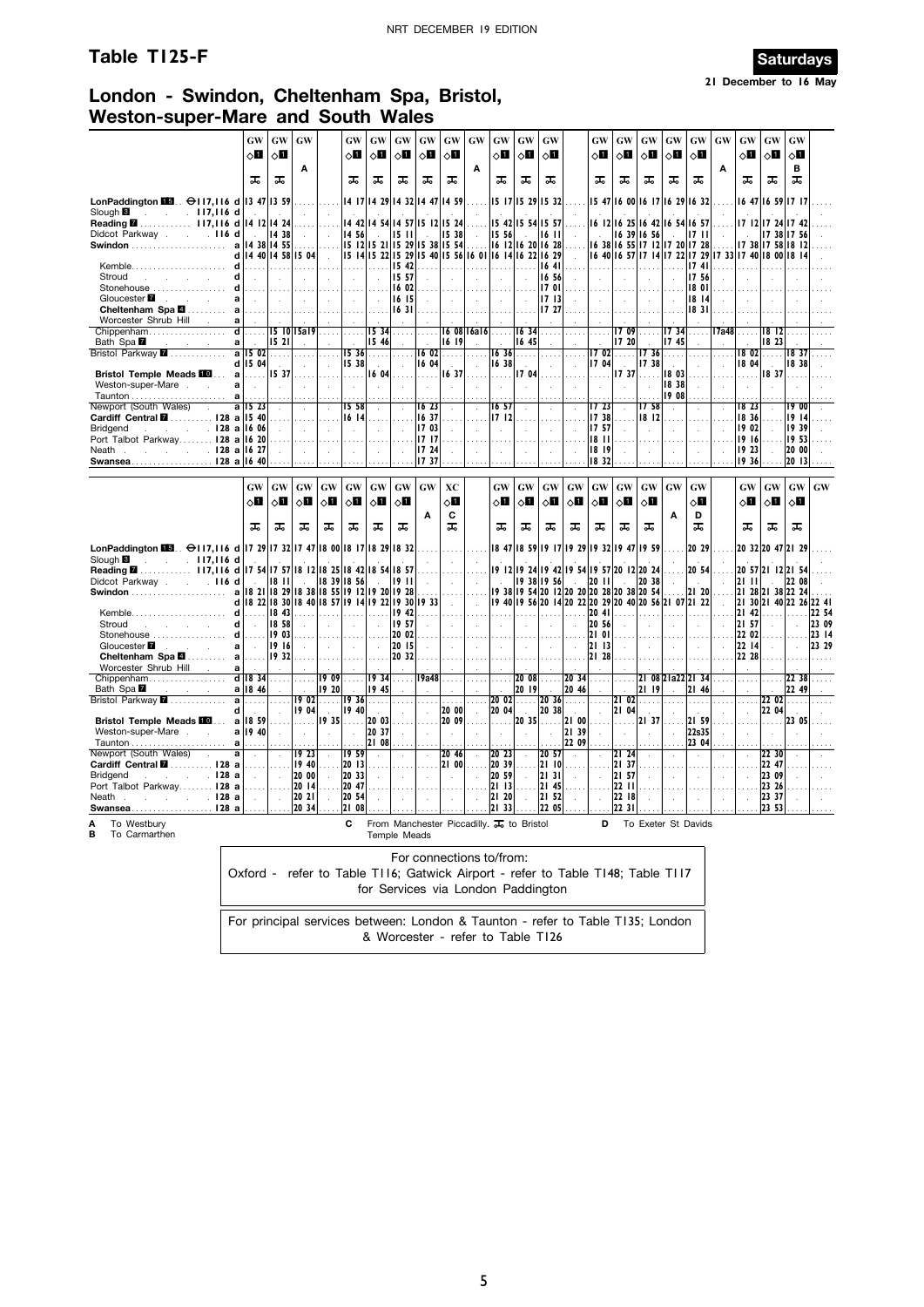### **Table T125-F Saturdays**



**21 December to 16 May**

### **London - Swindon, Cheltenham Spa, Bristol, Weston-super-Mare and South Wales**

|                                                              | GW            | <b>GW</b> | <b>GW</b>      |              |   |                      |        |                      |         |                      |        |        |  |          |  |
|--------------------------------------------------------------|---------------|-----------|----------------|--------------|---|----------------------|--------|----------------------|---------|----------------------|--------|--------|--|----------|--|
|                                                              | ⊘∐            | ⊘П        | 8П             |              |   |                      |        |                      |         |                      |        |        |  |          |  |
|                                                              | ᠼ             | ᠼ         | ᠼ              |              |   |                      |        |                      |         |                      |        |        |  |          |  |
|                                                              |               |           |                |              |   |                      |        |                      |         |                      |        |        |  |          |  |
| LonPaddington $\boxed{13}$ . $\ominus$ 117,116 d 21 57 22 29 |               |           | 2330           |              |   |                      |        |                      |         |                      |        |        |  |          |  |
| Slough <b>B</b><br>$.117,116$ d<br><b>Service</b>            |               |           |                |              |   | $\cdot$              |        |                      |         |                      |        |        |  |          |  |
| 117,116 d 22 22 22 54<br>Reading <b>M</b>                    |               |           | . 0002         |              |   |                      |        |                      |         |                      |        |        |  |          |  |
| Didcot Parkway 116 d 22 36 23 08                             |               |           | 00 18          |              |   | $\ddot{\phantom{1}}$ | $\sim$ | $\ddot{\phantom{0}}$ | $\sim$  | $\ddot{\phantom{1}}$ | $\sim$ | $\sim$ |  | $\cdot$  |  |
|                                                              | a 22 53 23 24 |           | 00 36          |              |   |                      |        |                      |         |                      |        |        |  |          |  |
|                                                              | d 22 54 23 26 |           | 00 37          |              |   |                      |        |                      |         |                      |        |        |  |          |  |
| Kemble                                                       |               |           |                |              |   |                      |        |                      |         |                      |        |        |  |          |  |
| Stroud                                                       |               |           | $\cdot$        |              |   | ٠.                   |        |                      |         |                      | $\sim$ |        |  |          |  |
| Stonehouse<br>d                                              |               |           |                |              |   |                      |        |                      |         |                      |        |        |  |          |  |
| Gloucester <b>7</b><br>a                                     |               |           |                |              |   |                      |        |                      |         |                      |        |        |  |          |  |
| Cheltenham Spa 4<br>a                                        |               |           |                |              |   |                      |        |                      |         |                      |        |        |  |          |  |
| Worcester Shrub Hill<br>a                                    |               |           |                |              |   | $\cdot$              | $\sim$ | $\sim$               | $\cdot$ |                      | $\sim$ |        |  |          |  |
| Chippenham<br>ď                                              |               | 23 38     | $\ldots$ 00 49 |              |   |                      |        |                      |         |                      |        |        |  |          |  |
| Bath Spa <b>M</b><br>a<br>and the control                    |               | 23 49     | 0 0            |              |   |                      |        |                      |         |                      |        |        |  |          |  |
| Bristol Parkway 7                                            | $a$ 23 16     |           |                |              |   |                      |        |                      |         |                      |        |        |  |          |  |
|                                                              | $d$ 23 $18$   |           |                |              |   | $\mathbf{r}$         |        |                      |         |                      | ÷.     |        |  |          |  |
| <b>Bristol Temple Meads III</b><br>a                         |               | 00 05     | 0115           |              |   |                      |        |                      |         |                      |        |        |  |          |  |
| Weston-super-Mare<br>a                                       |               |           |                |              |   |                      |        |                      |         |                      |        |        |  |          |  |
| a                                                            |               | .         | 1.1.1          |              | . | .                    |        |                      |         |                      |        |        |  | $\cdots$ |  |
| Newport (South Wales)                                        | a 23 44       |           | $\sim$         |              |   |                      |        |                      |         |                      |        |        |  |          |  |
| 128 a 00 04<br>Cardiff Central <b>M</b>                      |               |           |                |              |   |                      |        |                      |         |                      |        |        |  |          |  |
| . 128 a<br>Bridgend<br>$\sim 10$                             |               |           |                | $\mathbf{r}$ |   | $\sim$               |        |                      |         |                      |        |        |  |          |  |
| Port Talbot Parkway 128 a                                    |               |           |                |              |   |                      |        |                      |         |                      |        |        |  |          |  |
| Neath<br>. 128 a                                             |               |           |                |              |   | $\cdot$              |        |                      |         |                      |        |        |  |          |  |
| 128a<br>$Swansea$                                            |               |           |                |              |   |                      |        |                      |         |                      |        |        |  |          |  |

### **Sundays**

**15 December to 10 May**

|                                                                                                                                                                                                          | <b>GW</b><br>$\circ$ l<br>A<br>ᠼ | <b>GW</b><br>0П<br>в<br>ᠼ | GW<br>C             | <b>GW</b><br>$\Diamond \blacksquare$<br>ᠼ | <b>GW</b><br>⊘П<br>D<br>교교             | GW<br>∣ <sub>◇</sub> []<br>ᠼ | <b>GW</b><br>$\diamond$ 1<br>ᠼ                                                                                    | <b>GW</b><br>∣ ⊙∐<br>ᠼ                         | GW<br>80<br>Е<br>ᇟ             | <b>GW</b><br>$\circ$ ii<br>в<br>ᠼ                                                                          | GW<br>$\circ$ 1<br>ᠼ | <b>GW</b><br>$\circ$ 1<br>ᠼ                                                                     | <b>GW</b><br>$\circ$ 1<br>ᠼ            | $\boldsymbol{\mathsf{G}}\boldsymbol{\mathsf{W}}$<br>∣ ⊘∎<br>ᠼ | <b>GW</b><br>C. | <b>GW</b><br>$\circ$ 1<br>ᠼ                                                     | <b>GW</b><br>$\circ$ 1<br>ᠼ | <b>GW</b><br>$\circ$ 1<br>F |                                                                                                                                        | <b>GW</b><br>$\circ$ ii<br>ᠼ                                                         | GW<br>$\circ$ 1<br>G<br>ᠼ       | GW<br>$\circ$ ii<br>н<br>ᇟ | <b>GW</b><br>$\circ$<br>ᠼ |
|----------------------------------------------------------------------------------------------------------------------------------------------------------------------------------------------------------|----------------------------------|---------------------------|---------------------|-------------------------------------------|----------------------------------------|------------------------------|-------------------------------------------------------------------------------------------------------------------|------------------------------------------------|--------------------------------|------------------------------------------------------------------------------------------------------------|----------------------|-------------------------------------------------------------------------------------------------|----------------------------------------|---------------------------------------------------------------|-----------------|---------------------------------------------------------------------------------|-----------------------------|-----------------------------|----------------------------------------------------------------------------------------------------------------------------------------|--------------------------------------------------------------------------------------|---------------------------------|----------------------------|---------------------------|
| LonPaddington $\blacksquare$ . $\Theta$ 117,116 d<br>Slough <sup>8</sup><br>$. 117,116$ d<br>117,116 d 00\02 08 29<br>Reading <b>M</b><br>$. 116 d 00\angle18 0847$<br>Didcot Parkway.<br>s.             | a 00\36 09 03                    | .   08 00                 |                     | 09 07                                     |                                        | 09 45                        | 08 27 08 33 09 00 09 29 09 32 09 37<br>08 53 08 58 09 29 09 53 09 57 10 03<br>09 25 09 29 10 01 10 19 10 29 10 32 | $10$ $11$                                      |                                | 10 39 10 56                                                                                                |                      | 10 00 10 17 10 29 10 32 10 43<br>10 24 10 42 10 53 10 57 11 08<br>10 54 11 12 11 19 11 29 11 34 | lu u                                   |                                                               |                 | 00    17    29 <br>    24    42    53 <br><b>III 39</b><br>    54  2   2  2   9 | II 56                       |                             |                                                                                                                                        | 32    43  2 00  2   7<br>    57  2 08  2 24  2 42<br>1211<br>12 29 12 34 12 54 13 12 |                                 | 12 39 12 56                |                           |
| Kemble.<br>d<br>Stroud<br>d<br>d<br>Stonehouse<br>Gloucester <b>7</b><br>a<br>Cheltenham Spa<br>a                                                                                                        |                                  |                           |                     | 09 38<br>09 54<br>09 57<br>10 16<br>10 30 |                                        |                              | d 00\37 09 05 09 12 09 25 09 30 10 02 10 21 10 29 10 34                                                           | 10.42<br>10 58<br>1101<br><b>III</b> 9<br>1134 |                                |                                                                                                            |                      | 10 56 11 14 11 21 11 29 11 36 11 41 11 56 12 14 12 21                                           | 42<br>II 57<br>12 00<br>12 17<br>12 32 |                                                               |                 |                                                                                 |                             |                             |                                                                                                                                        | 12 29 12 36 12 56 13 14<br>12 42<br>12 57<br>13 00<br>13 16<br>13 31                 |                                 |                            |                           |
| Worcester Shrub Hill<br>a<br>Chippenham<br>Bath Spa<br>Bristol Parkway <b>7</b><br>a<br>d                                                                                                                | $a 0 \sqrt{01} 09 28$            |                           | d 00\49 09 17 09a27 |                                           | 0951<br>09 53                          | 10 26 10 44                  | 10 14 10 33                                                                                                       |                                                | 10,55<br>10 57                 | $\overline{1109}$<br><b>II</b> 20                                                                          | 36<br>37<br>lп       | 1133<br>II 44                                                                                   |                                        | $\overline{11}$ 57<br>11 58                                   |                 | 11a56 12 07<br>12 20                                                            | 1235<br>12 36               | 12 33<br>12 45              |                                                                                                                                        |                                                                                      | 12,57<br>12 58                  | 13 07<br>13 20             | 13 35<br>  337            |
| <b>Bristol Temple Meads III</b><br>Weston-super-Mare<br>a<br>a<br>Newport (South Wales)<br>a<br>128a<br>Cardiff Central <b>M</b><br>128a<br><b>Bridgend</b><br>128a<br>Port Talbot Parkway               | $a 01\15 0947$                   | 1029                      |                     |                                           | 1010<br>10 24<br>10 52<br><b>II 06</b> | lΠ<br>03                     | 10 41 11 00                                                                                                       |                                                | 1118<br>32<br>п<br>52<br>12 06 | 11 38<br>1216                                                                                              | 58<br>Ш<br>1211      | 200 <br>1233                                                                                    |                                        | 12 <sup>18</sup><br>12 32<br>12 53<br>13 07                   |                 | 12 33                                                                           | 1257<br>13 11               | 13 04<br>13 45              |                                                                                                                                        |                                                                                      | 1318<br>13 32<br>13 54<br>14 10 | 13 37                      | 13 54<br>14 11            |
| 128a<br>Neath<br>128a<br>Swansea<br>not 15 December. From London Paddington<br>А<br>в<br>To Plymouth<br>С<br>To Westbury<br><b>ID</b> from Cardiff Central <b>I</b> <sub>6</sub> to Cardiff Central<br>D |                                  |                           |                     |                                           | 1114<br>11 <sub>27</sub><br>Е<br>G     |                              | Cardiff Central<br>To Paignton<br>To Carmarthen                                                                   |                                                | 12 15<br>12 28                 | To Carmarthen. $\mathbf{\mathbf{\mathcal{P}}}$ from Cardiff Central $\mathbf{\mathbf{\mathcal{F}}}_{0}$ to |                      |                                                                                                 |                                        | 13 15<br>13 28<br>н                                           |                 |                                                                                 |                             |                             | $\mathbf{\mathcal{P}}$ from Didcot Parkway to Chippenham $\mathbf{\mathcal{F}}_0$ to<br>Didcot Parkway $\overline{ds}$ from Chippenham |                                                                                      | 14 18<br>1431                   |                            |                           |

For connections to/from:

Oxford - refer to Table T116; Gatwick Airport - refer to Table T148; Table T117 for Services via London Paddington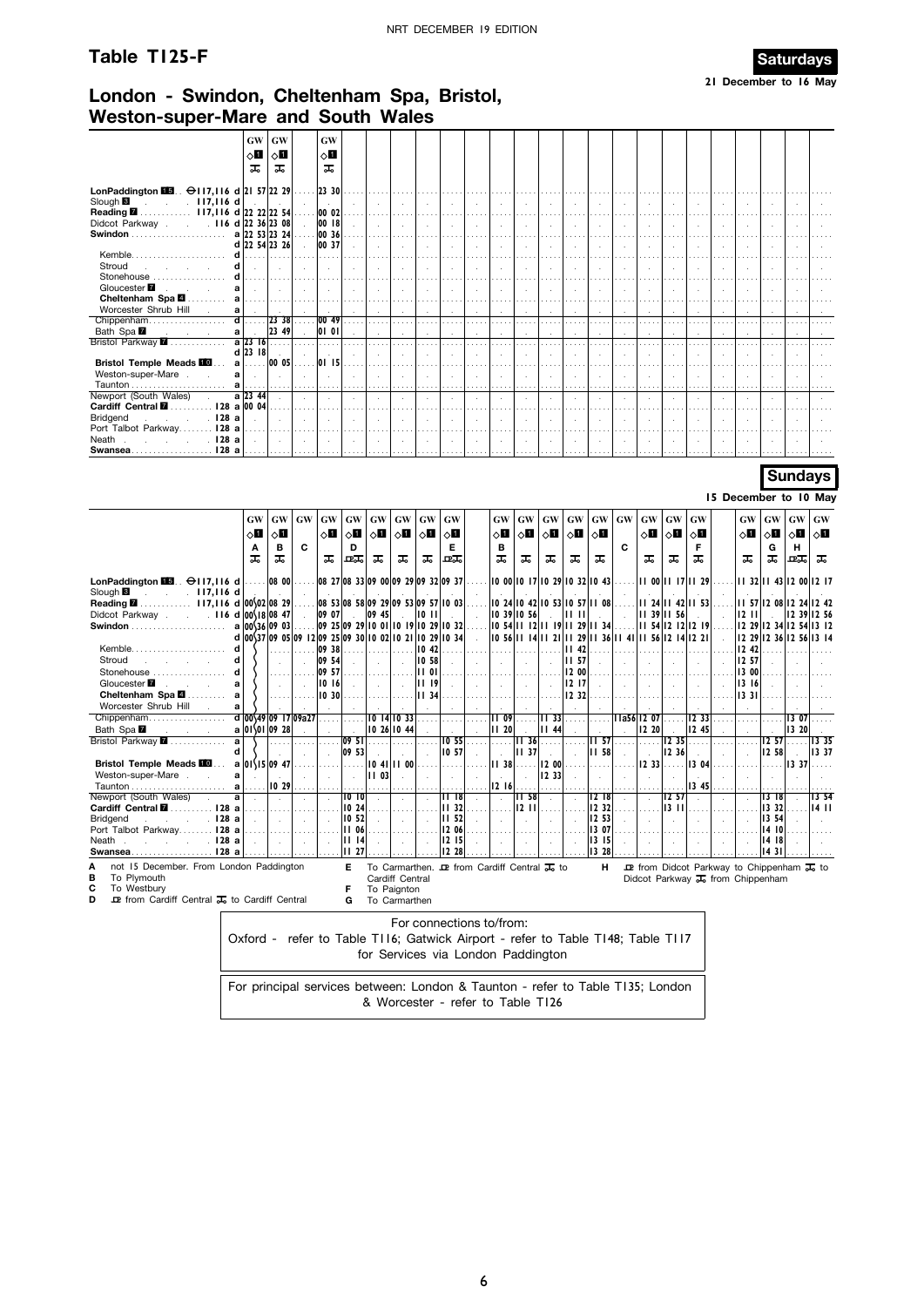### **Table T125-F Sundays**

**15 December to 10 May**

### **London - Swindon, Cheltenham Spa, Bristol, Weston-super-Mare and South Wales**

| LonPaddington $\blacksquare$ . $\Theta$ 117,116 d<br>Slough <b>B</b><br>$. 117,116$ d<br><b>Service</b><br>Didcot Parkway<br>.116<br><b>Swindon</b><br>Kemble.<br>Stroud<br><b>Contractor</b><br>Stonehouse<br>Gloucester <b>7</b><br>and the company of the<br>Cheltenham Spa 4<br>Worcester Shrub Hill<br><b>College</b><br>Chippenham<br>Bath Spa <b>M</b><br>and the contract of the<br>Bristol Parkway <b>7</b><br><b>Bristol Temple Meads III</b><br>Weston-super-Mare.<br>$\mathcal{L}^{\text{max}}$ | GW<br>⊘Ш<br>ᠼ<br>1229<br>12 53<br>d<br>d<br>1319<br>a<br>d<br>13 21<br>d<br>.<br>d<br>d<br>.<br>a<br>$\sim$<br>a<br>a<br>$d$ 13 33<br>a 13 44<br>a<br>.<br>d<br>$\sim$<br>13 59<br>a<br>a 14 29<br>$\mathbf{a}$<br>. | .<br>$\sim$<br>$\sim$<br>$\sim$<br>$\mathcal{L}$<br>.<br>$\sim$<br>.<br>$\mathcal{L}$<br>$\ldots$<br>$\sim$<br>$\sim$ | <b>GW</b><br>ू∏<br>ᠼ<br>$13 \text{ } H$<br>13 42<br>13 58<br>14 01<br>14 17<br>1431<br>$\cdots$<br>$\mathcal{L}$<br>.<br>$\sim$<br>$\mathcal{A}$      | GW<br>⊘Ш<br>ᠼ<br>12 32 12 43<br>12 57 13 08<br>$\sim$<br>13 29 13 34<br>13 29 13 36 13 41 13 55 14 14 14 21<br>. 1<br>$\mathcal{L}$<br>.<br>$\sim$<br>.<br>13 57<br>13 58<br>$\sim$ | <b>GW</b><br>$\Diamond$<br>Α<br>.<br>$\mathcal{L}$<br>$\sim$<br>$\sim$<br>$\sim$<br>.<br>$\sim$<br>$\sim$ | GW<br>$\Diamond \blacksquare$<br>B<br>ᇟ<br>13 24<br>1339<br>. 1.<br>$\mathcal{L}$<br>.<br>$\sim$<br>13a56 14 08<br>14 19<br>.<br>$\sim$<br>14 37 | GW<br>8П<br>ᠼ<br>13 56<br>.<br>$\sim 10^{-1}$<br>.<br>14 36<br>.   | <b>GW</b><br>8П<br>ᠼ<br>13 00 13 17 13 29 13 32 13 43 14 00<br> 342 1353 13<br>.   3 53  4 12  4 19<br>$\sim$<br>  433<br>14 44<br>1435 I.<br>$\sim$<br>  459 | GW<br>ू∐<br>ᠼ<br>-57<br>14<br>$\mathbf{H}$<br>14<br>29<br>  4 29<br>$\overline{14}$<br>-42<br>14 57<br>  5 00 <br>15 16<br>1531<br>$\sim$<br>.<br>$\sim$ | GW<br>√П<br>С<br>ᠼ<br>14 08<br>33<br>$\overline{14}$<br>$\ddot{\phantom{a}}$<br>$\cdots$<br>15 00<br>$\lambda$ | <b>GW</b><br>80<br>D<br>ᇒ<br>14 24<br>14 39<br>14 54<br>35   14 56  <br>$\sim$<br>1508<br>15 19<br>14 58<br>$\sim$<br>15 38 | $\mathcal{L}^{\mathcal{L}}$<br>$\sim$<br>$\cdots$<br>.                                                                                                                                                          | <b>GW</b><br>0П<br>ᠼ<br>14 42<br>14 56<br>$\mathcal{L}_{\mathcal{A}}$<br>$\cdots$<br>$\sim$<br>$\cdots$<br>1535<br>15 36<br>$\mathcal{A}$ | <b>GW</b><br>⊘⊡<br>ᠼ<br>$\sim$<br>1533<br>15 44<br>.<br>$\sim$<br>15 59 | GW<br>$\Diamond \blacksquare$<br>ᠼ<br>14 17 14 29 14 32 14 43<br>14 53 14 57 15 08<br>1511<br>15 12 15 19 15 29 15 34<br>15 13 15 21 15 29 15 36 15 46 15 56 16 14 16<br>15 42<br>15 57<br>16 16<br>16 32<br>$\cdots$<br>$\cdot$<br>$\cdots$<br>$\cdot$ | GW<br>$\circ$ l<br>ᠼ<br>.<br>$1600$<br>$\sim$<br>.<br>15 59<br>16 00 | GW<br>E<br>.<br>.<br>$\sim$<br>.<br>$\sim$<br>16a01<br>$\mathcal{L}$<br>$\ldots$<br>$\sim$<br>$\sim$ | GW<br>⊘Ш<br>ᠼ<br>15 39<br>.<br>$\sim$<br>.<br>$\sim$<br>16 08<br>16 20<br>.<br>$\sim$<br>1637 | GW<br>$\Diamond \blacksquare$<br>ᠼ<br>15 00 15 17 15 29<br>15 24 15 42<br>15 56<br>15 54 16 12 16 19<br>.<br>$\mathcal{L}$<br>المتعاد<br>$\sim$<br>.<br>16 35<br>16 37<br>$\mathcal{A}$ | GW<br>ू∏<br>ᠼ<br>15<br>53<br>1633<br>16 44<br>.<br>$\sim$<br>17 00<br>1733<br>18 04 | <b>GW</b><br>0П<br>ᠼ<br>1532<br>15 57<br>1611<br>16 29<br>21 16 29<br>16 42<br>16 57<br>17 00<br>1716<br>1732<br>$\cdots$<br>$\sim$<br>$\sim$<br>$\sim$ | $\cdots$<br>$\sim$                                                                                                                                                                                  | GW<br>8П<br>ᠼ<br>1659<br>1701                   | GW<br>⊘∐<br>в<br>卫工<br>15 43 16 00<br>16 08 16 24<br>1639<br>16 35 16 54<br>16 37 16 56<br><b>17 08</b><br>17 20<br>.<br>1737 |
|-------------------------------------------------------------------------------------------------------------------------------------------------------------------------------------------------------------------------------------------------------------------------------------------------------------------------------------------------------------------------------------------------------------------------------------------------------------------------------------------------------------|----------------------------------------------------------------------------------------------------------------------------------------------------------------------------------------------------------------------|-----------------------------------------------------------------------------------------------------------------------|-------------------------------------------------------------------------------------------------------------------------------------------------------|-------------------------------------------------------------------------------------------------------------------------------------------------------------------------------------|-----------------------------------------------------------------------------------------------------------|--------------------------------------------------------------------------------------------------------------------------------------------------|--------------------------------------------------------------------|---------------------------------------------------------------------------------------------------------------------------------------------------------------|----------------------------------------------------------------------------------------------------------------------------------------------------------|----------------------------------------------------------------------------------------------------------------|-----------------------------------------------------------------------------------------------------------------------------|-----------------------------------------------------------------------------------------------------------------------------------------------------------------------------------------------------------------|-------------------------------------------------------------------------------------------------------------------------------------------|-------------------------------------------------------------------------|---------------------------------------------------------------------------------------------------------------------------------------------------------------------------------------------------------------------------------------------------------|----------------------------------------------------------------------|------------------------------------------------------------------------------------------------------|-----------------------------------------------------------------------------------------------|-----------------------------------------------------------------------------------------------------------------------------------------------------------------------------------------|-------------------------------------------------------------------------------------|---------------------------------------------------------------------------------------------------------------------------------------------------------|-----------------------------------------------------------------------------------------------------------------------------------------------------------------------------------------------------|-------------------------------------------------|-------------------------------------------------------------------------------------------------------------------------------|
| Newport (South Wales)<br>$\sim$<br>Cardiff Central <b>M</b> ………… I28 a<br>. I28 a<br><b>Bridgend</b><br>and the company<br>Port Talbot Parkway 128 a<br>$\sim$ $\sim$ $\sim$ $\sim$ 128 a<br>Neath.<br><b>Swansea</b>                                                                                                                                                                                                                                                                                       | a<br>$\cdot$<br>.<br>$\ddot{\phantom{a}}$<br>128 a                                                                                                                                                                   | $\epsilon$<br>$\sim$<br>$\sim$<br>$\sim$<br>$\ldots$ .                                                                | $\cdot$<br>$\sim$<br>$\sim$                                                                                                                           | 1418<br>1430<br>14 52<br>15 06<br>1514<br>15 27                                                                                                                                     | $\sim$<br>$\mathcal{L}_{\mathcal{A}}$                                                                     | ÷.<br>$\mathcal{L}$<br>$\mathcal{L}$<br>.                                                                                                        | 14 56<br>15 IOI                                                    | .                                                                                                                                                             | $\cdot$<br>$\mathcal{L}$<br>$\mathcal{L}_{\mathbf{a}}$                                                                                                   | 15 18<br>15 32<br>15 53<br>16 07<br>16 15<br>1628                                                              | $\cdot$<br>$\sim$<br>$\sim$<br>$\cdots$                                                                                     | $\mathcal{L}^{\mathcal{L}}$                                                                                                                                                                                     | 15 56<br>16 IOI<br>$\mathcal{L}_{\mathcal{A}}$<br>$\sim$                                                                                  |                                                                         | $\cdot$                                                                                                                                                                                                                                                 | 1621<br>16 32<br>16 58<br>1714<br>17 23<br>17 36                     | $\mathcal{L}$<br>÷                                                                                   | v.<br>$\ddot{\phantom{a}}$                                                                    | 1654<br>1710<br>$\sim$<br>$\sim$<br>$\cdots$                                                                                                                                            | $\sim$                                                                              | $\mathcal{L}$<br>$\mathcal{L}$<br>$\sim$                                                                                                                | $\mathcal{L}$                                                                                                                                                                                       | 17 23<br>1738<br>1759<br>18 13<br>18 21<br> 833 |                                                                                                                               |
|                                                                                                                                                                                                                                                                                                                                                                                                                                                                                                             | GW<br>оП<br>F<br>ᇛ                                                                                                                                                                                                   | <b>GW</b><br>8П<br>ᅚ                                                                                                  | GW<br>ू∏<br>ᠼ                                                                                                                                         | $\boldsymbol{\mathbf{G}}\boldsymbol{\mathbf{W}}$<br>$\circ$ l<br>ᠼ                                                                                                                  | GW<br>Е                                                                                                   | $\boldsymbol{\mathrm{GW}}$<br>$\circ$ l<br>B<br>ᇒ                                                                                                | GW<br>$\circ$ l<br>ᠼ                                               |                                                                                                                                                               | GW<br>$\circ$ l<br>ᠼ                                                                                                                                     | $\boldsymbol{\mathbf{G}}\boldsymbol{\mathbf{W}}$<br>$\circ$ l<br>ᠼ                                             | GW<br>оΩ<br>ᠼ                                                                                                               | <b>GW</b><br>$\circ$ l<br>G<br>ᅚ                                                                                                                                                                                | GW<br>оΩ<br>F<br>ᇛ                                                                                                                        | $\boldsymbol{\mathrm{GW}}$<br>$\circ$ ii<br>ᠼ                           | GW<br>Е                                                                                                                                                                                                                                                 | $\boldsymbol{\mathbf{G}}\boldsymbol{\mathbf{W}}$<br>√∐<br>ᠼ          | GW<br>80<br>ᅚ                                                                                        |                                                                                               | $\boldsymbol{\mathsf{G}}\boldsymbol{\mathsf{W}}$<br>0П<br>ᠼ                                                                                                                             | <b>GW</b><br>$\Diamond$ i<br>н<br>ᇒ                                                 | GW<br>8П<br>ᠼ                                                                                                                                           | $\boldsymbol{\mathbf{G}}\boldsymbol{\mathbf{W}}$<br>$\circ$ l<br>ᠼ                                                                                                                                  | GW<br>$\Diamond \blacksquare$<br>F<br>ᇟ         | GW<br>$\circ$ l<br>ᠼ                                                                                                          |
| LonPaddington $\Box$ . $\ominus$ 117,116 d 16 17 16 29 16 32 16 42<br>$\sim$ 117,116 d<br>Slough <b>B</b><br>Reading 2 117,116 d<br>Didcot Parkway 116 d<br>Kemble<br>Stroud<br>and the state of the state of the<br>Stonehouse<br>Gloucester <b>7</b><br>and the control of the<br>$\sim$<br>Cheltenham Spa <b>⊠</b>                                                                                                                                                                                       | 16<br>17<br>$\mathbf a$<br>d<br>d<br>d<br>$\sim$<br>d<br>a<br>$\sim 10^{-1}$<br>a<br>.                                                                                                                               | 56<br>$\sim$<br>$\sim$<br>.                                                                                           | 16 42 16 53 16 57 17 08<br>1711<br>$12$  17 19 17 29 17 35 <br>17 14 17 21 17 29 17 36 17 44 17 56 18 14<br>17 42<br>17 57<br>18 00<br>18 18<br>18 32 | $\sim$<br>$\mathcal{L}$<br>$\sim$                                                                                                                                                   | .<br>$\sim$<br>.<br>$\sim$<br>$\sim$                                                                      | 17, 54 18, 12 <br>. 1.<br>$\sim$<br>$\sim 10^{-1}$                                                                                               | 17 00 17 17<br>17 24 17 42<br>17 39 17 56<br>.<br>$\sim$<br>$\sim$ | $\sim$<br>$\cdots$<br>$\sim$<br>$\sim$<br>$\sim$                                                                                                              | $\sim$<br>.<br>$\sim$<br>$\ddotsc$<br>$\sim$<br>.                                                                                                        | 8    <br>18 42<br>18 57<br>19 00<br>1916<br> 1931                                                              | ÷.<br>$\mathcal{L}^{\mathcal{L}}$<br>$\sim$<br>$\ldots$                                                                     | 17 29 17 32 17 43 18 00 18 17 18 29<br>17 53 17 57 18 08 18 24 18 42 18 53<br>18 19 18 29 18 34 18 54 19<br>  18 21   18 29   18 36   18 56   19 14   19 21   19 27   19 29   19 35<br>. 1.<br>$\sim$<br>$\sim$ | 18 39 18 56<br>.<br>$\sim$<br>$\sim$<br>.                                                                                                 | $\mathcal{L}^{\pm}$<br>$12$  19 19<br>$\sim$<br>$\sim 10^{-1}$<br>.     | .<br>$\mathcal{L}$<br>$\sim$<br>.                                                                                                                                                                                                                       | 1911<br>  942 <br>1957<br>20 01<br>20 16<br>20 32                    | 18 32 18 43<br>18 57 19 07<br>in 19<br>19 29 19 34<br>$\sim$<br>$\sim$                               | $\sim$<br>$\sim$                                                                              | 1924<br>$\sim$<br>$\mathbf{r}$<br>$\sim$<br>.                                                                                                                                           | 19 39 19 57<br>$\sim$<br>$\sim$<br>.                                                | $\overline{\phantom{a}}$<br>.<br>$\sim$<br>$\sim$                                                                                                       | 19 00 19 17 19 29 19 32 19 43 20 00<br>  9 43  9 53  9 57  20 08  20 24<br>19 54 20 14 20 19 20 29 20 38 20 54<br>19 56 20 15 20 21 20 29 20 40 20 56<br> 20, 42 <br>20 58<br>21 01<br>2118<br>2133 | 20 11 20 22 20 39                               |                                                                                                                               |
| Worcester Shrub Hill<br><b>College</b><br>Chippenham<br>Bath Spa<br>and the control<br>Bristol Parkway <b>7</b><br><b>Bristol Temple Meads III</b><br>Weston-super-Mare                                                                                                                                                                                                                                                                                                                                     | a<br>d<br>.<br>$\mathbf a$<br>a<br>II7 35<br>d 17 37<br>a<br>.<br>a<br>$\sim$                                                                                                                                        | 1733<br>1744<br>.<br>1759<br>$\sim$                                                                                   | $\ldots$<br>.<br>$\mathcal{L}$<br>$\mathbf{r}$                                                                                                        | .<br>$\sim$<br>1757<br>17 59<br>1.1.1.1<br>$\sim$                                                                                                                                   | $\sim$<br>$\sim$<br>.                                                                                     | 17a59 18 08<br>18 20<br>1.11<br>1837<br>$\mathcal{L}$                                                                                            | .<br>1835<br>1837<br>.                                             |                                                                                                                                                               | 18 33<br>18 44<br>$\sim$<br>18 59<br>19 38                                                                                                               | .<br>$\mathcal{L}^{\mathcal{L}}$<br>$\mathcal{L}$<br>$\sim$<br>$\sim$                                          | .<br>$\sim$<br>1857<br>18,58<br>.<br>$\sim$                                                                                 | 908<br>19 20<br>$\ldots$ .<br>$\sim 10^{-1}$<br>  934                                                                                                                                                           | $\ldots$ .<br>1935<br>19 36<br>$\sim$                                                                                                     | 19 44<br>.<br>1958<br> 20 32                                            | 19 32 19a42<br>$\sim$<br>$\sim$<br>$\cdots$<br>$\sim$                                                                                                                                                                                                   | .<br>$\sim$<br>.<br>$\sim$                                           | $\ldots$ .<br>$\sim$<br>1956<br>1958<br>.<br>$\sim$                                                  | .<br>$\mathbf{r}$<br>$\mathcal{L}$<br>.                                                       | 20 20<br>.<br>$\mathbf{r}$<br>2037<br>$\mathbf{r}$                                                                                                                                      | $2008$<br>S.<br>20 36<br> 20, 39                                                    | 20 33<br> 20, 44 <br>.<br>$\ldots$ . 21 04                                                                                                              | .<br>$\mathcal{L}$                                                                                                                                                                                  | $\mathbf{0}$<br>21 02<br>.                      | 121 08<br>21 20<br>2134                                                                                                       |
| Newport (South Wales)<br>$\sim$<br>Cardiff Central <b>M</b> 128 a 18 10<br><b>Bridgend</b><br>. 128 a<br>contract and a state<br>Port Talbot Parkway 128 a 18 45<br>Neath year 128 a<br>Swansea128 a                                                                                                                                                                                                                                                                                                        | a<br>a   17 57<br>1831<br>18 52<br>19 05                                                                                                                                                                             | $\mathcal{L}$<br>$\ldots$ .<br>$\mathcal{L}$<br>.                                                                     | $\lambda$<br>$\cdots$<br>$\mathcal{L}$<br>.<br>$\mathbf{r}$                                                                                           | 1818<br>18 32<br>18 52<br>1906<br>1915<br>1928                                                                                                                                      | $\sim$<br>$\ldots$ .<br>$\sim$<br>.<br>$\sim$                                                             | $\mathcal{L}$<br>$\cdots$<br>$\mathcal{L}$<br>$\sim$                                                                                             | 1854<br>19 IOI                                                     | $\mathcal{L}$<br>$\cdots$                                                                                                                                     | $\mathcal{A}$<br>$\cdots$<br>$\mathcal{L}_{\mathcal{A}}$<br>a a c<br>$\sim$                                                                              | $\epsilon$<br>$\cdots$<br>$\mathcal{L}$<br>$\sim$                                                              | 1918<br>1933<br>1953<br>20 07<br>2016<br>20 29                                                                              | 20 09<br>$\mathcal{L}$<br>$\ldots$ .<br>$\sim$<br>1.111                                                                                                                                                         | 1956<br>2010<br>20 30<br>$ 20 \t44 $<br>20 52<br>2105                                                                                     | $\mathcal{L}$<br>.<br>$\mathcal{L}^{\mathcal{L}}$<br>$\sim$             | $\mathcal{L}$<br>$\ldots$<br>$\sim$<br>.<br>$\sim$                                                                                                                                                                                                      | $\mathcal{L}$<br>.<br>$\sim$<br>a a a an                             | 2018<br>20 33<br>20 53<br>21 07<br>21 16<br>21 32                                                    | $\epsilon$                                                                                    | $\mathcal{L}$<br>$\cdots$<br>$\ddot{\phantom{a}}$<br>$\sim$                                                                                                                             | 20 59<br>21 16<br>21 35<br>21 49<br>21 56<br>22 08                                  | $\mathbf{r}$<br>$\cdots$<br>$\mathcal{L}$<br>$\sim$                                                                                                     | $\mathcal{L}$                                                                                                                                                                                       | 2134<br>21 54<br>22 08<br> 22   17  <br>22 30   |                                                                                                                               |
| To Weymouth<br><b>ID</b> from Didcot Parkway to Chippenham $\overline{J}$ to<br>в<br>Didcot Parkway $\overline{J_0}$ from Chippenham<br>С<br>To Carmarthen                                                                                                                                                                                                                                                                                                                                                  | Oxford - refer to Table T116; Gatwick Airport - refer to Table T148; Table T117                                                                                                                                      |                                                                                                                       |                                                                                                                                                       |                                                                                                                                                                                     | Е<br>F                                                                                                    | To Westbury                                                                                                                                      |                                                                    | For connections to/from:                                                                                                                                      |                                                                                                                                                          |                                                                                                                |                                                                                                                             | <b>ID</b> from Didcot Parkway <b>J</b> <sub>5</sub> to Didcot Parkway<br><b>De</b> from Didcot Parkway to Cardiff Central $\overline{J_0}$ to<br>Didcot Parkway $\overline{J_0}$ from Cardiff Central           |                                                                                                                                           |                                                                         | G<br>н                                                                                                                                                                                                                                                  |                                                                      | To Plymouth                                                                                          |                                                                                               |                                                                                                                                                                                         |                                                                                     |                                                                                                                                                         | <b>D</b> from Cardiff Central $\overline{J_6}$ to Cardiff Central                                                                                                                                   |                                                 |                                                                                                                               |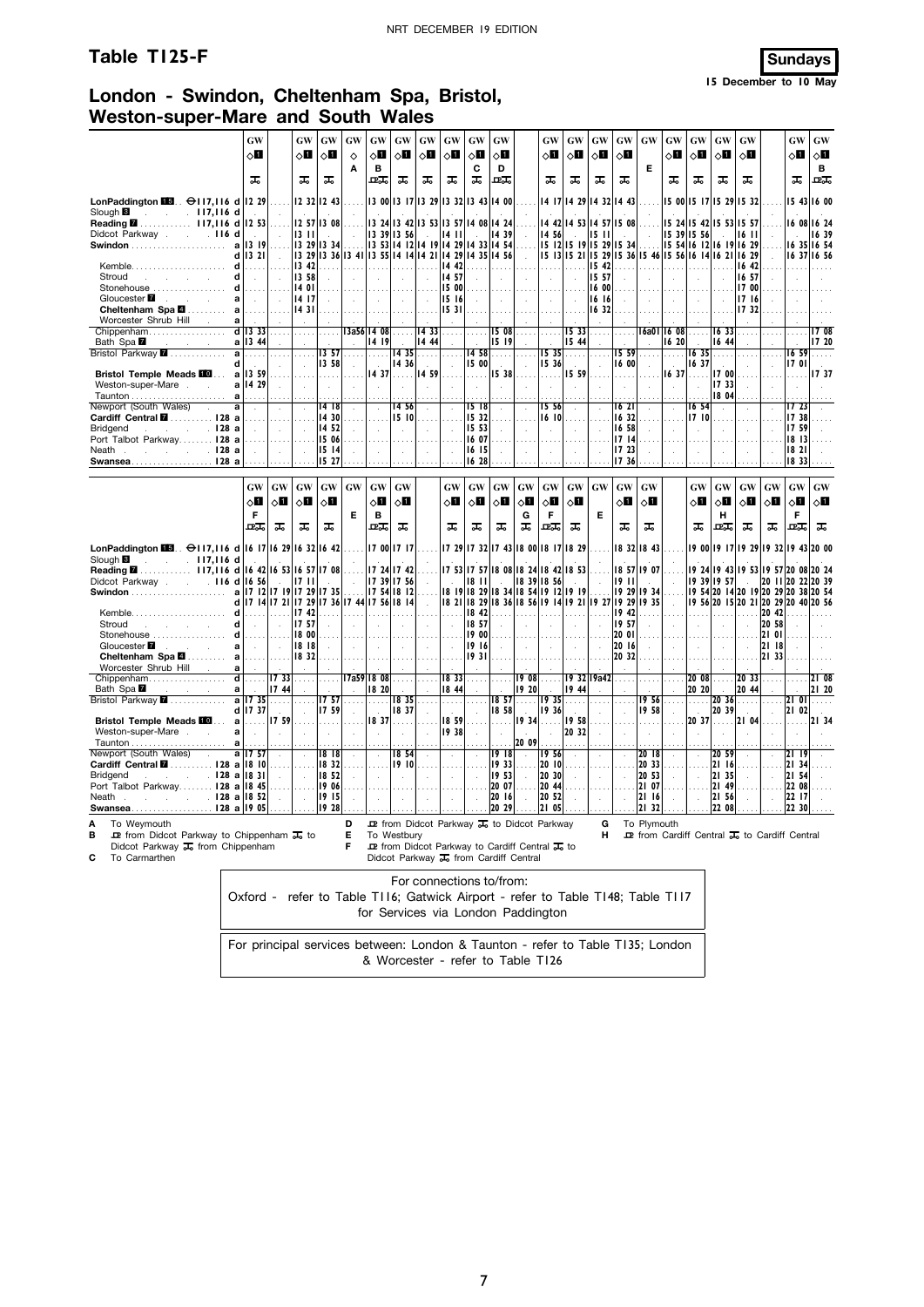### **Table T125-F Sundays**

### **London - Swindon, Cheltenham Spa, Bristol, Weston-super-Mare and South Wales**

|                                                                                                                                                                                                                                                                     | GW        | GW                    | GW        | GW    | GW       | GW                                               | <b>GW</b> | <b>GW</b>                                                         |  | <b>GW</b>    | GW    | GW                              | GW | GW                |   |  |  |                                                                               |  |  |
|---------------------------------------------------------------------------------------------------------------------------------------------------------------------------------------------------------------------------------------------------------------------|-----------|-----------------------|-----------|-------|----------|--------------------------------------------------|-----------|-------------------------------------------------------------------|--|--------------|-------|---------------------------------|----|-------------------|---|--|--|-------------------------------------------------------------------------------|--|--|
|                                                                                                                                                                                                                                                                     |           | ਨ∎ ।                  |           |       |          | ◇ <b>li</b>   ◇li   ◇li   ◇li                    | ∣ ⊡⇔      | $\circ$ ii                                                        |  | $\circ$ ii 1 |       | ▏◇▉▏◇▊▏◇▊▏◇▊                    |    |                   |   |  |  |                                                                               |  |  |
|                                                                                                                                                                                                                                                                     | A         |                       |           |       | в        |                                                  |           | c                                                                 |  |              |       |                                 |    | D.                |   |  |  |                                                                               |  |  |
|                                                                                                                                                                                                                                                                     |           | ᠼ                     | ᠼ         | ᠼ     | 교교       | ᠼ                                                | ᠼ         | ᇟ                                                                 |  | ᠼ            | ᠼ     | ᠼ                               | ᠼ  | 卫工                |   |  |  |                                                                               |  |  |
|                                                                                                                                                                                                                                                                     |           |                       |           |       |          |                                                  |           |                                                                   |  |              |       |                                 |    |                   |   |  |  |                                                                               |  |  |
| LonPaddington $\blacksquare$ . $\Theta$ 117,116 d                                                                                                                                                                                                                   |           |                       |           |       |          | 20   7  20 29  20 32  20 43  21 00  21 29  21 43 |           |                                                                   |  | 22 00        |       |                                 |    | 22 37 22 57 23 33 |   |  |  |                                                                               |  |  |
| 22 56<br>Slough <sup>8</sup><br>00 01<br>.117.116d<br>22 25<br>23 15 23 37 00 19<br>$117,116$ d<br>Reading <b>M</b><br>20 42 20 53 20 57 21 08 21 24 21 53 22 08<br>22 22<br>22 39<br>23s30 23s52 00s34<br>$ 2 $ $ 1 2 $ $ 22 2 $ 39<br> 20, 56 <br>Didcot Parkway. |           |                       |           |       |          |                                                  |           |                                                                   |  |              |       |                                 |    |                   |   |  |  |                                                                               |  |  |
| $\sim$ 116 d                                                                                                                                                                                                                                                        |           |                       |           |       |          |                                                  |           |                                                                   |  |              |       |                                 |    |                   |   |  |  |                                                                               |  |  |
| 2   2 2   9 2  29 2  38 2  54 22  9 22 38<br>22 55<br>23s48 00s11 00s52<br>a                                                                                                                                                                                        |           |                       |           |       |          |                                                  |           |                                                                   |  |              |       |                                 |    |                   |   |  |  |                                                                               |  |  |
| 21 10 21 15 21 21 21 29 21 40 21 56 22 21 22 40<br>22 56 23 09<br>d                                                                                                                                                                                                 |           |                       |           |       |          |                                                  |           |                                                                   |  |              |       |                                 |    |                   |   |  |  |                                                                               |  |  |
| Kemble<br>42                                                                                                                                                                                                                                                        |           |                       |           |       |          |                                                  |           |                                                                   |  |              |       |                                 |    |                   |   |  |  |                                                                               |  |  |
| 23 21<br>12 I<br> 23 36 <br>21 57                                                                                                                                                                                                                                   |           |                       |           |       |          |                                                  |           |                                                                   |  |              |       |                                 |    |                   |   |  |  |                                                                               |  |  |
| Stroud                                                                                                                                                                                                                                                              |           |                       |           | 22 01 |          |                                                  |           |                                                                   |  |              | 23 40 |                                 |    |                   |   |  |  |                                                                               |  |  |
| Stonehouse<br>Gloucester <b>7</b><br>a                                                                                                                                                                                                                              |           |                       |           | 22 19 |          |                                                  |           |                                                                   |  |              | 23 57 |                                 |    |                   |   |  |  |                                                                               |  |  |
| a                                                                                                                                                                                                                                                                   |           |                       |           | 22 33 |          |                                                  |           |                                                                   |  |              | 00 12 |                                 |    |                   |   |  |  |                                                                               |  |  |
| Cheltenham Spa 2.<br>Worcester Shrub Hill<br>a                                                                                                                                                                                                                      |           |                       |           |       |          |                                                  |           |                                                                   |  |              |       |                                 |    |                   |   |  |  |                                                                               |  |  |
| Chippenham                                                                                                                                                                                                                                                          | $d$ 21a25 |                       | 12133     |       |          | 22 08 22 33                                      |           |                                                                   |  | 23 08        |       |                                 |    | 00s2401s04        |   |  |  |                                                                               |  |  |
| Bath Spa <b>M</b><br>a<br>$\alpha$ - $\beta$ - $\alpha$                                                                                                                                                                                                             |           |                       | 48<br>121 |       |          | 22 19 22 44                                      |           |                                                                   |  | 23 19        |       |                                 |    | 00s35 01s16       |   |  |  |                                                                               |  |  |
| Bristol Parkway 7<br>a                                                                                                                                                                                                                                              |           | $\overline{37}$<br> 2 |           |       | 22 03    |                                                  |           | 123 01                                                            |  |              |       | $\overline{00}$ $\overline{11}$ |    |                   |   |  |  |                                                                               |  |  |
|                                                                                                                                                                                                                                                                     |           |                       |           |       | 22 05    |                                                  |           | 23 02                                                             |  |              |       |                                 |    |                   |   |  |  |                                                                               |  |  |
| <b>Bristol Temple Meads III</b>                                                                                                                                                                                                                                     |           |                       | 22 04     |       |          | 22 36 23 01                                      |           |                                                                   |  | 23 35        |       |                                 |    | 00 50 01 31       |   |  |  |                                                                               |  |  |
| Weston-super-Mare.<br>a                                                                                                                                                                                                                                             |           |                       | 22 36     |       |          |                                                  |           |                                                                   |  |              |       |                                 |    |                   |   |  |  |                                                                               |  |  |
| Taunton<br>a<br>.                                                                                                                                                                                                                                                   |           |                       |           |       |          |                                                  |           |                                                                   |  |              |       |                                 |    |                   |   |  |  |                                                                               |  |  |
| Newport (South Wales)<br>a                                                                                                                                                                                                                                          |           |                       |           |       | 22 21    |                                                  |           | 23 19                                                             |  |              |       |                                 |    |                   |   |  |  |                                                                               |  |  |
| Cardiff Central <b>M</b><br>128a                                                                                                                                                                                                                                    |           |                       |           |       | 22 35    |                                                  |           | 23 34                                                             |  |              |       |                                 |    |                   |   |  |  |                                                                               |  |  |
| . 128 a<br><b>Bridgend</b>                                                                                                                                                                                                                                          |           |                       |           |       | 22 56    |                                                  |           | 23 54                                                             |  |              |       |                                 |    |                   |   |  |  |                                                                               |  |  |
| 128a<br>Port Talbot Parkway.                                                                                                                                                                                                                                        |           |                       |           |       | 23 09    |                                                  |           | 00 09                                                             |  |              |       |                                 |    |                   |   |  |  |                                                                               |  |  |
| Neath<br>. 128 a                                                                                                                                                                                                                                                    |           |                       |           |       | 23<br>17 |                                                  |           | 00 17                                                             |  |              |       |                                 |    |                   |   |  |  |                                                                               |  |  |
| Swansea128 a                                                                                                                                                                                                                                                        |           |                       |           |       | 23 30    |                                                  |           | 00 30                                                             |  |              |       |                                 |    |                   |   |  |  |                                                                               |  |  |
| To Westbury<br>Α                                                                                                                                                                                                                                                    |           |                       |           |       | C        |                                                  |           | <b>D</b> from Didcot Parkway to Cardiff Central $\overline{J}$ to |  |              |       |                                 |    |                   | D |  |  | $\mathbf{\mathcal{P}}$ from Chippenham $\mathbf{\mathcal{F}}_6$ to Chippenham |  |  |
| в<br><b>D</b> from Cardiff Central <b>J</b> <sub>6</sub> to Cardiff Central                                                                                                                                                                                         |           |                       |           |       |          |                                                  |           | Didcot Parkway J <sub>5</sub> from Cardiff Central                |  |              |       |                                 |    |                   |   |  |  |                                                                               |  |  |

For connections to/from: Oxford - refer to Table T116; Gatwick Airport - refer to Table T148; Table T117 for Services via London Paddington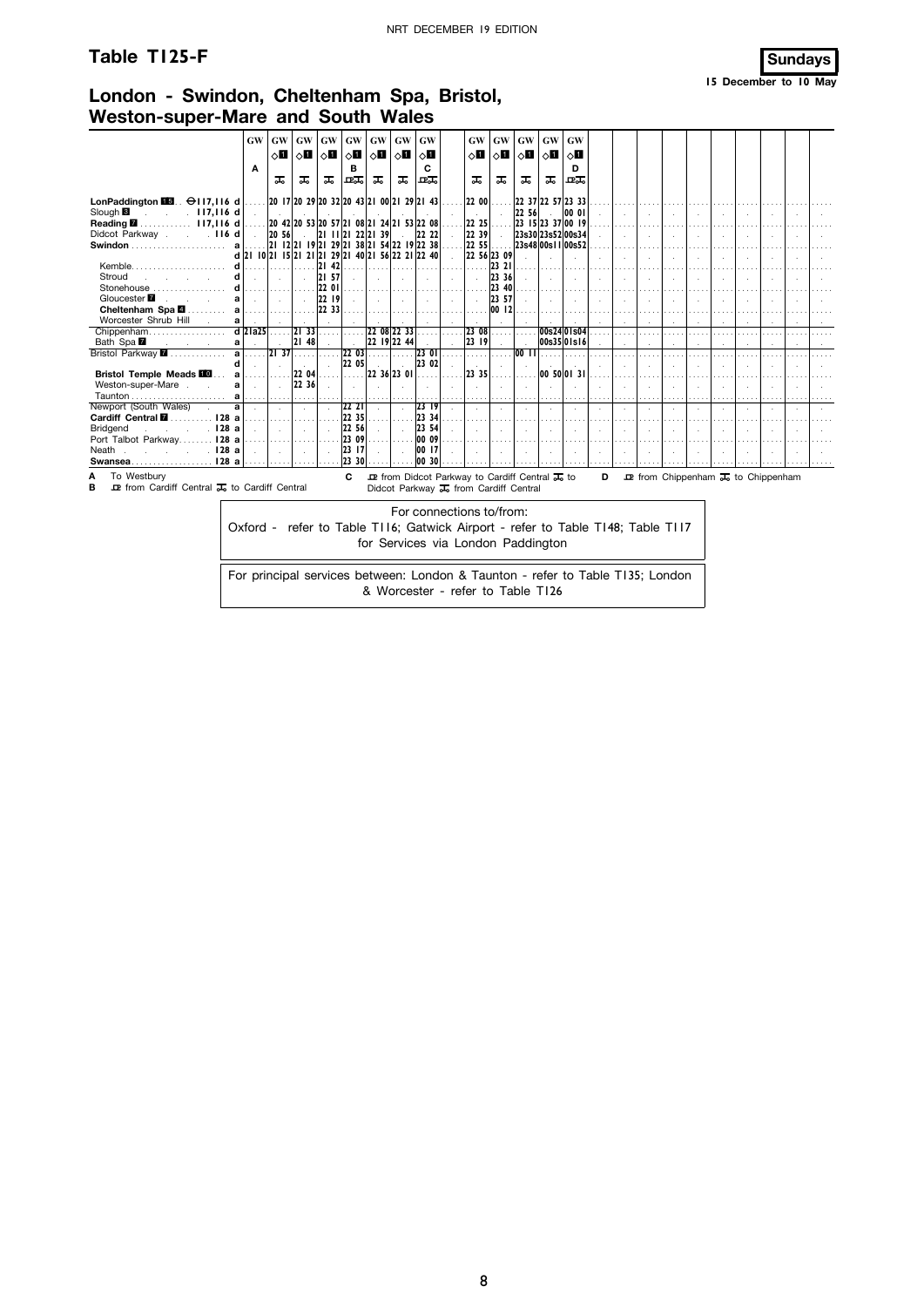### **Table T125-R Mondays to Fridays**

**16 December to 15 May**

## **South Wales, Weston-super-Mare, Bristol, Cheltenham Spa and Swindon - London**

|                                         | Miles Miles Miles                                          |                                                      |                                                                                                                                                                                                                                                                            |                                                                                                |                                                                                 |                                                                                                           | <b>GW</b><br>◇Ш                                                                                                       | GW<br>⊘Ш                                                  | GW                                                      | GW<br>8П                                  | GW<br>◇П                                          | GW<br>⊘Ш                                            | GW<br>⊘Ш                             | GW<br>⊘∐                                                                                                 |                                               | GW<br>8П                                                                                                                                                                                                                           | GW<br>⊘П                               | GW<br>◇П                                             | <b>GW</b><br>⊘Ш                          | GW<br>оΩ                                | GW<br>оШ                     | <b>GW</b>                                  | GW<br>оΩ                                                            | GW<br>0П                               |                                                  | GW<br>◇П                                | <b>GW</b><br>ू∏                     |
|-----------------------------------------|------------------------------------------------------------|------------------------------------------------------|----------------------------------------------------------------------------------------------------------------------------------------------------------------------------------------------------------------------------------------------------------------------------|------------------------------------------------------------------------------------------------|---------------------------------------------------------------------------------|-----------------------------------------------------------------------------------------------------------|-----------------------------------------------------------------------------------------------------------------------|-----------------------------------------------------------|---------------------------------------------------------|-------------------------------------------|---------------------------------------------------|-----------------------------------------------------|--------------------------------------|----------------------------------------------------------------------------------------------------------|-----------------------------------------------|------------------------------------------------------------------------------------------------------------------------------------------------------------------------------------------------------------------------------------|----------------------------------------|------------------------------------------------------|------------------------------------------|-----------------------------------------|------------------------------|--------------------------------------------|---------------------------------------------------------------------|----------------------------------------|--------------------------------------------------|-----------------------------------------|-------------------------------------|
|                                         |                                                            |                                                      |                                                                                                                                                                                                                                                                            |                                                                                                |                                                                                 |                                                                                                           | ᠼ                                                                                                                     | ᠼ                                                         | Α                                                       | ᠼ                                         | ᅚ                                                 | ᠼ                                                   | ᠼ                                    | ᠼ                                                                                                        |                                               | ᠼ                                                                                                                                                                                                                                  | ᅚ                                      | ᅚ                                                    | ᠼ                                        | ᠼ                                       | в<br>ᠼ                       | C                                          | D<br>жѫ                                                             | ᠼ                                      |                                                  | ᠼ                                       | ᅚ                                   |
| 0<br>$9\frac{1}{2}$<br>15<br>27%<br>47% | $\overline{\phantom{0}}$<br>$\equiv$                       | $\overline{\phantom{0}}$<br>$\overline{\phantom{0}}$ | Swansea128 d<br>Neath<br>Port Talbot Parkway 128 d<br>Bridgend 128 d<br>Cardiff Central <b>M</b> 128 d                                                                                                                                                                     | $\mathcal{L} = \mathcal{L} = \mathcal{L} = \mathcal{L} = \mathcal{L} = \mathbf{128} \text{ d}$ |                                                                                 |                                                                                                           | $\cdots$<br>$\sim 10^{-1}$<br>.<br>$\sim$                                                                             | $\sim$<br>.                                               | $\sim$<br>.<br><b>Carl Carl</b>                         | $\sim$<br>$\sim$                          | 03 46 <br> 03 58 <br> 04 05 <br> 04 26 <br> 05 07 | $\sim$<br>$\sim$                                    | $\sim$<br>.<br>$\sim 10$             | 04 58<br>05 10<br>05 17<br>05 31<br>05 56                                                                | $\mathcal{L}^{\pm}$<br>$\sim$                 | .<br>$\sim 10^{-1}$<br>.<br>$\sim$                                                                                                                                                                                                 | $\sim$<br>$\sim 10^7$                  | $\sim$<br>$\sim$<br>.<br>$\mathbf{L}$<br>06 15 06 25 | 05 28<br>05 40<br>05 47<br>06 01         | $\sim$<br>$\cdots$<br>$\sim$            | $\sim$<br>$\sim 10$          |                                            | 05 57<br>06 09<br>06 16<br>06 30<br>06 53                           | $\overline{a}$                         | $\sim$                                           |                                         | 07 13                               |
| 59%                                     | $\overline{\phantom{0}}$<br>$\overline{\mathbf{0}}$<br>26% | $\overline{\phantom{0}}$<br>Ξ                        | Newport (South Wales).<br>Weston-super-Mare                                                                                                                                                                                                                                |                                                                                                |                                                                                 | d<br>d                                                                                                    | $\sim 10^{-1}$<br>$d$                                                                                                 |                                                           | <b>Carl Carl</b><br>. 1                                 | $\sim$<br>.                               | 05 25<br>1.                                       | .                                                   | 1.1.1.1                              | 06 08<br>1.1.1.1<br>$\sim$                                                                               | $\cdots$                                      | $\sim 10^{-1}$<br>.<br>$\sim$                                                                                                                                                                                                      | $\sim$<br>1.                           | 06 28 06 37<br>1.1.1.1<br>$\sim$                     | .<br>$\sim$                              | .                                       | $\sim 10^{-1}$<br>.<br>06 20 | $\sim$                                     | 07 05<br>1.1.1.1<br>$\sim$                                          |                                        | $\ddot{\phantom{a}}$                             | 06 48                                   | 07 25<br>1.1.1.1<br>$\sim$          |
| 81                                      | 45%                                                        |                                                      | Bristol Temple Meads FO  d 04 53<br>Bristol Parkway <b>7</b>                                                                                                                                                                                                               |                                                                                                |                                                                                 |                                                                                                           | a 05 02 <br>$d$ 05 03                                                                                                 | . 1<br>$\sim 10^{-1}$                                     | .<br>$\sim$                                             | $ 05 \t25 $<br>$\sim 10^{-1}$             | 05, 51<br> 05, 53                                 | $ 05 \; 46 06 \; 00  \ldots$<br>$\sim 10^{-1}$      | $\sim 10^{-1}$                       | 06 28<br>06 29                                                                                           | $\sim$                                        | .<br>$\sim$ $\sim$                                                                                                                                                                                                                 | $\sim 10^7$                            | $ 06 30 $<br>06 48 06 57<br>06 50 07 02              |                                          | 06 49 07 00<br>$\sim 10^{-1}$           | $\sim$                       | $\sim$                                     | 07 25<br> 07 27                                                     | $\sim$                                 | $\mathcal{A}$                                    | $ 07 \t28 $<br>$\sim 10^7$              | 07, 49<br>07 50                     |
|                                         | 57%<br>70                                                  | $\qquad \qquad -$                                    | Bath Spa <b>7</b> .                                                                                                                                                                                                                                                        |                                                                                                |                                                                                 | $\mathbf{d}$                                                                                              | $\sim$                                                                                                                | $\sim$                                                    | $ 05 \t43 05 \t51 $ $ 06 \t15 06 \t27 $                 | $ 05 \ 37 $ .                             |                                                   | 06020614                                            |                                      | $\sim$                                                                                                   | $\sim$                                        | $\sim$<br>$\ldots$   06 55 $\ldots$                                                                                                                                                                                                | 06 43                                  | $\sim$                                               | $\sim$                                   | 07 02 07 13<br> 07 15 07 26 07 31       |                              |                                            | $\sim$                                                              |                                        | $\ddot{\phantom{a}}$                             | 07 43<br> 07, 56                        | $\ddot{\phantom{a}}$                |
|                                         | $\overline{\phantom{0}}$                                   | 0<br>$6\frac{1}{2}$<br>15%<br>18                     | Worcester Shrub Hill<br>Cheltenham Spa <b>2</b> d<br>Gloucester <b>M</b><br>Stonehouse<br>Stroud reserve the strong stroud                                                                                                                                                 |                                                                                                | contract and states                                                             | ਗ<br>$\mathbf d$<br>$\mathbf d$<br>d                                                                      | $\sim$<br>$\sim$ $\sim$                                                                                               | $\sim$<br>$\ldots$ [04 56]<br> 05 <br>.  05 21 <br> 05 26 | $\sim$<br>$\sim 10^{-1}$<br>$\sim$                      | $\sim$<br>1.111<br>$\sim 10^7$<br>$\sim$  | $\mathbb{R}$<br>$\sim 10^{-1}$                    | $\sim$<br>$\mathbb{R}$<br><b>1.</b><br>$\mathbb{R}$ | $\sim$ $\sim$<br>.<br>$\sim 10^{-1}$ | $\sim$<br>$\sim 10^{-1}$                                                                                 | $\sim$<br>$\sim 10^{-1}$<br>$\sim$            | $\sim$<br>$ 05 \t53 $<br>$0608$  <br>$06 20$<br>06 26                                                                                                                                                                              | $\sim$<br>$\sim$                       | $\sim$<br>1.1.1<br>$\sim 10^{-1}$<br>.<br>$\sim$     | $\sim$ $\sim$<br>$\sim$                  | $\sim$<br>$\sim 10^{-1}$                | $\sim$                       | $\sim$                                     | $\sim$                                                              | 06 48<br>07 04<br> 07 19<br>$ 07 \t24$ |                                                  |                                         |                                     |
| 115%                                    | 86%<br>1391/2 1103/4                                       | 29%<br>43<br>67                                      | Didcot Parkway                                                                                                                                                                                                                                                             |                                                                                                |                                                                                 | $116$ a 05 44 06 12                                                                                       | $d$<br>a 05 25 05 55 05 59 06 03 06 15 06 28<br>d 05 27 05 56                                                         | 05 42                                                     | $\sim$                                                  | $\sim 10^{-1}$                            | 06 05 06 17 06 29<br>$ 06 \t34 06 \t45 $          |                                                     | .<br>$\sim 10^{-1}$<br>$\sim$        | $ 06 \t51 $ .                                                                                            | $\sim 10^{-1}$                                | $06 \t 42$<br>06 55 07 08 07 14<br>$ 06 \t53 $ 06 57 07 09 07 15<br>$ 07 12$ . $ 07 31$                                                                                                                                            |                                        | .                                                    | $\sim$<br>$\sim$                         | 07 44                                   | $\sim$                       | $\sim$                                     | 07 27 07 38 07 47 07 50 07 53<br>07 29 07 40  07 52 07 57<br>la ser | 07 40<br> 08 12                        | $\sim$                                           | n si                                    | 08 09 08 14<br>08 11 08 15<br>08 30 |
| 156%<br>174%<br>192%                    | <b>128</b><br>145%<br>164                                  | 84%<br>101%                                          | Reading M. 117, 116 a 05 57 06 25<br>$\begin{bmatrix} \text{Slough} \blacksquare \end{bmatrix}$ . $\begin{bmatrix} 117,116 \blacksquare \end{bmatrix}$<br>120¼ LonPaddington M5. → 117,116 a 06 25 06 54 07 00 07 14 07 27 07 29 07 44 07 59 08 09 08 16 08 14 08 27 08 29 |                                                                                                |                                                                                 |                                                                                                           |                                                                                                                       |                                                           |                                                         |                                           | 06 29 06 47 06 58                                 |                                                     | .                                    |                                                                                                          | $ 07 18$                                      | 07 27 07 37 07 44                                                                                                                                                                                                                  |                                        |                                                      |                                          | $\ldots$ 07 58                          | .                            |                                            | 08 18 08 26<br>08 45 08 54                                          |                                        |                                                  | 09 07 09 11                             | 08 36 08 44                         |
|                                         |                                                            |                                                      |                                                                                                                                                                                                                                                                            |                                                                                                | GW<br>GW                                                                        | GW                                                                                                        | <b>GW</b>                                                                                                             |                                                           | $GW$ $GW$                                               | <b>GW</b>                                 |                                                   | GW                                                  | <b>GW</b>                            | GW                                                                                                       | GW                                            | GW                                                                                                                                                                                                                                 | GW                                     | GW                                                   | GW                                       | <b>GW</b>                               |                              | GW                                         | GW                                                                  | <b>GW</b>                              | <b>GW</b>                                        | <b>GW</b>                               | GW                                  |
|                                         |                                                            |                                                      |                                                                                                                                                                                                                                                                            | 0П<br>Е<br>ᠼ                                                                                   | Α                                                                               | ू∏<br>ᠼ                                                                                                   | 8П<br>ᠼ                                                                                                               | $\diamond$ l<br>ᅚ                                         | 0П<br>ᠼ                                                 | ⊘∐<br>ᠼ                                   |                                                   | ा<br>ᠼ                                              | $\diamond$ l<br>F<br>ᠼ               | 8П<br>ᅚ                                                                                                  | $\Diamond$<br>ᠼ                               | оΩ<br>ᠼ                                                                                                                                                                                                                            | ू∏<br>ᅚ                                | ू∏<br>G<br>ᅚ                                         | A                                        | оΩ<br>ᠼ                                 |                              | 8П<br>ᠼ                                    | оΩ<br>ᠼ                                                             | ू∏<br>ᠼ                                | ◇П<br>ᠼ                                          | оΩ<br>ᠼ                                 | ा<br>ᠼ                              |
| Neath<br><b>Bridgend</b>                |                                                            |                                                      | Swansea128 d 06 28<br>$\frac{1}{28}$ d 06 40<br>Port Talbot Parkway 128 d 06 47<br>$\frac{1}{2}$ 128 d 07 01<br>Cardiff Central <b>M</b> 128 d 07 24<br>Newport (South Wales) .                                                                                            | d 07 36                                                                                        | $\sim$                                                                          | $\sim$<br>.<br>$\sim 10^{-1}$                                                                             | $\sim$<br>.<br>$\sim$<br>1.1.1.1                                                                                      | $\sim$<br>.<br>$\sim$                                     | 06 58<br>07 10<br> 07 17<br> 0731 <br> 07, 55 <br>08 09 | .<br>$\sim 10^{-1}$                       | $\sim$                                            | .<br>$\sim$<br>1.<br>$\sim$                         |                                      | 07 20 07 44<br>07 32 07 56<br>$ 07 \t39 08 \t03 $<br>07 53 08 17<br>  08 18 08 41 <br>08 30 08 53        | $\mathcal{L}^{\pm}$<br>.                      | $\sim$<br>.<br>$\sim$<br>1.1.1.                                                                                                                                                                                                    | 1.1.1<br>$\sim$<br>.                   | 08 22<br>08 34<br>08 41<br>08 55<br>09 18<br>09 31   |                                          | $\sim$<br>$\cdots$<br>$\sim$            |                              | $\mathbf{r}$<br>.<br> 09, 51 <br>1003      | .                                                                   |                                        | 09 22<br>09 34<br>09 41<br>09 55<br>1018<br>1033 |                                         | 1041<br>10 53                       |
|                                         |                                                            |                                                      | Weston-super-Mare<br>Bristol Temple Meads <b>10</b> d                                                                                                                                                                                                                      | $d$<br>$d$ .<br>a 0758 <br>$d$ 08 01                                                           | .<br>$\sim$<br>.<br>$\sim 10^{-1}$                                              | $\sim 10^{-1}$                                                                                            | $\ldots$ 06 55 $\ldots$<br>$\begin{array}{ c c c c c c } \hline \end{array}$ 07 24<br>$ 0749 0800 $<br>$\sim 10^{-1}$ | $\sim$<br>$\sim$                                          | .<br>$\sim 10^{-1}$<br>1.1.1.1<br>08 29<br>08 29        | $\sim 10^7$<br>.<br>$\sim 10^7$           | . 1<br>$\sim$<br>$\sim$                           | 07 54<br>$ 08 \ 30 $ $ $<br>$\sim$                  | $\sim$                               | $\begin{bmatrix} 07 & 22 & \ldots & \ldots \end{bmatrix}$<br>$\sim$ $\sim$<br>08 54 09 14<br>08 55 09 14 | $\sim 1.1$ .<br>$ 0900 $<br>$\sim 10^{-1}$    | .<br>$\sim 10^{-1}$                                                                                                                                                                                                                | .<br>$\sim 10^7$                       | .<br>$\sim$<br>$ 09 \ 30 $<br> 09, 54 <br>09 56      | .<br>$\ddot{\phantom{a}}$<br>.<br>$\sim$ | .<br>$\sim$<br>$1000$<br>$\sim 10^{-1}$ | 1.<br>$\sim$<br>$\sim$       | .<br>$\sim$<br>.<br>1024<br>1025           | $\sim$                                                              | $\sim$                                 | .<br>10 30 11 00<br> 10, 54 <br> 10, 56          | $\sim 10^{-1}$                          | 18<br>    23                        |
|                                         | Bath Spa                                                   |                                                      | Chippenham                                                                                                                                                                                                                                                                 | $d$ .<br>$d$                                                                                   | $\sim$                                                                          | 08 02 08 15 08 26                                                                                         | 08 02 08 13                                                                                                           | $\sim$                                                    | $\sim$                                                  | $\sim 10^{-1}$                            | $\ldots$ .                                        | 08 43<br>08 56                                      | $\sim$<br>.                          | $\sim$ $\sim$<br>.                                                                                       | 09 13                                         | $ 09 \t26  \ldots  09 \t56  \ldots$                                                                                                                                                                                                | $ 09 \t43 $                            |                                                      |                                          | 10 13 <br>$ 10 \t14 10 \t26 $           | $\sim$<br>.                  | $\sim$<br>.                                | $\sim 10^{-1}$                                                      | 10 56                                  |                                                  | $\overline{111}$ 13<br>$   \cdot   $ 26 |                                     |
|                                         | Stroud                                                     |                                                      | Worcester Shrub Hill (Norcester Shrub Hill (Northern Spa<br>Gloucester <b>1</b><br>Stonehouse  d<br>and the contract of the                                                                                                                                                | $\overline{d}$<br>.<br>d<br>$\sim 10^{-1}$<br>$\mathbf d$<br>$\sim 10^{-1}$                    | $\mathcal{L}$<br>7.<br>.<br>$\sim 10$<br>$\sim 10^{-11}$                        | $\bar{z}$<br>$\sim$<br>$\sim 10^{-1}$                                                                     | .<br>$\sim$<br>$\sim 10^{-1}$                                                                                         | $\sim$<br>$\sim 10^7$                                     | $\bar{z}$<br>. 1.<br><b>Contract</b><br>$\mathbb{R}$    | 0725<br>0758<br>$08$ 12<br>08 25<br>08 30 | $\mathcal{L}$<br>.<br>$\sim$<br>$\sim$            | $\bar{z}$<br>.<br>$\sim$<br>$\sim$                  | .<br>$\sim 10^7$<br>$\sim 10^{-1}$   | $\mathcal{L}$<br>.<br>$\sim 10^7$<br>$\sim 10^7$                                                         | $\sim$<br>.<br>$\sim$ $\sim$<br>$\sim$ $\sim$ | 08 58<br> 09 11 <br>$ 09 \t22 $<br>09 27                                                                                                                                                                                           | $\mathcal{A}$<br>.<br>$\sim$<br>$\sim$ | $\cdot$<br>.<br>$\sim$<br>$\sim 10^{-1}$             | $\mathcal{A}^{\mathcal{A}}$<br>- 1       | .<br>and the last                       | .<br><b>Common Common</b>    | $\ddot{\phantom{a}}$<br>.<br>$\sim$ $\sim$ | $ 09 \t58$<br> 10 12 <br>$\vert$ 10 24 $\vert$<br>10 29             | $\sim$<br>$\bar{z}$                    | $\sim$                                           |                                         |                                     |
| Swindon                                 |                                                            |                                                      | $Kemble. \ldots \ldots \ldots \ldots \ldots \ldots$<br>the control of the control of<br>Didcot Parkway 116 a<br>Reading 2  117,116 a                                                                                                                                       | d<br>.<br>al<br>$\sim 10^{-1}$<br>$d$<br>$\sim 10^{-1}$                                        | $\sim 10^7$                                                                     | 08 19 08 27<br>$  \ldots  $ 08 29<br>08 44<br>$  \dots  $ 08 58 $  \dots  $ 09 14 09 19 09 29 $  \dots  $ | $\sim$<br>$\sim$                                                                                                      | 09 00 .                                                   | $ 08\;52 08\;59 $<br>$ 08 \t45 08 \t53 09 \t00 $        | 08 46<br> 09 16                           | $\sim$<br>$\sim$                                  |                                                     |                                      |                                                                                                          |                                               | 09 42 <br>09 09 09 18 09 37 09 41 09 55 10 09 10 19 10 33 10 38<br>09 1009 1909 3809 4509 5710 1010 2010 4010 4910 5911 1011 211 4011 49<br>.09 39 09 44 10 06 10 14 10 27 10 39 10 45  11 09  11 14 11 28 11 39 11 45 12 09 12 15 |                                        |                                                      |                                          | $\vert$ 10 56 $\vert$                   |                              | <b>Contract</b>                            | 10 44<br>  0 47  0 57  1 08  1 19  1 38  1 47                       |                                        | $\sim$                                           | $\parallel$ II 56                       |                                     |
| Slough <b>B</b>                         |                                                            |                                                      | . 117,116a<br>LonPaddington $\overline{1133}$ . $\ominus$ 117,116 a 09 14 09 30 09 28 09 39 09 44 09 57                                                                                                                                                                    |                                                                                                | $\sim$                                                                          |                                                                                                           |                                                                                                                       |                                                           |                                                         |                                           |                                                   |                                                     |                                      |                                                                                                          |                                               | 0 07  0 12  0 34  0 39  0 59  1 07  1 12                                                                                                                                                                                           |                                        |                                                      |                                          | $\ldots$  11 37                         |                              |                                            | 39    59  2 07  2     2 37  2 40                                    |                                        |                                                  |                                         |                                     |
| A<br>в<br>C                             | From Westbury<br>The Bristolian                            |                                                      | From Westbury to Cheltenham Spa                                                                                                                                                                                                                                            |                                                                                                |                                                                                 |                                                                                                           |                                                                                                                       | D<br>Е<br>F.                                              | The Capitals United<br>Y Cymro/The Welshman             |                                           |                                                   |                                                     |                                      |                                                                                                          |                                               | $\mathsf{\mathsf{X}}$ to Cardiff Central $\mathsf{\overline{J}}_0$ from Cardiff Central                                                                                                                                            |                                        |                                                      |                                          |                                         |                              |                                            | G From Carmarthen. The Red Dragon                                   |                                        |                                                  |                                         |                                     |
|                                         |                                                            |                                                      |                                                                                                                                                                                                                                                                            |                                                                                                | Oxford - refer to Table T116; Gatwick Airport - refer to Table T148; Table T117 |                                                                                                           |                                                                                                                       |                                                           |                                                         |                                           | For connections to/from:                          |                                                     |                                      |                                                                                                          |                                               | for Senvices via London Paddington                                                                                                                                                                                                 |                                        |                                                      |                                          |                                         |                              |                                            |                                                                     |                                        |                                                  |                                         |                                     |

| for Services via London Paddington | Oxford - refer to Table TI16; Gatwick Airport - refer to Table T148; Table T117 |  |  |  |  |  |
|------------------------------------|---------------------------------------------------------------------------------|--|--|--|--|--|
|                                    |                                                                                 |  |  |  |  |  |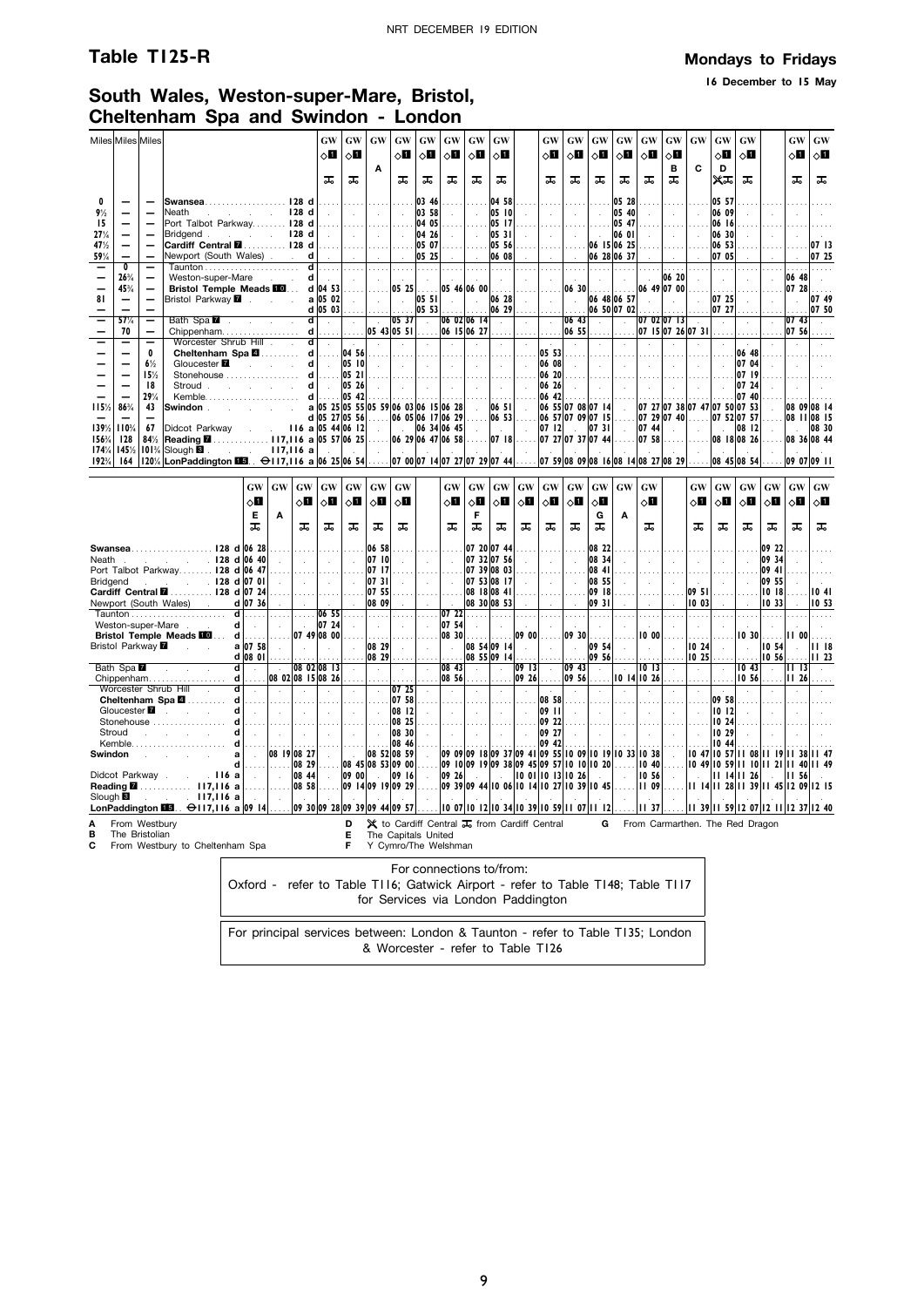### **Table T125-R Mondays to Fridays**

**16 December to 15 May**

### **South Wales, Weston-super-Mare, Bristol, Cheltenham Spa and Swindon - London**

|                                                                                          | GW                                   | GW                          | GW                                               | GW                                                     | GW                          | GW                         | GW                         | <b>GW</b>                | GW                                           |                            | GW                                        | GW                         | GW                                               | GW                                               | GW                         | GW                   | <b>GW</b>                   | GW             | <b>GW</b>                   |              | GW                            | GW                                               | GW                | GW           |
|------------------------------------------------------------------------------------------|--------------------------------------|-----------------------------|--------------------------------------------------|--------------------------------------------------------|-----------------------------|----------------------------|----------------------------|--------------------------|----------------------------------------------|----------------------------|-------------------------------------------|----------------------------|--------------------------------------------------|--------------------------------------------------|----------------------------|----------------------|-----------------------------|----------------|-----------------------------|--------------|-------------------------------|--------------------------------------------------|-------------------|--------------|
|                                                                                          | $\Diamond \blacksquare$              | 0П                          | $\circ$ l                                        | $\circ$ l                                              | $\Diamond$ i                | $\circ$ 0                  |                            | 8П                       | $\circ$ l                                    |                            | $\diamond$ l                              | $\circ$ ii                 | $\circ$ l                                        | $\circ$ ii                                       | $\circ$ 0                  | 0П                   | $\circ$ l                   | $\diamond$ li  |                             |              | $\Diamond \blacksquare$       | $\circ$ o                                        | 8П                | $\circ$ ii   |
|                                                                                          |                                      |                             |                                                  |                                                        |                             |                            | A                          |                          |                                              |                            |                                           |                            |                                                  |                                                  |                            |                      |                             |                | A                           |              |                               |                                                  |                   |              |
|                                                                                          | ᠼ                                    | ᠼ                           | ᠼ                                                | ᠼ                                                      | ᠼ                           | ᠼ                          |                            | ᠼ                        | ᠼ                                            |                            | ᠼ                                         | ᠼ                          | ᠼ                                                | ᠼ                                                | ᠼ                          | ᠼ                    | ᠼ                           | ᠼ              |                             |              | ᠼ                             | ᠼ                                                | ᠼ                 | ᠼ            |
|                                                                                          |                                      |                             |                                                  |                                                        |                             |                            |                            |                          |                                              |                            |                                           |                            |                                                  |                                                  |                            |                      |                             |                |                             |              |                               |                                                  |                   |              |
| Swansea128 d<br>128 <sub>d</sub>                                                         |                                      |                             | 10 22<br>10 34                                   |                                                        |                             |                            |                            |                          | 11 <sub>22</sub>                             |                            |                                           |                            |                                                  |                                                  | 12 22                      |                      |                             |                |                             |              |                               | 13 22                                            |                   |              |
| Neath.<br>and the control<br>Port Talbot Parkway 128 d                                   |                                      | $\mathcal{L}$               | 1041                                             | $\overline{a}$                                         | $\mathcal{L}_{\mathcal{A}}$ | $\mathbf{r}$               |                            |                          | 1134<br>II 41                                |                            | ù.                                        |                            | $\ddot{\phantom{a}}$                             |                                                  | 12 34<br>1241              |                      | Ŷ.                          | $\overline{a}$ |                             |              |                               | 13 33<br>1340                                    |                   |              |
| Bridgend<br>$\ldots$ $\ldots$ 128 d                                                      |                                      |                             | 10 55                                            |                                                        |                             | $\mathbf{r}$               |                            |                          | II 55                                        |                            |                                           |                            |                                                  |                                                  | 12 55                      |                      | i.                          |                |                             |              |                               | 13 55                                            |                   |              |
| Cardiff Central <b>M</b> 128 d                                                           |                                      | .                           | 1118                                             |                                                        | II 51                       |                            | $\cdots$                   |                          | 12 18                                        |                            |                                           | 12 54                      | $\cdots$                                         |                                                  | 1318                       |                      | 13 53                       |                |                             |              |                               | 14 18                                            |                   | 14 54        |
| Newport (South Wales) .                                                                  | d                                    |                             | II 30                                            |                                                        | 12 03                       |                            |                            |                          | 12 30                                        |                            |                                           | 13 07                      |                                                  |                                                  | 13 30                      |                      | 14 05                       |                |                             |              |                               | 14 30                                            |                   | 15 07        |
|                                                                                          | ď                                    |                             |                                                  |                                                        |                             |                            |                            |                          |                                              |                            |                                           |                            |                                                  |                                                  |                            |                      |                             |                |                             |              |                               |                                                  |                   |              |
| Weston-super-Mare                                                                        | d                                    |                             |                                                  |                                                        |                             |                            |                            |                          |                                              |                            |                                           |                            |                                                  |                                                  |                            |                      |                             |                |                             |              |                               |                                                  |                   |              |
| <b>Bristol Temple Meads III</b>                                                          | d<br>1.1.1.1                         | II 30                       | .                                                | 200                                                    | 1.1.1                       |                            |                            | 12 30                    | .                                            |                            |                                           | 13 00                      |                                                  | 330                                              | .                          | 14 OO                | .                           |                |                             |              | 1430                          | .                                                | 15 00             |              |
| Bristol Parkway <b>M</b><br><b>Service</b>                                               | a<br>$\sim$                          | $\sim$                      | <b>III</b> 53                                    | $\sim$                                                 | 12 23                       | $\sim$                     | $\ddot{\phantom{a}}$       | $\sim$                   | 253                                          | $\ddot{\phantom{a}}$       | $\mathcal{A}$                             | 13 27                      | $\sim$                                           | $\alpha$                                         | 13 54                      | $\ddot{\phantom{a}}$ | 14 25                       |                | $\ddot{\phantom{a}}$        | ÷.           | $\ddot{\phantom{a}}$          | 1454                                             | $\sim$            | lis 27       |
|                                                                                          | d                                    |                             | II 55                                            |                                                        | 1224                        |                            |                            |                          | 12 55                                        |                            |                                           | 13 27                      |                                                  |                                                  | 13 55                      |                      | 14 26                       |                |                             |              |                               | 1455                                             |                   | 15 27        |
| Bath Spa                                                                                 | ď<br>$\mathcal{L}_{\mathcal{A}}$     | 1143                        | $\mathcal{L}$                                    | 1213                                                   | $\mathcal{L}$               | $\cdot$                    |                            | $\overline{12}$ 43       | $\mathbf{r}$                                 |                            | 1313                                      | $\mathcal{L}$              | $\cdot$                                          | 13 43                                            | $\bar{z}$                  | 14 13                | $\mathcal{L}$               |                |                             |              | 14 43                         | $\mathbf{r}$                                     | 5  3              |              |
| Chippenham                                                                               | $d$                                  | 11, 56                      |                                                  | 1226                                                   |                             |                            |                            | 12 42 12 56              |                                              |                            | 1326                                      |                            |                                                  | 13,56                                            |                            | 14 26                |                             |                | 14 42                       |              | 14 56                         |                                                  | 15 26             |              |
| Worcester Shrub Hill<br>Cheltenham Spa 4                                                 | $d$ .<br>$d$ 10 58                   | $\sim$                      | $\mathcal{L}^{\pm}$                              | $\mathcal{L}$                                          |                             | <b>II 58</b>               | $\mathcal{L}$              | $\mathcal{A}$            | $\lambda$                                    | $\cdot$                    | $\sim$                                    | $\mathcal{L}^{\pm}$        | 1258                                             | $\sim$                                           | $\lambda$                  | $\lambda$            | $\mathcal{L}$               | 13 58          | $\mathcal{L}$               |              | $\mathcal{L}$                 |                                                  | $\mathbf{r}$      |              |
| Gloucester <b>7</b><br>and the control                                                   | d     0                              | .<br>$\sim$                 | .<br>$\sim$                                      | .<br>$\sim$                                            | $\sim$                      | 12 13                      | $\sim$                     | $\sim$                   | $\sim$ $\sim$<br>$\mathcal{L}_{\mathcal{A}}$ | $\mathcal{L}$              | $\sim$<br>$\sim$                          | $\sim$ 100 $\pm$<br>$\sim$ | 13 12                                            | .<br>$\sim$                                      | $\sim$                     | $\mathbf{r}$         | $\sim$<br>$\bar{z}$         | 14 12          | ÷                           |              |                               |                                                  |                   |              |
| Stonehouse                                                                               | d                                    | 22                          |                                                  |                                                        |                             | 12 25                      |                            |                          |                                              |                            |                                           |                            | 13 24                                            |                                                  |                            |                      |                             | 14 24          |                             |              |                               |                                                  |                   |              |
| Stroud<br>$\mathcal{L}$                                                                  | d<br>Ш                               | -27<br>ä,                   |                                                  |                                                        | $\mathcal{A}$               | 12 30                      |                            |                          |                                              |                            | $\mathcal{L}$                             |                            | 13 29                                            |                                                  |                            |                      |                             | 14 29          |                             |              |                               |                                                  |                   |              |
| Kemble                                                                                   | dlll                                 | 43                          |                                                  |                                                        |                             | 12 45                      |                            |                          |                                              |                            |                                           |                            | 13 45                                            |                                                  |                            |                      |                             | 14<br>45       |                             |              |                               |                                                  |                   |              |
| Swindon                                                                                  | a                                    |                             |                                                  | 56 12 08 12 17 12 38 12 46 12 58                       |                             |                            |                            | 12 59 13 09 13 18        |                                              |                            |                                           |                            | 13 38 13 50 13 58 14 08 14 18 14 38 14 48        |                                                  |                            |                      |                             | 14 58          | I5 00                       |              | 15 08                         |                                                  | 15 18 15 38 15 50 |              |
|                                                                                          |                                      |                             |                                                  | d       58   12   10   12   19   12 40   12 48   13 00 |                             |                            |                            | .   3 10  3 19           |                                              |                            |                                           |                            | 13 40 13 51 13 59 14 10 14 19 14 40 14 50        |                                                  |                            |                      |                             | 459            |                             |              |                               | 15 10 15 19 15 40 15 51                          |                   |              |
| Didcot Parkway.                                                                          |                                      | $116$ a $12$ $14$ $12$ $27$ | $\sim$                                           | 12 56                                                  | $\sim$                      | 13 15                      | $\mathcal{L}$              | 13 26                    | $\sim$                                       | $\mathcal{L}$              | 13 56                                     | $\sim$                     |                                                  | 14 15 14 26                                      | $\sim$                     | 14 56                | $\sim$                      | 15 15          | $\mathcal{L}^{\mathcal{L}}$ | n.           | 5 26                          |                                                  | 15, 56            |              |
| 117,116 a 12 28 12 40 12 45 13 09 13 13 13 29<br><b>Reading ⊠</b>                        |                                      |                             |                                                  |                                                        |                             |                            |                            | $ 13 \t39 13 \t44 $      |                                              |                            |                                           |                            | 14 09 14 16 14 28 14 39 14 44 15 09 15 14 15 29  |                                                  |                            |                      |                             |                |                             |              |                               | 15 39 15 45 16 09 16 16                          |                   |              |
| Slough <sup>8</sup><br>. 117,116a<br><b>Contractor</b>                                   |                                      |                             |                                                  |                                                        |                             |                            |                            |                          |                                              |                            |                                           |                            |                                                  |                                                  |                            |                      |                             |                |                             |              |                               |                                                  |                   |              |
| LonPaddington $\overline{113}$ . $\ominus$ 117,116 a 12 59 13 07 13 10 13 37 13 40 13 59 |                                      |                             |                                                  |                                                        |                             |                            |                            |                          | 14 07 14 11                                  |                            |                                           |                            | 14 36 14 41 15 01 15 08 15 12 15 36 15           |                                                  |                            |                      | 41                          | 15 59          |                             |              |                               | 16 07 16 09 16 36 16 44                          |                   |              |
|                                                                                          |                                      |                             |                                                  |                                                        |                             |                            |                            |                          |                                              |                            |                                           |                            |                                                  |                                                  |                            |                      |                             |                |                             |              |                               |                                                  |                   |              |
|                                                                                          | GW                                   | GW                          | $\boldsymbol{\mathbf{G}}\boldsymbol{\mathbf{W}}$ | GW                                                     | GW                          |                            | $\boldsymbol{\mathrm{GW}}$ | <b>GW</b>                | <b>GW</b>                                    | $\boldsymbol{\mathrm{GW}}$ | GW                                        | $\boldsymbol{\mathrm{GW}}$ | $\boldsymbol{\mathbf{G}}\boldsymbol{\mathbf{W}}$ | $\boldsymbol{\mathbf{G}}\boldsymbol{\mathbf{W}}$ | GW                         |                      | GW                          | GW             | GW                          | GW           | $\boldsymbol{\mathrm{GW}}$    | $\boldsymbol{\mathbf{G}}\boldsymbol{\mathbf{W}}$ | GW                | GW           |
|                                                                                          | $\circ$ ii                           | $\Diamond \blacksquare$     | ू∏                                               | $\circ$ l                                              | 0П                          |                            | $\Diamond$ ii              |                          | $\circ$ 0                                    | ⊘Ш                         | $\circ$ ii                                | $\Diamond$ l               | $\circ$ l                                        | $\diamond$ l                                     | 8П                         |                      |                             | $\diamond$ l   | $\circ$ l                   | $\Diamond$ l | $\Diamond \blacksquare$       | $\circ$ ii                                       |                   | $\circ$ l    |
|                                                                                          | B                                    |                             |                                                  |                                                        |                             |                            |                            | Α                        |                                              | c                          |                                           |                            |                                                  |                                                  |                            |                      | D                           |                |                             |              |                               |                                                  | Α                 |              |
|                                                                                          | ᠼ                                    | ᅚ                           | ᅚ                                                | ᠼ                                                      | ᠼ                           |                            | ᠼ                          |                          | ᠼ                                            | ᠼ                          | ᅚ                                         | ᠼ                          | ᠼ                                                | ᠼ                                                | ᅚ                          |                      |                             | ᠼ              | ᠼ                           | ᠼ            | ᠼ                             | ᠼ                                                |                   | ᠼ            |
|                                                                                          |                                      |                             |                                                  |                                                        |                             |                            |                            |                          |                                              |                            |                                           |                            |                                                  |                                                  |                            |                      |                             |                |                             |              |                               |                                                  |                   |              |
| Swansea128 d                                                                             |                                      |                             | 14 22                                            |                                                        |                             |                            |                            |                          |                                              | 15 22                      |                                           |                            |                                                  |                                                  | 16 22                      |                      |                             |                |                             |              |                               | 17 22                                            |                   |              |
| .128d<br>Neath<br>and the company                                                        |                                      | $\mathcal{L}$               | 14 33                                            | $\mathbf{r}$                                           |                             |                            |                            |                          |                                              | 15 33                      | ÷.                                        |                            | $\overline{a}$                                   |                                                  | 16 34                      |                      |                             |                | $\mathbf{r}$                |              |                               | 17 34                                            |                   |              |
| Port Talbot Parkway 128 d                                                                |                                      |                             | 14 40                                            |                                                        |                             |                            |                            |                          |                                              | 15 40                      |                                           |                            |                                                  |                                                  | 1641                       |                      |                             |                |                             |              |                               | 1741                                             |                   |              |
| Bridgend<br>$\sim$ $\sim$ $\sim$ 128 d                                                   |                                      | $\sim$                      | 14 53<br>15 18                                   |                                                        |                             | $\mathbf{r}$               |                            | $\mathcal{L}$            | $\mathcal{A}$                                | 15 55<br>16 18             |                                           |                            | $\mathbf{r}$                                     |                                                  | 16 55                      |                      | $\mathcal{L}$               |                | 17 54                       |              |                               | 1755<br>18 18                                    |                   |              |
| Cardiff Central M.  128 d<br>Newport (South Wales)                                       | d                                    | $\sim$                      | 15 30                                            | $\sim$                                                 | 15 54<br>16 07              |                            |                            |                          |                                              | 16 30                      |                                           | 16 54<br>1707              |                                                  |                                                  | 17 20<br>1735              |                      |                             |                | 18 07                       |              |                               | 1830                                             |                   |              |
|                                                                                          | $\overline{\mathbf{d}}$              |                             |                                                  |                                                        |                             |                            |                            |                          |                                              |                            |                                           |                            |                                                  |                                                  |                            |                      |                             |                |                             |              |                               |                                                  |                   |              |
| Weston-super-Mare                                                                        | d<br>$\mathcal{L}$                   |                             |                                                  |                                                        | $\mathcal{A}$               | $\ddot{\phantom{a}}$       |                            |                          |                                              |                            |                                           |                            |                                                  |                                                  | $\mathcal{L}_{\mathbf{a}}$ |                      | $\ddot{\phantom{a}}$        |                | $\mathcal{L}_{\mathbf{a}}$  |              |                               |                                                  |                   |              |
| <b>Bristol Temple Meads III</b>                                                          | d<br>.                               | 15 30                       | $\cdots$                                         | 1600                                                   | .                           |                            |                            |                          | 16 30                                        |                            | $1700$                                    |                            |                                                  | 17 30                                            | $\cdots$                   |                      |                             | 18 00          |                             |              | 18 30                         | a a s                                            |                   | 19 00        |
| Bristol Parkway <b>M</b><br><b>Sales State</b>                                           | $\mathbf a$<br>$\sim$                | $\sim$                      | 15 54                                            | $\sim$                                                 | 6 27                        | $\overline{a}$             |                            |                          | $\mathcal{L}_{\mathcal{A}}$                  | 16 54                      | $\mathcal{L}$                             | 7 27                       | $\mathcal{L}$                                    | ÷.                                               | 17 55                      |                      | $\bar{z}$                   | $\overline{a}$ | 18 27                       |              | $\sim$                        | 18 <sub>51</sub>                                 |                   | $\mathbf{r}$ |
|                                                                                          | d                                    |                             | 15 55                                            |                                                        | 16 27                       |                            |                            |                          |                                              | 16 55                      |                                           | 17 27                      |                                                  |                                                  | 17 55                      |                      |                             |                | 18 27                       |              |                               | 18 52                                            |                   |              |
| Bath Spa                                                                                 | $\overline{\mathsf{d}}$<br>$\bar{z}$ | 15 <sub>43</sub>            | $\mathcal{L}$                                    | 16 14                                                  | ÷,                          | $\ddot{\phantom{a}}$       | $\ddot{\phantom{a}}$       |                          | 16 <sub>43</sub>                             | $\cdot$                    | 17 13                                     | $\ddot{\phantom{a}}$       | $\cdot$                                          | 17 <sub>43</sub>                                 | $\overline{\phantom{a}}$   |                      | $\ddot{\phantom{a}}$        | 1813           | $\mathcal{L}$               | $\alpha$     | 18,43                         | $\lambda$                                        |                   | 1913         |
| Chippenham                                                                               | $d$                                  | 15 56                       |                                                  | 16 26                                                  |                             |                            |                            |                          | 16 51 16 57                                  |                            | 1726                                      |                            |                                                  | 17 56                                            |                            |                      |                             | 18 26          |                             |              | 18 56                         |                                                  |                   | 19 05 19 26  |
| Worcester Shrub Hill                                                                     | ਰ<br>d 14 58                         | $\mathcal{L}$               |                                                  | $\mathcal{L}$                                          | $\mathcal{L}_{\mathcal{A}}$ | $\epsilon$                 | 15 58                      |                          |                                              | $\cdot$                    | $\mathcal{A}$                             |                            | 16 58                                            |                                                  | $\cdot$                    |                      | à.                          | $\lambda$      | $\epsilon$                  | 17 58        |                               |                                                  |                   |              |
| Cheltenham Spa 4<br>Gloucester <b>7</b><br>and the control of the                        | $d$ 15 12                            | $\sim$<br>$\sim$            | $\sim$                                           | $\sim$<br>$\sim$                                       | $\sim$                      | $\overline{\phantom{a}}$   | 16 12                      | $\sim$                   | $\sim$                                       | $\sim$                     | $\sim$                                    | $\sim$                     | 1712                                             | $\mathcal{L}^{\mathcal{L}}$                      | $\sim$                     | $\mathbf{r}$         | $\sim 10$<br>17 50          | $\mathbf{r}$   | $\ddot{\phantom{a}}$        | 1811         | $\sim$                        |                                                  |                   |              |
| Stonehouse                                                                               | d<br>l 15                            | 24                          |                                                  |                                                        |                             |                            | 16 23                      |                          |                                              |                            |                                           |                            | 17 24                                            |                                                  |                            |                      | 18 02                       |                |                             | 18 23        |                               |                                                  |                   |              |
| Stroud                                                                                   | d 15 29                              |                             |                                                  |                                                        |                             |                            | 16 28                      |                          |                                              |                            |                                           |                            | 17 29                                            |                                                  |                            |                      | 18 07                       |                |                             | 18 28        |                               |                                                  |                   |              |
| Kemble.                                                                                  | $d$   15                             | 45                          |                                                  |                                                        |                             |                            | 1644                       |                          |                                              |                            |                                           |                            | 17<br>45                                         |                                                  |                            |                      | 18 20                       |                |                             | 18 43        |                               |                                                  |                   |              |
| Swindon                                                                                  |                                      |                             |                                                  | a   15 58   16 08   16 18   16 39   16 50              |                             | $\mathcal{L}_{\mathbf{a}}$ |                            | 16 57 17 07 17 11        |                                              |                            | 7   8  7 39  7 50  7                      |                            |                                                  | 58 18 08 18 18                                   |                            |                      | 18 34                       |                |                             |              |                               | 8 38  8 50  8 56  9 09  9 15  9 21               |                   | 938          |
|                                                                                          |                                      |                             |                                                  | d 16 00 16 10 16 19 16 40 16 51                        |                             |                            |                            | $16.59$                  | 1713                                         | 17<br>$\overline{19}$      |                                           | 7 41  7 51  7              |                                                  | 59 18                                            | 10 18 19                   |                      | 1.1.1                       |                |                             |              | 18 40 18 51 18 59 19 10       | 1916                                             |                   | 19 40        |
| . 116 a  6 15  6 26<br>Didcot Parkway.                                                   |                                      |                             |                                                  | 16, 56                                                 |                             | $\mathcal{L}$              | 1715                       | $\sim$                   |                                              |                            | 17 56                                     |                            | 18                                               | $16$  18 26                                      |                            |                      | $\sim$                      | 18 56          | $\sim$                      |              |                               | 19 15 19 26 19 32                                |                   | 19 57        |
| Reading <b>M</b> 117,116 a 16 29 16 39 16 44 17 09 17 16                                 |                                      |                             |                                                  |                                                        |                             |                            | 1728                       |                          |                                              |                            |                                           |                            | 17 38 17 45 18 09 18 16 18 30 18 39              |                                                  | 18 46                      |                      |                             |                |                             |              | 19 09 19 16 19 28 19 39       | 19.45                                            |                   | 20   0       |
|                                                                                          |                                      |                             |                                                  |                                                        |                             |                            |                            |                          |                                              |                            |                                           |                            |                                                  |                                                  |                            |                      | $\mathcal{L}_{\mathcal{A}}$ |                |                             |              |                               |                                                  |                   |              |
| . 117,116a<br>Slough <sup>8</sup><br>and a state                                         |                                      |                             |                                                  |                                                        |                             |                            |                            |                          |                                              |                            |                                           |                            |                                                  |                                                  |                            |                      |                             |                |                             |              |                               |                                                  |                   |              |
| LonPaddington M3. $\Theta$ 117,116 a 17 00 17 07 17 09 17 35 17 41                       |                                      |                             |                                                  |                                                        |                             |                            | 1756                       |                          |                                              |                            | 18 07  8 15  8 39  8 41  9 01  9 09  9 14 |                            |                                                  |                                                  |                            |                      |                             |                |                             |              | 19 39 19 42 19 57 20 05 20 14 |                                                  |                   | 20 36        |
| From Westbury<br>A                                                                       |                                      |                             |                                                  |                                                        | С                           |                            |                            | The Saint David          |                                              |                            |                                           |                            |                                                  |                                                  |                            |                      |                             |                |                             |              |                               |                                                  |                   |              |
| в<br>The Cheltenham Spa Express                                                          |                                      |                             |                                                  |                                                        | D                           |                            |                            | To Southampton Central   |                                              |                            |                                           |                            |                                                  |                                                  |                            |                      |                             |                |                             |              |                               |                                                  |                   |              |
|                                                                                          |                                      |                             |                                                  |                                                        |                             |                            |                            | For connections to/from: |                                              |                            |                                           |                            |                                                  |                                                  |                            |                      |                             |                |                             |              |                               |                                                  |                   |              |

Oxford - refer to Table T116; Gatwick Airport - refer to Table T148; Table T117 for Services via London Paddington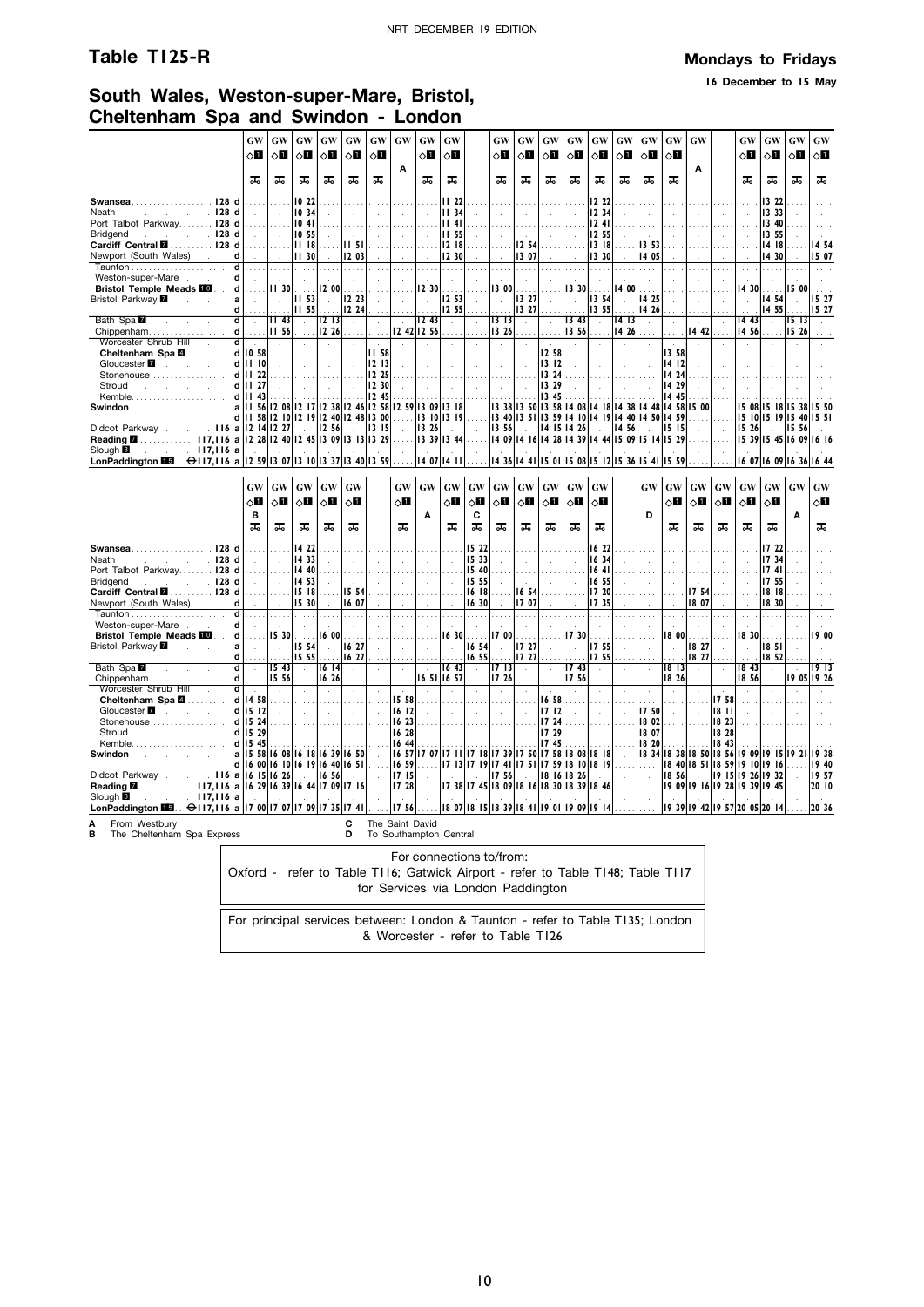### **Table T125-R Mondays to Fridays**

**16 December to 15 May**

## **South Wales, Weston-super-Mare, Bristol, Cheltenham Spa and Swindon - London**

|                                                                                    | GW            | <b>GW</b>               |                                                                      | GW   GW   GW                               |             | GW |                | $GW$ $GW$ $GW$ |              | GW             | <b>GW</b><br><b>FX</b>              | GW<br><b>FO</b> | GW                                           | GW     | <b>GW</b><br><b>FX</b> | <b>FO</b>   | $GW$ $GW$      | <b>GW</b>            |  |  |
|------------------------------------------------------------------------------------|---------------|-------------------------|----------------------------------------------------------------------|--------------------------------------------|-------------|----|----------------|----------------|--------------|----------------|-------------------------------------|-----------------|----------------------------------------------|--------|------------------------|-------------|----------------|----------------------|--|--|
|                                                                                    | $\circ$ l     | $\Diamond \blacksquare$ |                                                                      | $\Diamond$ i $ \Diamond$ ii $ \Diamond$ ii |             |    | $\Diamond$ iii | $\circ$ 1      |              | $\circ$ 1      | ⊘П                                  | ∧0              | $ \diamond \mathbf{H} $                      | ∣ ∂∐ ∣ | ⊘П                     | ' ◇ ∐       |                | ⊘П                   |  |  |
|                                                                                    | ᠼ             | ᠼ                       | ᅚ                                                                    | ᠼ                                          | ᠼ           | A  | ᠼ              | ᠼ              |              | ᠼ              | ᅚ                                   | ᅚ               | ᠼ                                            | в<br>ᠼ | ᅚ                      | ᠼ           |                | ᠼ                    |  |  |
| 128 d<br>Swansea                                                                   |               |                         |                                                                      | 18 22                                      |             |    |                | 19 22          |              |                |                                     |                 | 20 22                                        |        | 21 22 21 22            |             |                |                      |  |  |
| 128 <sub>d</sub><br>Neath                                                          |               |                         |                                                                      | 1834                                       |             |    |                | 19 34          |              |                |                                     |                 | 20 34                                        |        | 2                      | 34 21 34    |                |                      |  |  |
| Port Talbot Parkway.<br>128 <sub>d</sub>                                           |               |                         |                                                                      | 18 41                                      |             |    |                | 1941           |              |                |                                     |                 | 20 41                                        |        | $ 2 $ 41 $ 2 $ 41      |             |                |                      |  |  |
| 128 d<br>Bridgend                                                                  |               |                         |                                                                      | 18 55                                      |             |    |                | 19 55          |              |                |                                     |                 | 20 55                                        |        | 21                     | 55 21 55    |                |                      |  |  |
| 128 d 18 50<br>Cardiff Central <b>M</b>                                            |               |                         |                                                                      | 1918                                       |             |    |                | 20 21          |              |                |                                     |                 | 21 20                                        |        |                        | 22 18 22 19 |                |                      |  |  |
| Newport (South Wales)<br>d                                                         | 19 05         |                         |                                                                      | 1930                                       |             |    |                | 20 33          |              |                |                                     |                 | 21 32                                        |        |                        | 22 35 22 31 |                |                      |  |  |
|                                                                                    |               |                         |                                                                      |                                            |             |    |                |                |              |                |                                     |                 |                                              | 2116   |                        |             |                |                      |  |  |
| Weston-super-Mare.<br>d                                                            |               |                         |                                                                      |                                            |             |    |                |                | $20$ $ 0 $   |                |                                     |                 |                                              |        |                        |             |                |                      |  |  |
| d<br><b>Bristol Temple Meads III.</b>                                              |               |                         | 19.30                                                                |                                            | . 20 00     |    |                |                |              | 20 45 21 00    |                                     |                 |                                              | 22 00  |                        |             |                | 22 40                |  |  |
| Bristol Parkway <b>Z</b>                                                           | a   19 25     |                         |                                                                      | 1950                                       |             |    |                |                | 20 53 21 00  |                |                                     |                 | 21 52                                        |        | 23 04 22 52            |             |                |                      |  |  |
| d                                                                                  | 19 29         |                         |                                                                      | 1952                                       |             |    |                |                | 20 54 21 01  |                |                                     |                 | $ 21 \t53 $                                  |        |                        |             |                |                      |  |  |
| Bath Spa                                                                           |               |                         | 19,43                                                                |                                            | 20 13       |    |                |                |              | $ 2 $ 13       |                                     |                 |                                              | 2213   |                        |             |                | 22, 53               |  |  |
| d<br>Chippenham                                                                    |               |                         | 19 56                                                                |                                            | 20 26 20 32 |    |                |                |              | 21 25          |                                     |                 |                                              | 22 26  |                        |             |                | 2305                 |  |  |
| $\overline{\mathbf{d}}$<br>Worcester Shrub Hill                                    |               |                         |                                                                      |                                            |             |    |                |                | <b>22a27</b> |                |                                     |                 |                                              |        |                        |             |                |                      |  |  |
| Cheltenham Spa                                                                     |               | 18 58                   |                                                                      |                                            |             |    | 19, 58         |                |              |                | 20 58 20 58                         |                 |                                              |        |                        |             | 22 16          |                      |  |  |
| Gloucester <b>7</b><br>d                                                           |               | 19 12                   |                                                                      |                                            |             |    | 20 16          |                |              |                | 21 11 21 11                         |                 |                                              |        |                        |             | 22 28          |                      |  |  |
| Stonehouse                                                                         |               | 19 24                   |                                                                      |                                            |             |    | 20 28          |                |              |                |                                     | 23 21 23        |                                              |        |                        |             | 22 39          |                      |  |  |
| Stroud                                                                             |               | 19 29<br>19 45          |                                                                      |                                            |             |    | 20 33          |                |              |                | 121<br>21                           | 28 21 28        |                                              |        |                        |             | 22 44<br>22 58 |                      |  |  |
| Kemble                                                                             |               |                         |                                                                      |                                            |             |    | 20 49          |                |              |                | 43 21                               | 43              |                                              |        |                        |             |                |                      |  |  |
| <b>Swindon</b><br>a<br>d                                                           | 1951<br>19 53 |                         | 19 58 20 08 20 15 20 38 20 49 21 02 21 16<br>20 03 20 10 20 18 20 40 |                                            |             |    |                | 2103 2118      |              | 21 38<br>21 39 | 21<br>12 I                          |                 | 56 21 56 22 17 22 38<br>58 21 58 22 19 22 41 |        |                        |             |                | 23 12 23 18<br>23 19 |  |  |
| . 116 a 20 08<br>Didcot Parkway.                                                   |               |                         | 20 18 20 26                                                          |                                            | 20 56       |    | 21 19          |                |              | 21, 55         | $22$ 13 $22$ 13                     |                 |                                              | 22 58  |                        |             |                | 23 35                |  |  |
| $117,116$ a 20 22<br>Reading <b>M</b>                                              |               |                         | $ 20$ 32 $ 20$ 39 $ 20$ 44 $ 21$ 09                                  |                                            |             |    |                | 21 32 21 43    |              | 22 08          | 22 27 22 29 22 43 23 11             |                 |                                              |        |                        |             |                | 23 52                |  |  |
| Slough <sup>8</sup><br>. 117.116a                                                  |               |                         |                                                                      |                                            |             |    |                |                |              |                |                                     |                 |                                              |        |                        |             |                |                      |  |  |
| LonPaddington $\Box$ . $\ominus$ 117,116 a 20 5421 01 21 08 21 10 21 3722 06 22 09 |               |                         |                                                                      |                                            |             |    |                |                |              | 22, 35         | $ 23 \t00 23 \t00 23 \t09 23 \t56 $ |                 |                                              |        |                        |             |                | $ 00\>29 $           |  |  |
|                                                                                    |               |                         |                                                                      |                                            |             |    |                |                |              |                |                                     |                 |                                              |        |                        |             |                |                      |  |  |

### **Saturdays**

### **21 December to 16 May**

|                                                                                                             | <b>GW</b>                                               | <b>GW</b> | GW         | <b>GW</b> | <b>GW</b>      | GW    | <b>GW</b>     | <b>GW</b>                        | <b>GW</b> | <b>GW</b>   | GW            | GW                                                    | GW | <b>GW</b>     | <b>GW</b>               |       | $GW$ $GW$     | GW                                                 | <b>GW</b> | GW           | <b>GW</b> | <b>GW</b>               |
|-------------------------------------------------------------------------------------------------------------|---------------------------------------------------------|-----------|------------|-----------|----------------|-------|---------------|----------------------------------|-----------|-------------|---------------|-------------------------------------------------------|----|---------------|-------------------------|-------|---------------|----------------------------------------------------|-----------|--------------|-----------|-------------------------|
|                                                                                                             | ा                                                       | ◇l        | $\circ$ ii | ⊘П        | $\Diamond$ iii | ⊘П    | $\circ$ ii    | $\circ$ ii                       | $\circ$ 1 | ↑П          | $\Diamond$ ii | ⊘П                                                    |    | $\diamond$ li | ∣ ⊠⊘                    | 0П    | ∣ ⊙∐          | ôØ                                                 |           | ◇l           | √П        | ∣ ⇔∎                    |
|                                                                                                             |                                                         |           |            |           |                |       |               |                                  |           |             |               |                                                       | C  |               |                         |       |               |                                                    | C         |              |           |                         |
|                                                                                                             | ᠼ                                                       | ᠼ         | ᠼ          | ᠼ         | ᠼ              | ᠼ     | ᠼ             | ᠼ                                | ᠼ         | ᠼ           | ᠼ             | ᠼ                                                     |    | ᠼ             | ᠼ                       | ᠼ     | ᠼ             | ᠼ                                                  |           | ᠼ            | ᅚ         | ᠼ                       |
|                                                                                                             |                                                         |           |            |           |                |       |               |                                  |           |             |               |                                                       |    |               |                         |       |               |                                                    |           |              |           |                         |
| 128 <sub>d</sub><br>Swansea                                                                                 |                                                         | 03 59     |            | 04 48     |                |       | 05 22         |                                  | 05 52     |             |               | 06 20                                                 |    |               | 06 44                   |       |               | 07 22                                              |           |              | 07 40     |                         |
| Neath<br>128 d                                                                                              |                                                         | 104 11    |            | 05 00     |                |       | 05 34         |                                  | 06 04     |             |               | 06 32                                                 |    |               | 06 56                   |       |               | 07 34                                              |           |              | 07 52     |                         |
| Port Talbot Parkway.<br>128 d                                                                               |                                                         | 04 18     |            | 05 07     |                |       | 05 41         |                                  | 106 11    |             |               | 06 39                                                 |    |               | 07 03                   |       |               | 0741                                               |           |              | 08 00     |                         |
| 128 d<br><b>Bridgend</b>                                                                                    |                                                         | 04 32     |            | 05 21     |                |       | 05 55         |                                  | 06 25     |             |               | 06 53                                                 |    |               | 07 17                   |       |               | 07 55                                              |           |              | 08   7    |                         |
| Cardiff Central <b>M</b><br>128 d                                                                           |                                                         | 05 14     |            | 05 44     |                |       | 06 20         |                                  | 06 48     |             |               | 07 18                                                 |    |               | 074                     |       |               | 08 20                                              |           |              | 08 4      |                         |
| Newport (South Wales)                                                                                       |                                                         | 05 26     |            | 05 56     |                |       | 06 32         |                                  | 07 00     |             |               | 07 32                                                 |    |               | 07 56                   |       |               | 08 32                                              |           |              | 08 55     |                         |
| Taunton.                                                                                                    |                                                         |           |            |           |                |       |               |                                  |           |             |               |                                                       |    | 06 57         |                         |       |               |                                                    |           | 0757         |           |                         |
| Weston-super-Mare                                                                                           |                                                         |           |            |           |                |       |               | 06 20                            |           |             |               |                                                       |    | 07 27         |                         |       |               |                                                    |           | 08 28        |           |                         |
| <b>Bristol Temple Meads III</b>                                                                             | d 05 30                                                 |           | 06 00      |           |                | 06 30 |               | 57<br>06                         |           |             | 30<br>07      |                                                       |    | 07<br>-57     |                         |       | 08 30         |                                                    |           | <b>09 OI</b> |           |                         |
| Bristol Parkway <b>M</b><br>a                                                                               |                                                         | 05 53     |            | 06 16     |                |       | 06 52         |                                  | 07, 20    |             |               | 07 54                                                 |    |               | 08 20                   |       |               | 08 54                                              |           |              | 109 15    |                         |
|                                                                                                             |                                                         | 05, 54    |            | 06 18     |                |       | 0655          |                                  | 0722      |             |               | 07 56                                                 |    |               | 08 21                   |       |               | 08 56                                              |           |              | 09 21     |                         |
| Bath Spa                                                                                                    | $d$ 05 43                                               |           | 06 13      |           |                | 06 43 |               | 07 10                            |           |             | 07 43         |                                                       |    | 08 10         |                         |       | 08 43         |                                                    |           | 09 14        |           |                         |
| Chippenham.                                                                                                 | 105 56                                                  |           | 06 26      |           |                | 06 55 |               | 0723                             |           |             | 07 56         |                                                       |    | 08 05 08 23   |                         |       | 08 55         |                                                    |           | 09 05 09 26  |           |                         |
| Worcester Shrub Hill                                                                                        |                                                         |           |            |           |                |       |               |                                  |           |             |               |                                                       |    |               |                         |       |               |                                                    |           |              |           |                         |
| Cheltenham Spa                                                                                              |                                                         |           |            |           | 05 40          |       |               |                                  |           | 06 49       |               |                                                       |    |               |                         | 07 58 |               |                                                    |           |              |           | 08 58                   |
| Gloucester <b>7</b>                                                                                         |                                                         |           |            |           | 05 56          |       |               |                                  |           | 07 12       |               |                                                       |    |               |                         | 08 14 |               |                                                    |           |              |           | 09 13                   |
| Stonehouse                                                                                                  |                                                         |           |            |           | 06 08          |       |               |                                  |           | 07 24       |               |                                                       |    |               |                         | 08 26 |               |                                                    |           |              |           | 09 25                   |
|                                                                                                             |                                                         |           |            |           |                |       |               |                                  |           | 07 29       |               |                                                       |    |               |                         | 08 31 |               |                                                    |           |              |           | 09 30                   |
| Stroud<br>Kemble.                                                                                           |                                                         |           |            |           | 106<br>-13     |       |               |                                  |           |             |               |                                                       |    |               |                         |       |               |                                                    |           |              |           |                         |
|                                                                                                             |                                                         |           |            |           | 28<br>106      |       |               |                                  |           | 07 45       |               |                                                       |    |               |                         | 08 47 |               |                                                    |           |              |           | 09 46                   |
| <b>Swindon</b>                                                                                              | a 06 08 06 16 06 38 06                                  |           |            |           |                |       |               | 44 06 41 07 08 07 17 07 35 07 44 |           |             |               | 07 58 08 08 08 18 08 24 08 35 08 44 09 00 09 09 09 18 |    |               |                         |       |               |                                                    |           |              |           | 09 24 09 39 09 44 09 59 |
|                                                                                                             | d 06 11 06 18 06 41 06 47 07 00 07 10 07 20 07 38 07 46 |           |            |           |                |       |               |                                  |           |             |               | 08 01 08 10 08 20                                     |    |               |                         |       |               | 08 38 08 46 09 01 09 10 09 20                      |           |              |           | 09 40 09 46  0 01       |
| $.$ 116 a 06 26 06 33 06 56 07 02 07 15 07 26<br>Didcot Parkway.                                            |                                                         |           |            |           |                |       |               | 07 53 08 01                      |           | 08 16 08 26 |               |                                                       |    |               | 08 53 09 01 09 17 09 26 |       |               |                                                    |           |              |           | 09 56 10 01 10 16       |
| 117,116 a 06 41 06 48 07 11 07 17 07 29 07 40 07 45 08 08 08 16<br>Reading <b>M</b>                         |                                                         |           |            |           |                |       |               |                                  |           |             |               | 08 30 08 41 08 45                                     |    |               |                         |       |               | 09 08 09 16 09 31 09 40 09 45                      |           |              |           | 10 10 10 16 10 30       |
| Slough <sup>3</sup><br>117.116 a                                                                            |                                                         |           |            |           |                |       |               |                                  |           |             |               |                                                       |    |               |                         |       |               |                                                    |           |              |           |                         |
| LonPaddington $\overline{1153}$ . $\ominus$ 117,116 a 07 06 07 14 07 36 07 44 08 00 08 06 08 13 08 36 08 42 |                                                         |           |            |           |                |       |               |                                  |           |             |               | 09 00 09 08 09 II                                     |    |               |                         |       |               | $ 09 \t36 09 \t42 10 \t00 10 \t06 10 \t11  \ldots$ |           |              |           | 0 36  0 45  1 00        |
| From Westbury to Cheltenham Spa                                                                             |                                                         |           |            |           | в              |       | From Penzance |                                  |           |             |               |                                                       |    | C             |                         |       | From Westbury |                                                    |           |              |           |                         |

For connections to/from:

| For connections to/from:                                                        |  |
|---------------------------------------------------------------------------------|--|
| Oxford - refer to Table T116; Gatwick Airport - refer to Table T148; Table T117 |  |
| for Services via London Paddington                                              |  |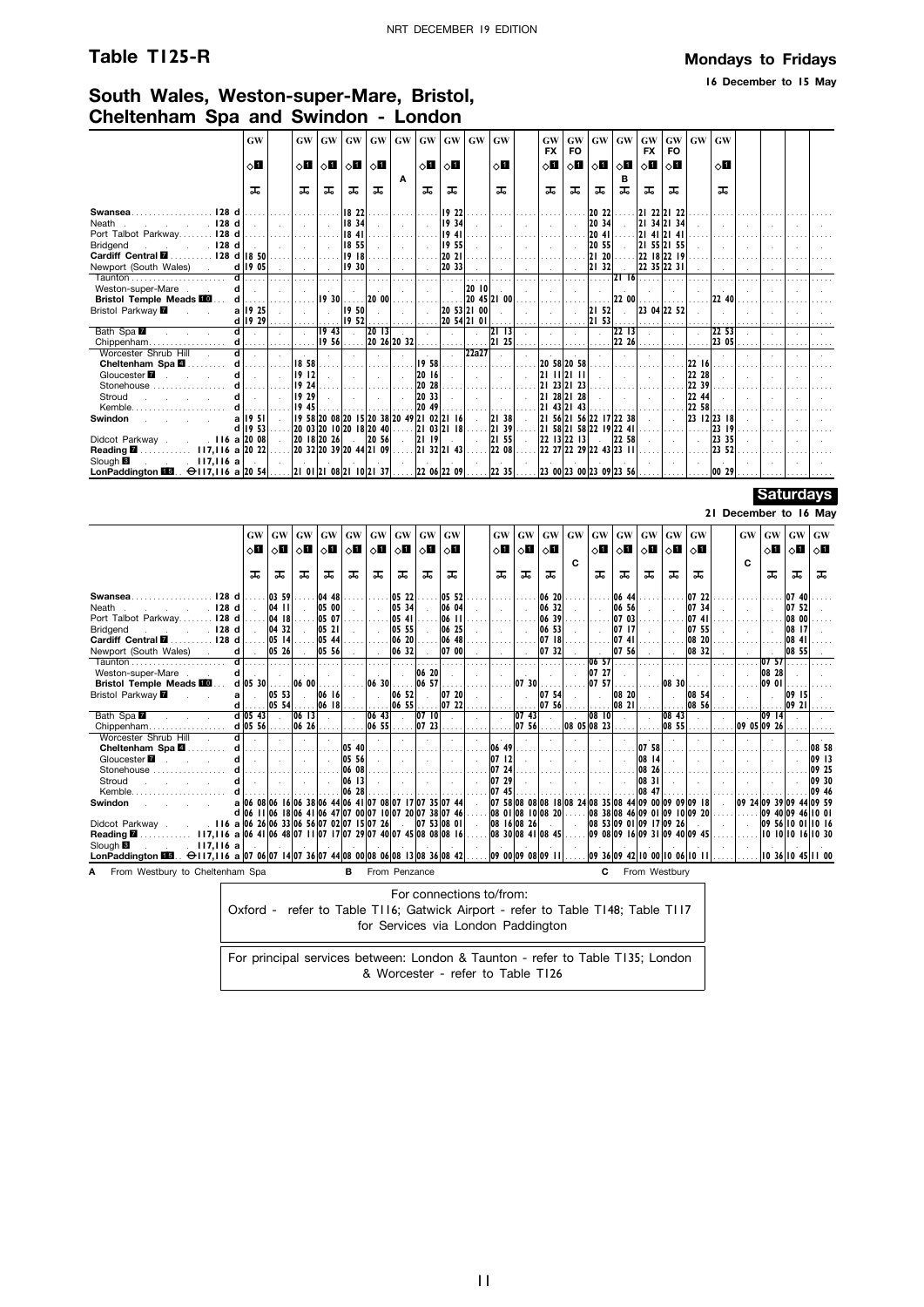### **Table T125-R Saturdays**



**21 December to 16 May**

### **South Wales, Weston-super-Mare, Bristol, Cheltenham Spa and Swindon - London**

|                                                                                                                  | GW                                                        |                             | GW                                 | GW                          | <b>GW</b>           | GW                          | GW                          | GW                          | GW                         | GW                          | GW                                                    |               | GW                                                   | GW                         | GW                                    | GW                      | GW            | GW                                                 | GW                          | GW                         | GW                |                                                                                | GW         | GW           |
|------------------------------------------------------------------------------------------------------------------|-----------------------------------------------------------|-----------------------------|------------------------------------|-----------------------------|---------------------|-----------------------------|-----------------------------|-----------------------------|----------------------------|-----------------------------|-------------------------------------------------------|---------------|------------------------------------------------------|----------------------------|---------------------------------------|-------------------------|---------------|----------------------------------------------------|-----------------------------|----------------------------|-------------------|--------------------------------------------------------------------------------|------------|--------------|
|                                                                                                                  | 60                                                        |                             | √П                                 | ⊘Ц                          | √П                  |                             | 8П                          | √П                          | $\circ$ ii                 | 8П                          | √П                                                    |               | $\circ$ l                                            | √ப                         | $\circ$ o                             | 8П                      | 80            |                                                    | √П                          | ◇П                         | δШ                |                                                                                | ू ।        | $\diamond$ l |
|                                                                                                                  |                                                           |                             | A                                  |                             |                     | B                           |                             |                             |                            |                             |                                                       |               |                                                      |                            |                                       |                         |               | B                                                  |                             |                            |                   |                                                                                |            |              |
|                                                                                                                  | ᠼ                                                         |                             | ᠼ                                  | 工                           | ᠼ                   |                             | ᠼ                           | ᠼ                           | ᠼ                          | ᠼ                           | ᠼ                                                     |               | ᠼ                                                    | ᠼ                          | ᠼ                                     | ᠼ                       | ᅚ             |                                                    | ᠼ                           | ᠼ                          | ᠼ                 |                                                                                | ᠼ          | ᠼ            |
|                                                                                                                  |                                                           |                             |                                    |                             |                     |                             |                             |                             |                            |                             |                                                       |               |                                                      |                            |                                       |                         |               |                                                    |                             |                            |                   |                                                                                |            |              |
| Swansea128 d                                                                                                     |                                                           |                             | 08 22                              |                             |                     |                             |                             |                             | 09 23                      |                             |                                                       |               |                                                      |                            | 10 22                                 |                         |               |                                                    |                             |                            | II 22             |                                                                                |            |              |
| $\therefore$ $\therefore$ $\therefore$ 128 d<br>Neath                                                            |                                                           | $\sim$                      | 08 34                              | $\mathbf{r}$                | $\sim$              | $\sim$                      | $\mathbf{r}$                |                             | 09 35                      | $\mathcal{L}$               | $\sim$                                                |               | $\sim$                                               | $\mathcal{L}$              | 10 34                                 |                         | $\sim$        | $\mathcal{L}$                                      | $\mathcal{L}$               | ÷.                         | 11 35             |                                                                                |            |              |
| Port Talbot Parkway 128 d                                                                                        |                                                           |                             | 08 41                              |                             |                     |                             |                             |                             | 09 42                      |                             |                                                       |               |                                                      |                            | 1041                                  |                         |               |                                                    |                             |                            | <b>II 44</b>      |                                                                                |            |              |
| <b>Bridgend</b><br>$\sim$ $\sim$ $\sim$ $\sim$ 128 d                                                             |                                                           | $\sim$                      | 08 55                              | $\sim$                      | $\sim$              | $\sim$                      | $\sim$                      |                             | 09 56                      | $\mathbf{r}$                | $\sim$                                                |               | $\sim$                                               | $\sim$                     | 10 55                                 |                         | $\sim$        | $\mathcal{L}$                                      | $\sim$                      | $\sim$                     | III 57            |                                                                                |            |              |
| Cardiff Central <b>M</b> 128 d                                                                                   |                                                           |                             | 09 19                              | $\ldots$ .                  | 09 50               | .                           |                             |                             | 10 19                      | $\ldots$                    | 1041                                                  |               |                                                      |                            | <b>III</b> I9                         | .                       | III 41        | .                                                  |                             |                            | 12 20             |                                                                                |            | 1249         |
| Newport (South Wales) .<br>d                                                                                     |                                                           |                             | 09 32                              |                             | 10 03               | $\mathcal{L}$               |                             |                             | 10 32                      |                             | 10 54                                                 |               |                                                      |                            | 1132                                  |                         | II 54         |                                                    |                             |                            | 12 32             |                                                                                |            | 13 04        |
| $\overline{\mathsf{d}}$                                                                                          | .                                                         | .                           | .                                  | .                           | 1.1.1.1             | $\cdots$                    | $\cdots$                    | .                           | T.                         | $\sim$                      | .                                                     | $\ldots$ .    | .                                                    | .                          | .                                     |                         | 1.1.1.1       | .                                                  | $\ldots$ .                  | .                          | .                 |                                                                                | a sa       | .            |
| Weston-super-Mare<br>d                                                                                           | $\sim 10^{-1}$                                            | n.                          | $\ddot{\phantom{a}}$               | $\sim$                      | $\cdot$             |                             |                             | $\sim$                      | $\mathcal{L}$              | $\sim$                      | $\cdot$                                               |               | $\sim$                                               | 11 03                      | $\mathcal{L}$                         |                         | $\sim$        |                                                    | $\mathcal{L}$               |                            | $\mathbf{r}$      |                                                                                |            |              |
| <b>Bristol Temple Meads FO</b>                                                                                   | d 09 30                                                   |                             |                                    | 09 57                       |                     |                             |                             | 1030                        |                            | 10 57                       |                                                       |               |                                                      | 11,30                      |                                       | <b>II 57</b>            |               |                                                    |                             | 12 30                      |                   |                                                                                | 12 57      |              |
| Bristol Parkway <b>M</b><br>a<br>$\sim 10$                                                                       | $\sim 10^{-1}$                                            | $\sim$                      | 09 54                              | $\mathcal{L}_{\mathcal{A}}$ | 0 23                | $\sim$                      | $\mathbf{r}$                | $\sim$                      | 10 55                      | $\mathcal{L}$               | II 14                                                 | $\mathcal{L}$ | $\mathcal{A}$                                        | $\sim$                     | <b>II 54</b>                          |                         | 2  5          | $\overline{a}$                                     | $\mathcal{L}_{\mathcal{A}}$ | $\mathcal{L}_{\mathbf{a}}$ | 12 54             |                                                                                |            | 13 25        |
| d                                                                                                                |                                                           |                             | 09 56                              |                             | 10, 24              |                             |                             |                             | 10 56                      |                             | II 19                                                 |               | $\cdots$                                             |                            | III 56                                |                         | 1219          |                                                    | $\cdots$                    |                            | 12 56             |                                                                                |            | 13 25        |
| Bath Spa                                                                                                         | d 09 44                                                   | $\mathcal{L}$               | $\mathcal{L}_{\mathcal{A}}$        | 1010                        | $\mathcal{L}$       | $\mathcal{L}$               | $\mathcal{L}_{\mathcal{A}}$ | 1043                        | $\sim$                     | II 10                       | $\sim$                                                | $\mathcal{L}$ | $\mathcal{A}$                                        | 43                         | $\mathcal{L}$                         | 12  10                  | $\mathcal{L}$ | $\mathbf{r}$                                       | $\mathcal{L}$               | 12,43                      | $\mathbf{r}$      | $\sim$                                                                         | $13 \; 12$ | $\sim$       |
| Chippenham                                                                                                       | d 09 57                                                   | $\ldots$ .                  | .                                  | 1023                        |                     | 10 36                       |                             | 10, 56                      |                            | 11 23                       |                                                       |               |                                                      | II 56                      |                                       | 1223                    |               | 12 32                                              |                             | 2 56                       |                   |                                                                                | 1324       |              |
| $\overline{\mathsf{d}}$<br>Worcester Shrub Hill<br>$\sim$                                                        | $\sim$                                                    | $\sim$                      | $\mathcal{L}$                      | $\mathcal{L}_{\mathcal{A}}$ | $\mathcal{L}$       | $\mathcal{L}$               | $\sim$                      | $\mathcal{L}$               |                            | $\sim$                      | $\mathcal{L}$                                         | $\mathcal{L}$ | $\sim$                                               | $\mathcal{L}$              | $\mathcal{L}$                         | $\mathcal{A}$           | $\bar{z}$     | $\mathcal{L}$                                      | $\mathbf{r}$                | $\mathcal{L}$              | $\mathcal{L}$     | $\ddot{\phantom{a}}$                                                           | ÷          |              |
| Cheltenham Spa 4<br>d                                                                                            | .                                                         | .                           | .                                  | .                           | .                   | $\mathbf{r}$                | 09 58                       | .                           | .                          | $\cdots$                    | $\sim$                                                |               | 10,58                                                | .                          | .                                     | .                       | $\cdots$      |                                                    | <b>II 58</b>                | .                          | $\ddotsc$         |                                                                                |            |              |
| d                                                                                                                | $\sim$                                                    | $\sim$                      | $\sim$                             | $\sim$ $\sim$               | $\sim$              | $\sim$                      | 1014                        | $\sim$                      | $\sim$                     | $\sim$                      | $\mathcal{L}_{\mathcal{A}}$                           | $\sim$        | II 14                                                | $\sim$                     | $\sim 10^7$                           |                         | $\sim$        | $\sim$                                             | 1213                        | $\sim$                     | $\sim$            | $\sim$                                                                         |            |              |
| d<br>Stonehouse                                                                                                  | 1.1.1.1                                                   | .                           | .                                  | .                           | .                   |                             | 1026                        |                             |                            | .                           | .                                                     |               | $  $ 1 26                                            |                            | 1.1.1.1                               | .                       | .             | .                                                  | 12 25                       |                            |                   |                                                                                |            |              |
| Stroud<br>and the company of the com-<br>d                                                                       | $\sim 10^{-1}$                                            | $\sim 10^{-1}$              | $\sim$                             | $\sim$                      | $\sim$              | $\sim$                      | 1031                        | $\mathcal{L}^{\mathcal{L}}$ |                            |                             | $\sim$                                                |               | <b>III</b> 31                                        | $\sim$                     | $\sim 10$                             |                         | $\sim$        | $\overline{\phantom{a}}$                           | 12 30                       |                            |                   |                                                                                |            |              |
| Kemble<br>d                                                                                                      | .                                                         |                             |                                    |                             |                     |                             | 10 46                       |                             |                            |                             |                                                       |               | <b>II 46</b>                                         |                            |                                       |                         |               |                                                    | 12 46                       |                            |                   |                                                                                |            |              |
| <b>Swindon</b>                                                                                                   | all0 09                                                   | $\sim$                      |                                    |                             |                     |                             |                             |                             |                            |                             | 10 18 10 35 10 46 10 54 10 59 11 08 11 18 11 35 11 42 |               |                                                      |                            |                                       |                         |               | 59  2 08  2 18  2 35  2 42  2 48  2 59  3 08  3 18 |                             |                            |                   |                                                                                |            | 13 37 13 48  |
|                                                                                                                  | d 10 11                                                   | $\cdots$                    |                                    |                             | $1020$ 10 38 10 48  |                             |                             |                             |                            |                             | 01    10    20    38    46                            | .             |                                                      |                            | 12 01 12 10 12 20 12 38 12 46         |                         |               | .                                                  |                             |                            | 13 01 13 10 13 20 |                                                                                |            | 13 38 13 49  |
| . II6 a ∣I0 26<br>Didcot Parkway.                                                                                |                                                           |                             | $\sim$                             |                             | $10$ 53 11 03       | $\sim$                      |                             | $ 11 \t16 11 \t26 $         |                            |                             | 1153 1201                                             | $\sim$        | 12 16 12 26                                          |                            |                                       |                         | 12 53 13 01   | $\sim$                                             | 13 16 13 26                 |                            |                   |                                                                                |            | 13 54 14 05  |
|                                                                                                                  |                                                           |                             |                                    |                             | $1045$  11 08 11 16 |                             |                             |                             |                            |                             | 30    40    45  2 08  2   6                           |               | 2 30  2 40  2 45  3 08  3 15                         |                            |                                       |                         |               |                                                    |                             |                            | 13 30 13 40 13 45 |                                                                                |            | 4 08  4 19   |
| Slough <sup>8</sup><br>$\sim$ 117,116 a                                                                          |                                                           | $\mathcal{L}$               | $ 11 \t12 11 \t36 11 \t42  \ldots$ |                             |                     |                             |                             |                             |                            |                             | $ 12\ 00 12\ 06 12\ 11 12\ 36 12\ 41 $                |               |                                                      |                            | 13 00   13 08   13 12   13 36   13 40 |                         |               |                                                    |                             |                            | 14 00 14 06 14 11 |                                                                                |            | 14 36 14 44  |
| LonPaddington <b>ED</b> . $\Theta$ 117,116 a 11 06                                                               |                                                           | .                           |                                    |                             |                     |                             |                             |                             |                            |                             |                                                       |               |                                                      |                            |                                       |                         |               |                                                    |                             |                            |                   |                                                                                |            |              |
|                                                                                                                  |                                                           |                             |                                    |                             |                     |                             |                             |                             |                            |                             |                                                       |               |                                                      |                            |                                       |                         |               |                                                    |                             |                            |                   |                                                                                |            |              |
|                                                                                                                  |                                                           |                             |                                    |                             |                     |                             |                             |                             |                            |                             |                                                       |               |                                                      |                            |                                       |                         |               |                                                    |                             |                            |                   |                                                                                |            |              |
|                                                                                                                  | <b>GW</b>                                                 | GW                          | <b>GW</b>                          | <b>GW</b>                   | GW                  | GW                          | <b>GW</b>                   |                             | $\boldsymbol{\mathrm{GW}}$ | GW                          | <b>GW</b>                                             | <b>GW</b>     | <b>GW</b>                                            | $\boldsymbol{\mathrm{GW}}$ | <b>GW</b>                             | GW                      | <b>GW</b>     |                                                    | <b>GW</b>                   | GW                         | GW                | GW                                                                             | <b>GW</b>  | GW           |
|                                                                                                                  | 8П                                                        | 80                          | $\circ$ l                          | $\circ$ l                   | $\Diamond$ i        |                             | 0П                          |                             | $\circ$ ii                 | 0П                          |                                                       | $\Diamond$    |                                                      | $\Diamond \blacksquare$    | $\Diamond$                            | $\Diamond \blacksquare$ | 80            |                                                    | 8П                          |                            | $\circ$ l         | $\circ$ l                                                                      |            |              |
|                                                                                                                  |                                                           |                             |                                    |                             |                     |                             |                             |                             |                            |                             | $\diamond$ li                                         |               |                                                      |                            |                                       |                         |               |                                                    |                             | $\diamond$ li              |                   |                                                                                |            | $\diamond$ l |
|                                                                                                                  | ᠼ                                                         |                             |                                    |                             |                     | B                           | ᠼ                           |                             | ᠼ                          | ᠼ                           | ᠼ                                                     | ᠼ             | в                                                    | ᠼ                          |                                       |                         |               |                                                    | ᠼ                           | ᠼ                          | ᠼ                 |                                                                                | в          |              |
|                                                                                                                  |                                                           | ᠼ                           | ᠼ                                  | ᠼ                           | ᠼ                   |                             |                             |                             |                            |                             |                                                       |               |                                                      |                            | ᠼ                                     | ᠼ                       | ᠼ             |                                                    |                             |                            |                   | ᠼ                                                                              |            | ᠼ            |
| Swansea128 d                                                                                                     | .                                                         |                             | 12 22                              | $\sim$                      |                     |                             |                             |                             |                            | 13 24                       |                                                       |               |                                                      |                            |                                       | 14 23                   |               |                                                    | $\sim$ $\sim$               |                            |                   | 15 23                                                                          |            |              |
| $\sim$ 128 d<br>Neath                                                                                            | s.                                                        | $\sim$                      | 12 34                              | $\sim$                      | $\sim$              | $\sim$                      | $\sim$                      | S.                          | $\sim$                     | 13 36                       | $\sim$                                                | $\sim$        | $\sim$                                               | $\sim$                     | $\mathcal{L}$                         | 14 35                   | $\sim$        | $\sim$                                             | $\sim$                      | $\cdot$                    | $\sim$            | 15 34                                                                          |            |              |
|                                                                                                                  |                                                           |                             | 1241                               |                             |                     |                             |                             |                             |                            | 13 43                       |                                                       |               |                                                      |                            |                                       | 14 42                   |               |                                                    |                             |                            |                   | 15 43                                                                          |            |              |
| Port Talbot Parkway 128 d<br><b>Bridgend</b><br>$\sim$ $\sim$ $\sim$ 128 d                                       |                                                           | $\sim$                      | 12 55                              | $\sim$                      | n.                  | $\sim$                      | $\sim$                      | $\mathcal{L}^{\mathcal{L}}$ | $\sim$                     | 13 57                       | $\mathcal{L}$                                         | $\sim$        | $\sim$                                               | $\sim$                     | $\mathbf{r}$                          | 14 56                   | $\sim$        | $\mathbf{r}$                                       | $\sim$                      | $\mathcal{L}$              | $\sim$            | 15 57                                                                          |            |              |
|                                                                                                                  | $\cdots$                                                  | .                           | 3  8                               | $\ldots$                    | 3 50                | .                           | .                           | $\cdots$                    | .                          | 14 21                       | $\cdots$                                              | 14 41         | $\cdots$                                             |                            | .                                     | 15 19                   |               | .                                                  | 15 41                       |                            |                   | 16 22                                                                          |            |              |
| Cardiff Central <b>M</b> 128 d<br>Newport (South Wales).<br>d                                                    |                                                           | $\mathcal{L}_{\mathcal{A}}$ | 13 32                              |                             | 14 03               | $\mathcal{L}^{\mathcal{L}}$ |                             |                             |                            | 14 33                       | $\mathcal{L}$                                         | 14 54         |                                                      |                            |                                       | 1531                    |               |                                                    | 15 54                       |                            |                   | 16 35                                                                          |            |              |
| $\overline{\mathsf{d}}$                                                                                          | .                                                         | .                           | .                                  | .                           | .                   | .                           |                             | .                           | $\cdots$                   | .                           |                                                       | .             |                                                      | .                          | 1.11                                  | .                       | .             |                                                    | .                           |                            | $\sim$            | .                                                                              |            |              |
| d<br>Weston-super-Mare                                                                                           | $\sim$                                                    | $\sim$                      |                                    |                             | $\sim$              | $\sim$                      | $\sim$                      |                             |                            |                             |                                                       |               |                                                      | ÷                          |                                       |                         |               |                                                    | $\sim$                      |                            | $\sim$            | $\mathbf{r}$                                                                   |            |              |
| <b>Bristol Temple Meads III</b><br>d                                                                             | .                                                         | 13 30                       |                                    | 13 57                       | .                   | $\mathbf{r}$                |                             |                             | 14 30                      | .                           | 14 57                                                 |               |                                                      |                            | 15 30                                 |                         | 15 58         |                                                    |                             |                            | 16 30             | .                                                                              |            | 16 57        |
| Bristol Parkway <b>Z</b><br>a                                                                                    | $\sim 10^{-1}$                                            | $\sim$                      | 13 54                              | $\sim$                      | 4 24                | $\mathcal{L}$               | $\mathcal{L}$               |                             | $\mathcal{L}$              | 14 54                       |                                                       | 15 15         | $\mathcal{L}$                                        |                            | $\sim$                                | 15 54                   |               |                                                    | 16 15                       | $\sim$                     |                   | 16 55                                                                          |            |              |
| d                                                                                                                |                                                           | $\sim$                      | 13 56                              |                             | 1424                | $\cdots$                    |                             |                             |                            | 14 56                       |                                                       | 15 19         | $\ldots$                                             |                            |                                       | 15 56                   |               |                                                    | 16   9                      |                            |                   | 16 56                                                                          |            |              |
| Bath Spa<br>d                                                                                                    | $\sim$                                                    | $ 13 \t43$                  | $\sim$                             | 1410                        | $\sim$              | $\sim$                      | $\sim$                      |                             | 14 43                      | $\sim$                      | $ 15 \t10 $                                           | $\sim$        |                                                      | $\mathcal{L}$              | 15 <sub>43</sub>                      | $\sim$                  | 6  4          | $\cdot$                                            | $\sim$                      | $\sim$                     | 16 <sub>43</sub>  | $\sim$                                                                         |            | 1710         |
| Chippenham<br>d                                                                                                  | .                                                         | 3 56                        | .                                  | 1423                        | . 1                 | 14 36                       |                             |                             | 14 56                      | .                           | 5 23                                                  | .             | 1530                                                 | .                          | 15 56                                 |                         | 16 27         |                                                    | $\ldots$                    | .                          | 6 56              | .                                                                              |            | 17 05 17 23  |
| $\overline{\mathsf{d}}$<br>Worcester Shrub Hill                                                                  | $\sim$                                                    | $\mathbb{R}^n$              | $\sim$                             | $\sim$                      | $\mathcal{L}$       | $\mathcal{L}$               |                             |                             | $\sim$                     | $\mathcal{L}_{\mathcal{A}}$ | $\sim$                                                | $\mathcal{L}$ |                                                      | $\mathcal{L}$              | $\mathcal{L}$                         |                         | $\sim$        |                                                    | $\mathcal{L}$               | <b>State</b>               | $\mathcal{L}$     |                                                                                |            |              |
| Cheltenham Spa 4                                                                                                 | $d$   12 58                                               | .                           | .                                  | .                           | .                   | $\mathbf{r}$                | 13 58                       | $\cdots$                    | .                          | $\sim$                      | $\ddot{\phantom{a}}$                                  | $\ldots$      | $\ddot{\phantom{a}}$                                 | 1458                       | $\cdots$                              |                         | .             | $\cdots$                                           | $\mathbf{r}$                | 15 58                      | .                 |                                                                                |            |              |
| Gloucester <b>7</b><br>and the control                                                                           | $d$ 13 $16$                                               | $\sim$                      | $\sim$                             | $\sim$                      | $\sim$              | $\sim$                      | 14 13                       | $\mathcal{L}^{\mathcal{L}}$ | $\sim$                     | $\sim$                      | $\sim$                                                | $\sim$        | $\mathcal{L}$                                        | 1513                       | $\mathcal{L}$                         | $\sim$                  | $\sim$        | $\mathcal{L}$                                      | $\mathcal{A}$               | 16   16                    | $\sim$            |                                                                                |            |              |
| Stonehouse                                                                                                       | d 13 29                                                   |                             |                                    |                             |                     |                             | 14 25                       |                             |                            |                             |                                                       |               |                                                      | 15 25                      |                                       |                         |               |                                                    |                             | 16 27                      |                   |                                                                                |            |              |
| Stroud<br>and the state of the state of                                                                          | d   13 34                                                 | $\mathcal{L}^{\mathcal{L}}$ | $\sim$                             | $\sim$                      | $\sim$              |                             | 14 30                       | $\mathcal{L}$               |                            |                             | $\ddot{\phantom{a}}$                                  |               |                                                      | 15 30                      | $\mathcal{L}$                         | $\sim$                  | $\sim$        | $\ddot{\phantom{a}}$                               | $\sim$                      | 16 32                      |                   |                                                                                |            |              |
| Kemble                                                                                                           | d 13 49                                                   |                             |                                    |                             |                     |                             | 14 46                       |                             |                            |                             |                                                       |               |                                                      | 15 46                      |                                       |                         |               |                                                    |                             | 16 48                      |                   |                                                                                |            |              |
| <b>Swindon</b>                                                                                                   | a   14 02   14 08   14 18   14 35   14 47   14 54   14 59 |                             |                                    |                             |                     |                             |                             | $\mathbb{R}^2$              |                            |                             |                                                       |               | 5 08  5 18  5 35  5 41  5 48  5 59  6 08  6 18  6 39 |                            |                                       |                         |               |                                                    | 16 44                       |                            |                   | 7 01  7 08  7 18  7 24  7 37                                                   |            |              |
|                                                                                                                  | d   14 04   14 10   14 20   14 38   14 48                 |                             |                                    |                             |                     |                             | .    5 0 1                  |                             |                            |                             | $\ldots$   5   0   5   20   5   38   5   46           |               | .                                                    |                            | 16 01 16 10 16 20 16 41               |                         |               |                                                    |                             |                            |                   | $\begin{vmatrix} 16 & 46 & 17 & 02 & 17 & 10 & 17 & 20 & \ldots \end{vmatrix}$ |            | 739          |
| Didcot Parkway.                                                                                                  | $116$ a $14$ $19$ $14$ 26                                 |                             | $\sim$                             |                             | 14 53 15 04         | $\sim$                      | 1516                        | $\sim$                      | 15 26                      | $\sim$                      | 15, 53 16, 01                                         |               | $\sim$                                               |                            | 6   6   6 26                          | <b>College</b>          | 16 56         | $\sim$                                             |                             |                            | 17 02 17 18 17 26 | <b>College</b>                                                                 |            | 754          |
| 117,116 a 14 33 14 40 14 45 15 08 15 18<br>Reading <b>M</b>                                                      |                                                           |                             |                                    |                             |                     |                             | 15, 30                      |                             |                            |                             | 1540 1545 1608 1616                                   |               |                                                      |                            | 16 30 16 40 16 45 17 10               |                         |               |                                                    |                             |                            |                   | 7   5  17 32  17 40  17 45                                                     |            | 18 09        |
| . 117,116 a<br>Slough <sup>8</sup>                                                                               |                                                           |                             |                                    |                             |                     |                             |                             |                             |                            |                             |                                                       |               |                                                      |                            |                                       |                         |               |                                                    |                             |                            |                   |                                                                                |            |              |
| LonPaddington $\overline{1151}$ $\ominus$ 117,116 a 15 00 15 06 15 11 15 38 15 43  16 00<br>From Carmarthen<br>A |                                                           |                             |                                    |                             | B                   | From Westbury               |                             |                             |                            |                             | $\parallel$ 6 06 16 11 16 38 16 41 $\ldots$           |               |                                                      |                            | 1700 1708 1713 1738                   |                         |               |                                                    |                             |                            |                   | 17 40   18 01   18 07   18   11                                                |            | 18 36        |

| For connections to/from:                                                        |
|---------------------------------------------------------------------------------|
| Oxford - refer to Table TI16; Gatwick Airport - refer to Table T148; Table T117 |
| for Services via London Paddington                                              |
|                                                                                 |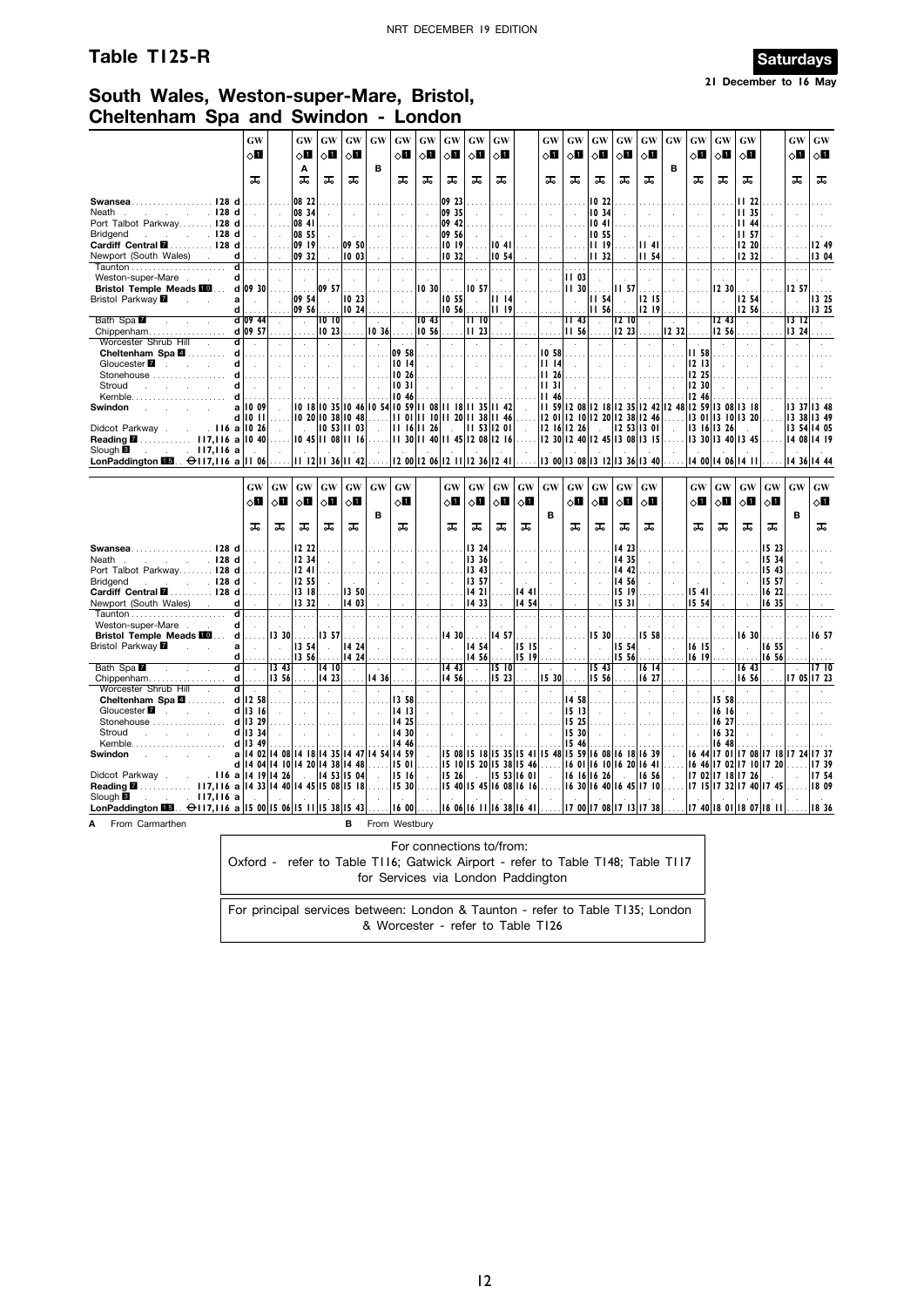# **Table T125-R** Saturdays



**21 December to 16 May**

### **South Wales, Weston-super-Mare, Bristol, Cheltenham Spa and Swindon - London**

|                                                                                                     | GW                                | GW               | GW                                                                        | GW                          | GW                          | GW            | GW                       | GW                            | GW               |                             | GW                                 | GW                          | GW               | GW                                 | GW                                               | GW                   | GW                                                               | GW                          | GW                          |                            | GW                    | GW                      | GW                   | <b>GW</b>        |
|-----------------------------------------------------------------------------------------------------|-----------------------------------|------------------|---------------------------------------------------------------------------|-----------------------------|-----------------------------|---------------|--------------------------|-------------------------------|------------------|-----------------------------|------------------------------------|-----------------------------|------------------|------------------------------------|--------------------------------------------------|----------------------|------------------------------------------------------------------|-----------------------------|-----------------------------|----------------------------|-----------------------|-------------------------|----------------------|------------------|
|                                                                                                     | $\Diamond \blacksquare$           | $\diamond$ l     | ◇О                                                                        | 0П                          | $\diamond$ l                | $\diamond$ l  | $\diamond$ l             | $\diamond$ l                  | $\diamond$ l     |                             |                                    | $\diamond$ l                | ◇Ш               | ◇П                                 | ⊘Ц                                               | оΩ                   | $\diamond$ l                                                     | $\diamond$ l                | $\diamond$ l                |                            | $\diamond$ l          |                         | $\diamond$ l         | ू∏               |
|                                                                                                     |                                   |                  |                                                                           |                             |                             |               |                          |                               |                  |                             | A                                  |                             |                  |                                    |                                                  |                      |                                                                  |                             |                             |                            |                       |                         | B                    |                  |
|                                                                                                     | ᠼ                                 | ᠼ                | ᠼ                                                                         | ᠼ                           | ᠼ                           | ᠼ             | ᠼ                        | ᠼ                             | ᅚ                |                             |                                    | ᠼ                           | ᠼ                | ᠼ                                  | ᠼ                                                | ᠼ                    | ᠼ                                                                | ᅚ                           | ᠼ                           |                            | ᠼ                     |                         | ᠼ                    | ᠼ                |
| Swansea128 d                                                                                        |                                   |                  |                                                                           | 16 22                       |                             |               |                          |                               | 17 26            |                             |                                    |                             |                  | 18 22                              |                                                  |                      | 19 26                                                            |                             |                             |                            |                       |                         |                      |                  |
| $\sim$ $\sim$ $\sim$ $\sim$ 128 d<br>Neath.                                                         | $\sim$                            | $\sim$           | $\mathcal{L}_{\mathcal{A}}$                                               | 16 34                       | ÷.                          | $\mathbf{r}$  | $\mathbf{r}$             |                               | 17 38            |                             |                                    |                             |                  | 1834                               |                                                  | $\mathcal{L}$        | 19 38                                                            | $\mathbf{r}$                |                             |                            |                       |                         | ÷.                   |                  |
| Port Talbot Parkway 128 d                                                                           |                                   |                  |                                                                           | 1641                        |                             |               |                          |                               | 1745             |                             |                                    |                             |                  | 1841                               |                                                  |                      | 19 45                                                            |                             |                             |                            |                       |                         |                      |                  |
| $\sim$ $\sim$ $\sim$ $\sim$ 128 d<br><b>Bridgend</b>                                                | $\sim$                            | $\sim$           | $\sim$                                                                    | 16 55                       | $\sim$                      |               | $\mathbf{r}$             |                               | 759              |                             | $\sim$                             | $\mathbf{r}$                |                  | 18,55                              | $\ddot{\phantom{a}}$                             | $\ddot{\phantom{a}}$ | 1959                                                             | $\mathbf{r}$                | $\mathcal{L}_{\mathbf{a}}$  | $\mathbf{r}$               |                       |                         | ÷.                   |                  |
| Cardiff Central <b>M</b> 128 d 16 51                                                                |                                   |                  |                                                                           | 1719                        |                             | 1751          |                          |                               | 18 22            |                             |                                    | $\sim$ $\sim$               |                  | 1919                               |                                                  |                      | 20 23                                                            |                             |                             |                            |                       |                         |                      |                  |
| Newport (South Wales).                                                                              | d 17 03                           | $\sim$           | $\sim$                                                                    | 1731                        |                             | 18 03         | $\mathbf{r}$             |                               | 18 34            |                             |                                    |                             |                  | 19 32                              |                                                  |                      | 20 35                                                            |                             |                             |                            |                       |                         |                      |                  |
|                                                                                                     | d                                 |                  |                                                                           | .                           |                             | .             |                          |                               | .                |                             |                                    |                             |                  | $\cdots$                           |                                                  |                      | .                                                                |                             |                             |                            |                       |                         | 21 20 21 40          |                  |
| Weston-super-Mare                                                                                   | d<br>d                            |                  | 1730                                                                      |                             | 1757                        |               |                          | 18 30                         | $\mathbf{r}$     |                             |                                    | <b>19 00</b>                |                  | $\mathcal{L}$                      |                                                  |                      | $\mathcal{L}_{\mathcal{A}}$                                      | 20 27<br>20 57              |                             |                            | 2130                  |                         | 21 57 22 40          | 22 10            |
| <b>Bristol Temple Meads FOL</b><br>Bristol Parkway <b>M</b><br><b>Sales State</b>                   | a   17 24                         | $\sim$           | $\sim$                                                                    | 17 54                       | $\sim$                      | 8 23          |                          | $\sim$                        | 1854             |                             |                                    |                             |                  | 1954                               | 19 57<br>$\sim$                                  | $\sim$               | .<br>20 55                                                       | $\mathbf{r}$                |                             |                            |                       |                         |                      |                  |
|                                                                                                     | $d$   17 24                       | .                |                                                                           | 1756                        |                             | 18 25         |                          |                               | 18 56            |                             |                                    |                             |                  | 1956                               |                                                  | $\ldots$ .           | 20 56                                                            |                             |                             |                            |                       |                         |                      |                  |
| Bath Spa                                                                                            | $\overline{\mathbf{d}}$<br>$\sim$ | $\sim$           | 17 <sub>43</sub>                                                          | $\sim$                      | 18  0                       | $\lambda$     | $\cdot$                  | 1843                          | $\sim$           | $\bar{z}$                   |                                    | 19 13                       |                  | $\mathcal{A}$                      | 2010                                             | $\mathcal{L}$        | $\sim$                                                           | 21 10                       | $\sim$                      |                            | 2143                  | $\sim$                  | 22 10 22 55          |                  |
| Chippenham                                                                                          | d                                 |                  | 17 56                                                                     |                             | 18 23                       |               |                          | 1856                          |                  |                             |                                    | 19 05 19 25                 |                  |                                    | 20 23                                            |                      |                                                                  | 21 23                       |                             |                            | 21 56                 |                         | 22 23 23 08          |                  |
| Worcester Shrub Hill .                                                                              | ਰ<br>$\mathcal{L}$                |                  | $\mathcal{L}_{\mathbf{a}}$                                                |                             | $\sim$                      |               |                          | $\cdot$                       | ÷.               | $\bar{z}$                   | $\epsilon$                         |                             |                  | $\mathcal{L}$                      | $\mathcal{L}$                                    |                      |                                                                  | $\bar{z}$                   |                             |                            |                       |                         |                      |                  |
| Cheltenham Spa 4                                                                                    | d<br>.                            | 16 58            | .                                                                         |                             | $\cdots$                    |               | 1758                     | .                             | $\cdots$         | .                           |                                    |                             | 1900             | .                                  |                                                  | 1958                 | .                                                                | $\sim$                      | 21 00                       | $\sim$                     | $\sim$                | 2131                    |                      |                  |
| Gloucester <b>7</b><br>and the company of the                                                       | d l<br>$\sim$                     | 7  6             | $\sim$                                                                    | $\sim$                      | $\sim$                      | $\sim$        | 1815                     | $\sim$                        | $\sim$           | $\sim$                      | $\sim$                             | $\mathcal{L}_{\mathbf{a}}$  | 1917             | $\sim$                             | $\sim$                                           | 20 16                | $\sim$                                                           | $\sim$                      | 21 22                       | $\sim$                     | $\sim$                | 21 44                   | $\ddot{\phantom{a}}$ |                  |
| Stonehouse                                                                                          | $\mathbf d$                       | 7 28 <br>  17 33 | $\cdots$                                                                  |                             | $\ldots$                    |               | 18 26<br>18 31           | $\cdots$                      | $\ldots$         |                             |                                    |                             | 19 29            | $\sim$                             |                                                  | 20 28<br>20 33       | $\cdots$                                                         |                             | 21 34<br>21 39              | $\mathbf{r}$               |                       | 21, 56                  |                      |                  |
| Stroud<br>and the state of the state of<br>Kemble.                                                  | d<br>d                            | 17 48            |                                                                           | $\mathcal{L}_{\mathcal{A}}$ | $\sim$                      |               | 18 46                    | V.<br>1.1.1                   | $\sim$<br>.      | $\sim$                      | $\mathcal{L}_{\mathbf{r}}$<br>.    | $\overline{\phantom{a}}$    | 19 34<br>19 49   | n.                                 | $\mathcal{L}_{\mathbf{a}}$                       | 2048                 | $\sim$<br>$\sim$                                                 | $\mathcal{L}_{\mathcal{A}}$ | 21 54                       | A.                         | .                     | 22 01<br>22 15          |                      |                  |
| <b>Swindon</b>                                                                                      | $\mathbf{a}$                      |                  | 17 47 18 01 18 08 18 18 18 35 18 48 18 59 19 08 19 18                     |                             |                             |               |                          |                               |                  | $\sim$                      |                                    |                             |                  |                                    |                                                  |                      | 19 24  9 38 20 02 20 18 20 35 21 01 21 18 21 35 22 07            |                             |                             | $\sim$                     |                       | 22 08 22 29 22 35 23 20 |                      |                  |
|                                                                                                     |                                   |                  | d   17 49   18 03   18 10   18 20   18 38   18 49   19 01   19 10   19 20 |                             |                             |               |                          |                               |                  |                             | $\cdots$                           |                             |                  |                                    |                                                  |                      | 19 39 20 04 20 20 20 38 21 03 21 20 21 38 22 08                  |                             |                             |                            | 22 13                 | 1.1.1                   |                      | 22 38 23 22      |
| $. 116$ a $18$ 04 $18$ 18 $18$ 26<br>Didcot Parkway                                                 |                                   |                  |                                                                           | $\sim$                      |                             |               |                          | 8 53  9 05  9 16  9 26        | $\sim 10^{-1}$   | $\sim$                      | $\sim$                             |                             | 19 55 20 19      | $\sim$                             |                                                  |                      | 20 53 21 18 21 35 21 53 22 24                                    |                             |                             | $\sim$                     | 22 28                 | $\mathcal{A}$           |                      | 22 53 23 37      |
| Reading <b>M</b> 117,116 a 18 19 18 32 18 40 18 45 19 08 19 19 19 30 19 40 19 45                    |                                   |                  |                                                                           |                             |                             |               |                          |                               |                  |                             |                                    |                             |                  |                                    |                                                  |                      | 20 09 20 33 20 45 21 08 21 32 21 49 22 08 22 38                  |                             |                             |                            | $ 22 \t43 $           |                         | $ 23 \t10 23 \t51$   |                  |
| Slough <sup>8</sup><br>. 117,116 a                                                                  |                                   |                  |                                                                           |                             |                             |               |                          |                               |                  |                             |                                    |                             |                  |                                    |                                                  |                      |                                                                  |                             |                             |                            |                       |                         |                      |                  |
| LonPaddington <b>EE</b> EL. <b>⊖117,116 a 18 44 19 00 19 08 19 11 19 36 19 44 20 00 20 06 20 11</b> |                                   |                  |                                                                           |                             |                             |               |                          |                               |                  |                             |                                    |                             |                  |                                    |                                                  |                      | 20 35  2 00  2 1    1    2    35   22 00   22 15   22 35   23 05 |                             |                             |                            | 2310                  |                         | 23 41 00 30          |                  |
|                                                                                                     |                                   |                  |                                                                           |                             |                             |               |                          |                               |                  |                             |                                    |                             |                  |                                    |                                                  |                      |                                                                  |                             |                             |                            |                       |                         |                      |                  |
|                                                                                                     |                                   |                  |                                                                           |                             |                             |               |                          |                               |                  |                             |                                    |                             |                  |                                    |                                                  |                      |                                                                  |                             |                             |                            |                       |                         | Sundays              |                  |
|                                                                                                     |                                   |                  |                                                                           |                             |                             |               |                          |                               |                  |                             |                                    |                             |                  |                                    |                                                  |                      |                                                                  |                             |                             |                            |                       |                         |                      |                  |
|                                                                                                     |                                   |                  |                                                                           |                             |                             |               |                          |                               |                  |                             |                                    |                             |                  |                                    |                                                  |                      |                                                                  |                             |                             |                            |                       |                         |                      |                  |
|                                                                                                     |                                   |                  |                                                                           |                             |                             |               |                          |                               |                  |                             |                                    |                             |                  |                                    |                                                  |                      |                                                                  |                             |                             |                            | 15 December to 10 May |                         |                      |                  |
|                                                                                                     |                                   |                  |                                                                           |                             |                             |               |                          |                               |                  |                             |                                    |                             |                  |                                    |                                                  |                      |                                                                  |                             |                             |                            |                       |                         |                      |                  |
|                                                                                                     | GW                                | GW               | GW                                                                        | GW                          | GW                          | GW            | <b>GW</b>                | <b>GW</b>                     | <b>GW</b>        |                             | GW                                 | GW                          | <b>GW</b>        | GW                                 | $\boldsymbol{\mathbf{G}}\boldsymbol{\mathbf{W}}$ | GW                   | GW                                                               | GW                          | <b>GW</b>                   |                            | GW                    | <b>GW</b>               | GW                   | <b>GW</b>        |
|                                                                                                     | 8П                                | √П               | √П                                                                        |                             | √П                          | ू∏            | 8П                       | ू∏                            | ू∏               |                             | ⊘Ш                                 | оШ                          | 8П               | $\diamond$ l                       | ⊘Ц                                               | ◇Ш                   |                                                                  | √П                          | ⊘Ш                          |                            | ू∏                    | ू∏                      | оΩ                   | ू∏               |
|                                                                                                     |                                   | C                | D                                                                         | E                           |                             |               |                          |                               |                  |                             |                                    |                             |                  |                                    |                                                  |                      | Α                                                                |                             |                             |                            |                       |                         |                      |                  |
|                                                                                                     | ᠼ                                 | ᠼ                | ᅚ                                                                         |                             | ᠼ                           | ᠼ             | ᠼ                        | ᅚ                             | ᠼ                |                             | ᠼ                                  | ᠼ                           | ᠼ                | ᠼ                                  | ᅚ                                                | ᠼ                    |                                                                  | ᠼ                           | ᠼ                           |                            | ᠼ                     | ᠼ                       | ᠼ                    | ᠼ                |
|                                                                                                     |                                   |                  |                                                                           |                             |                             |               |                          |                               |                  |                             |                                    |                             |                  |                                    |                                                  |                      |                                                                  |                             |                             |                            |                       |                         |                      |                  |
| Swansea128 d                                                                                        |                                   |                  |                                                                           |                             |                             |               | 07 53                    |                               |                  |                             |                                    |                             | 08 37            |                                    |                                                  | 09 22                |                                                                  |                             | 09 52                       |                            |                       |                         | 10 22                |                  |
| $\sim$ $\sim$ $\sim$ $\sim$ 128 d<br>Neath.                                                         | $\sim$                            | $\sim$           | $\mathcal{L}_{\mathcal{L}}$                                               | $\mathcal{L}$               | $\sim$<br>$\sim$            | $\mathcal{L}$ | 08 05                    |                               | $\mathcal{L}$    | $\mathcal{L}$               | $\mathcal{L}$                      | $\overline{a}$              | 08 49            | $\sim$                             | $\mathcal{L}$                                    | 09 34<br>09 40       |                                                                  |                             | 1004<br>1010                |                            | $\sim$                |                         | 10 34                |                  |
| Port Talbot Parkway 128 d                                                                           | $\mathcal{L}_{\mathbf{a}}$        |                  |                                                                           |                             | $\sim$                      | $\sim$        | 08 11<br>08 26           |                               | $\mathcal{L}$    | $\sim$                      | $\ddot{\phantom{a}}$               | $\mathcal{L}_{\mathcal{A}}$ | 08 55<br>09 13   | $\sim$                             | $\sim$                                           | 09 55                |                                                                  | $\mathcal{L}_{\mathcal{A}}$ | 10 25                       |                            | $\mathbf{r}$          |                         | 10,40<br>10 55       |                  |
| Bridgend<br>$\ldots$ and $\ldots$ 128 d<br>Cardiff Central <b>M</b> 128 d                           |                                   |                  |                                                                           |                             |                             |               | 08 50                    |                               |                  |                             |                                    |                             | 09 35            |                                    |                                                  | 1020                 |                                                                  |                             | 10,50                       |                            |                       |                         | 11 20                |                  |
| Newport (South Wales).                                                                              | d                                 |                  | 0750 0750 <br>08\07 08\07                                                 |                             | $\sim$                      |               | 09 07                    |                               |                  |                             |                                    |                             | 09 54            |                                    |                                                  | 10 32                |                                                                  |                             | 103                         |                            |                       |                         | 11 32                |                  |
|                                                                                                     | ď                                 |                  |                                                                           |                             |                             |               | .                        |                               |                  |                             |                                    |                             | .                |                                    |                                                  | .                    |                                                                  |                             | .                           |                            |                       |                         | $\sim$               |                  |
| Weston-super-Mare                                                                                   | d                                 |                  |                                                                           |                             | $\mathcal{L}$               | 08 26         |                          |                               | ÷                |                             | $\ddot{\phantom{a}}$               |                             | $\mathbf{r}$     | $\sim$                             | 09 55                                            | $\mathcal{L}$        |                                                                  |                             | $\mathcal{A}$               |                            |                       |                         | ÷                    | 11 32            |
| <b>Bristol Temple Meads FO </b>                                                                     | d 07 45                           |                  |                                                                           |                             |                             | 08 30 09 00   |                          |                               | 09 30            |                             |                                    | 10 00                       |                  |                                    | 10 30                                            |                      |                                                                  | 1100                        |                             |                            |                       | <b>III</b> 30           |                      | 12 00            |
| Bristol Parkway <b>Z</b><br><b>Service</b>                                                          | a<br>$\mathcal{L}_{\mathcal{A}}$  |                  | $ 08\frac{32}{08}32$                                                      | $\sim$                      | $\mathcal{L}_{\mathcal{A}}$ |               | 09 32                    |                               | ÷                |                             | n.                                 |                             | 10 19            | $\mathcal{L}_{\mathbf{a}}$         | $\mathbf{r}$                                     | 10 54                |                                                                  | $\overline{a}$              | 122                         | $\mathcal{L}_{\mathbf{r}}$ |                       |                         | <b>III 54</b>        |                  |
|                                                                                                     | d                                 |                  | $ 08\sqrt{34} 08\sqrt{34} $                                               |                             |                             |               | 09 36                    |                               |                  |                             | 10 03                              |                             | 10 <sub>21</sub> |                                    |                                                  | 10 55                |                                                                  |                             | 124                         |                            |                       |                         | III 55               |                  |
| Bath Spa                                                                                            | $d$ 07 58                         |                  |                                                                           |                             |                             | 08 43 09 13   | $\overline{\phantom{a}}$ | ÷.                            | 09 <sub>43</sub> |                             | $\mathcal{L}$                      | 10 <sub>13</sub>            | $\mathcal{L}$    | $\mathcal{L}$                      | 10 <sub>43</sub>                                 | $\bar{z}$            |                                                                  | 1113                        | $\mathcal{L}_{\mathcal{A}}$ | $\mathcal{L}$              |                       | $\overline{1143}$       | $\mathcal{A}$        | 12 <sub>13</sub> |
| Chippenham                                                                                          | $d$ 08 $H$                        |                  |                                                                           |                             | 08 47 08 56 09 26           |               |                          |                               | 09 56            |                             |                                    | 10 25                       |                  |                                    | 10 56                                            |                      |                                                                  | $11$ $11$ $11$ 26           |                             |                            |                       | 1156                    |                      | 12 26            |
| Worcester Shrub Hill                                                                                | d.<br>$\mathcal{L}$               |                  |                                                                           |                             |                             |               | $\mathcal{A}$            |                               | $\mathcal{L}$    |                             | $\mathcal{L}$                      | $\sim$                      | $\mathcal{A}$    | $\sim$                             | $\sim$                                           | $\sim$               | $\bar{z}$                                                        | $\mathcal{L}$               | $\mathcal{A}$               | $\mathcal{L}$              |                       | $\bar{z}$               | $\bar{z}$            |                  |
| Cheltenham Spa 4                                                                                    | $\mathbf d$                       |                  |                                                                           |                             |                             |               |                          | 08 58                         |                  |                             |                                    | $\sim$                      |                  | 09 50                              | .                                                |                      |                                                                  |                             | .                           |                            | 10,54                 |                         |                      |                  |
| Gloucester <b>7</b><br>and the company                                                              | d                                 |                  |                                                                           |                             |                             |               | $\mathcal{L}$            | 09 13                         | $\sim$           | $\mathcal{L}_{\mathcal{A}}$ | $\mathcal{L}$                      | $\mathcal{L}_{\mathcal{A}}$ | $\sim$           | 1005                               | $\sim$                                           | $\sim$               | $\sim$                                                           | $\mathcal{L}$               | $\mathcal{A}$               | ÷                          | 1117                  |                         | $\mathcal{L}$        |                  |
| Stonehouse                                                                                          | d                                 |                  |                                                                           |                             |                             |               |                          | 09 26                         |                  |                             |                                    |                             |                  | $10$ $18$                          |                                                  |                      |                                                                  |                             |                             |                            | 11,27                 |                         |                      |                  |
| Stroud<br>Ч                                                                                         |                                   |                  |                                                                           |                             |                             |               |                          | 09 32                         | $\mathcal{L}$    |                             |                                    |                             |                  | 1024                               |                                                  |                      |                                                                  |                             |                             |                            | 11 33                 |                         |                      |                  |
| Kemble.                                                                                             |                                   |                  |                                                                           |                             |                             |               |                          | 09 47                         | $\sim$           |                             |                                    |                             |                  | 1039                               |                                                  |                      |                                                                  |                             |                             |                            | 1147                  |                         |                      |                  |
| <b>Swindon</b><br><b>Contractor</b>                                                                 |                                   |                  | a 08 23 08 56 08 56 09 03 09 08 09 38 09 58 10 01 10 08                   |                             |                             |               |                          |                               |                  | $\sim$ $\sim$               |                                    |                             |                  |                                    |                                                  |                      | 0 25  0 38  0 43  0 53  1 09  1 18  1 28  1 38  1 46             |                             |                             | $\sim$                     |                       | 2 01  2 08  2 18  2 38  |                      |                  |
|                                                                                                     |                                   |                  | d 08 26 08 58 08 58                                                       | .                           |                             |               |                          | 09 10 09 40 10 00 10 04 10 09 |                  |                             |                                    |                             |                  | 0 26  0 39  0 45  0 55  1 10  1 20 |                                                  |                      | .                                                                |                             | 11 40 11 48                 | .                          |                       | 12 01 12 10 12 19 12 39 |                      |                  |
| . II6 a 08 42 09 \13 09 \13<br>Didcot Parkway.                                                      |                                   |                  |                                                                           | $\mathcal{L}^{\mathcal{L}}$ | $\sim$                      | 09 55         |                          | $\frac{1}{2}$ 10 21           | $\sim 10^{-1}$   | $\mathcal{L}_{\mathcal{A}}$ | $\sim$                             |                             |                  | 1055 1100 1113                     | $\sim$                                           | $\sim 10^{-1}$       | $\mathcal{L}$                                                    |                             | II 55  2 03                 | $\sim$                     | 12 18                 | $\mathbb{R}^2$          | n.                   | 12 55            |
| Reading M  117,116 a 08 57 09 27 09 28                                                              |                                   |                  |                                                                           |                             |                             |               |                          | 09 37 10 09 10 25 10 34 10 38 |                  |                             | 0 52  1 09  1 14  1 27  1 39  1 45 |                             |                  |                                    |                                                  |                      |                                                                  |                             | 2 09  2   7                 |                            |                       | 2 3  12 38  2 45  3 09  |                      |                  |
| Slough <b>B</b><br>$\sim$ 117,116 a                                                                 |                                   |                  |                                                                           |                             |                             |               |                          |                               |                  |                             |                                    |                             |                  |                                    |                                                  |                      |                                                                  |                             |                             |                            |                       |                         |                      |                  |
| LonPaddington $\Box$ $\Box$ $\ominus$ 117, 116 a 09 24 09 53 09 53<br>A<br>From Westbury            |                                   |                  |                                                                           |                             | C                           |               | from 5 April             | 1007 1036 1052 1105 1111      |                  |                             | 20    36    39    56  2 09  2 14   |                             |                  |                                    | Е                                                |                      | From Warminster                                                  |                             | 12 36 12 42                 |                            |                       | 2 59  3 07  3 09  3 36  |                      |                  |

| For connections to/from:                                                        |
|---------------------------------------------------------------------------------|
| Oxford - refer to Table TI16; Gatwick Airport - refer to Table TI48; Table TI17 |
| for Services via London Paddington                                              |
|                                                                                 |
| For principal services between: London & Taunton - refer to Table T135; London  |
| & Worcester - refer to Table T126                                               |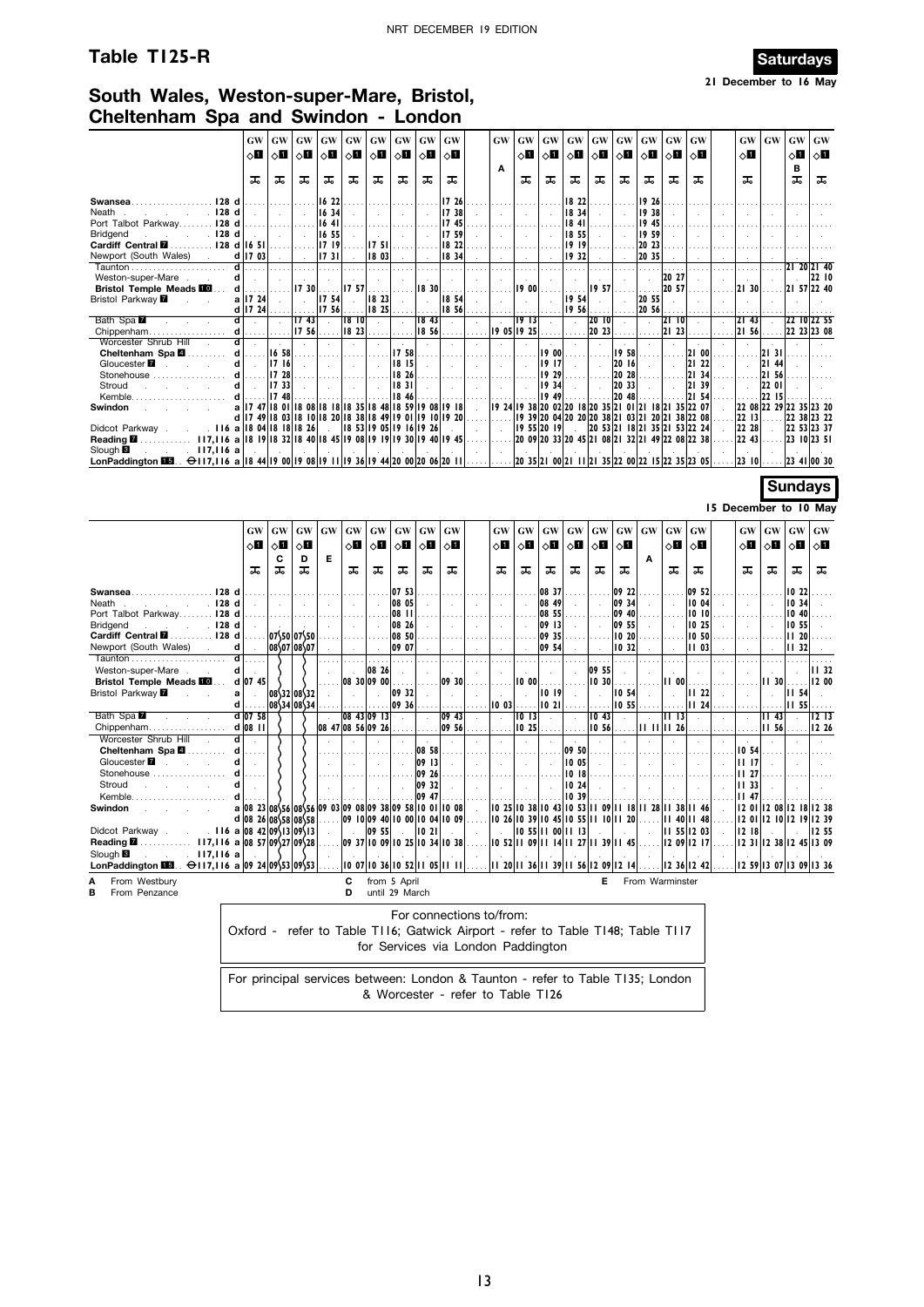### **Table T125-R Sundays**

**15 December to 10 May**

## **South Wales, Weston-super-Mare, Bristol, Cheltenham Spa and Swindon - London**

|                                                                                                                       |                              | GW                    |                            | <b>GW</b>                   | GW                            | <b>GW</b>               | GW                                                                              | GW                      | <b>GW</b>                                                    | GW                          | GW                          | <b>GW</b>        |                                                     | <b>GW</b>                                   | GW                  | GW                                                             | <b>GW</b>               | GW                          | <b>GW</b>                          | GW                          | GW                      | <b>GW</b>          |                                                  | GW                                         | GW                                  |
|-----------------------------------------------------------------------------------------------------------------------|------------------------------|-----------------------|----------------------------|-----------------------------|-------------------------------|-------------------------|---------------------------------------------------------------------------------|-------------------------|--------------------------------------------------------------|-----------------------------|-----------------------------|------------------|-----------------------------------------------------|---------------------------------------------|---------------------|----------------------------------------------------------------|-------------------------|-----------------------------|------------------------------------|-----------------------------|-------------------------|--------------------|--------------------------------------------------|--------------------------------------------|-------------------------------------|
|                                                                                                                       |                              | ◇Ø                    |                            | 0П                          | ू∏                            | $\Diamond \blacksquare$ | ♦<br>A                                                                          | $\Diamond \blacksquare$ | ⊘Ш                                                           | ू∏                          | $\diamond$ li               | $\diamond$ l     |                                                     | ⊘П                                          | ⊘⊡                  | ू∏                                                             | $\Diamond \blacksquare$ | ⊘Ш                          | в                                  | $\Diamond \blacksquare$     | $\Diamond$ i            | $\Diamond$ l       |                                                  | 8П                                         | ⊘∐                                  |
|                                                                                                                       |                              | ᠼ                     |                            | ᠼ                           | ᠼ                             | ᠼ                       |                                                                                 | ᠼ                       | ᠼ                                                            | ᠼ                           | ᠼ                           | ᠼ                |                                                     | ᠼ                                           | ᠼ                   | ᠼ                                                              | ᠼ                       | ᅚ                           |                                    | ᠼ                           | ᠼ                       | ᠼ                  |                                                  | ᠼ                                          | ᠼ                                   |
| Swansea128 d                                                                                                          |                              | 10 <sub>51</sub>      |                            |                             |                               | II 221                  | $\sim 100$                                                                      |                         |                                                              |                             |                             | 1222             |                                                     | $\cdots$                                    |                     |                                                                |                         | 13 22                       |                                    |                             |                         |                    |                                                  |                                            | 14 22                               |
| $\sim$ $\sim$ $\sim$ $\sim$ 128 d<br>Neath<br>$\sim$                                                                  |                              | <b>III</b> 03         | $\sim$                     | $\mathcal{L}$               | $\sim$                        | II 33 <br> 1140         | $\sim$                                                                          | $\sim$                  | $\sim$                                                       | $\sim$                      | $\mathcal{L}_{\mathcal{A}}$ | 12, 34           | $\sim$                                              | $\sim$                                      | $\sim 10^{-1}$      | $\sim$                                                         |                         | 13 34<br>  13 40            | $\sim$                             | $\sim$                      | $\sim$                  | $\sim$             |                                                  |                                            | 14 34                               |
| Port Talbot Parkway 128 d<br>$\sim$ $\sim$ $\sim$ $\sim$ 128 d<br><b>Bridgend</b>                                     |                              | <b>II 09</b><br>II 24 | 1.11<br>$\sim$             | $\cdots$<br>$\sim$          | $\sim$ $\sim$<br>$\sim$       | III 531                 | $\cdots$<br>$\mathcal{L}$                                                       | $\cdots$<br>$\sim$      | .                                                            | $\cdots$<br>$\sim$          | $\ldots$<br>$\sim$ $\sim$   | 2 40 <br> 12, 55 | .<br>$\sim$                                         | $\cdots$<br>$\sim$                          | .<br>$\sim 10^{-1}$ | $\ldots$<br>$\sim$                                             | $\sim$                  | 13 54                       | $\sim$                             | $\cdots$<br>$\sim$          | .<br>$\sim 10^7$        | $\cdots$<br>$\sim$ | $\sim$                                           |                                            | 14 40<br>14 55                      |
| Cardiff Central <b>M</b> 128 d                                                                                        |                              | III 50                | .                          | .                           |                               | 12, 20                  | .                                                                               |                         | .   <b>12 50</b>                                             |                             |                             | 13, 20           | 1.1.1                                               | .                                           | 1341                | .                                                              | 1.1.1.1                 | 14 20                       | .                                  | .                           | 14 50                   | .                  |                                                  |                                            | 15 20                               |
| Newport (South Wales).                                                                                                |                              | $d$   12 03           | $\sim$                     | $\sim$                      | $\sim 10$                     | 2 32                    | $\sim$                                                                          | $\sim$                  | 1304                                                         | $\sim$                      | $\sim$ $\sim$               | $ 13 \t32 $      | $\sim$                                              | $\sim$                                      | 13 55               | $\sim$                                                         | $\sim$                  | 1433                        |                                    | $\sim$                      | 5 03                    | $\sim$             | $\sim$                                           |                                            | 15 35                               |
|                                                                                                                       | ď                            | .                     |                            |                             |                               | .                       |                                                                                 |                         | .                                                            |                             |                             | .                |                                                     |                                             | .                   |                                                                |                         | .                           |                                    |                             | .                       |                    |                                                  |                                            | .                                   |
| Weston-super-Mare                                                                                                     | d                            | $\sim$                | $\sim$                     | $\sim$                      | $\sim$                        | $\sim$                  | $\mathcal{L}$                                                                   |                         | $\sim$                                                       |                             | $\sim$                      | $\sim$           | $\sim$                                              | 13 25                                       | $\sim$              | $\sim$                                                         |                         | $\sim$                      |                                    | $\sim$                      | $\sim$                  |                    |                                                  | $\sim$                                     | $\sim$                              |
| Bristol Temple Meads <b>10</b>                                                                                        | d                            | .                     | .                          |                             | 2, 30                         | .                       | $\cdots$                                                                        | 13 OO                   | $\cdots$                                                     | $\cdots$                    | 13 30                       | $\cdots$         |                                                     | 1400                                        | .                   | $\cdots$                                                       | 1430                    | .                           | $\cdots$                           | 15 00                       |                         | $\cdots$           |                                                  | 15 30                                      | $\cdots$                            |
| Bristol Parkway <b>Z</b><br>$\mathcal{L}^{\text{max}}$                                                                |                              | a 12 22               | $\mathcal{L}$              | $\mathcal{L}_{\mathcal{A}}$ | $\sim$                        | 12,54                   | $\mathcal{L}$                                                                   |                         | 3 23<br>13 25                                                | $\mathcal{L}_{\mathcal{A}}$ |                             | 13,54<br> 13, 55 | $\sim$                                              | $\sim$                                      | 14 18               | $\mathcal{L}$                                                  |                         | 14 54                       |                                    |                             | 15 23<br>15 25          | $\mathcal{L}$      | $\sim$                                           |                                            | 15 54                               |
| Bath Spa                                                                                                              | ď                            | d 12 23<br>$\sim$     | $\mathcal{L}$              | $\sim$                      | 12,43                         | 12, 55 <br>$\sim$       | $\mathbf{r}$                                                                    | $13 \ 13$               | $\sim$                                                       | $\sim$                      | 343                         | $\sim$           | $\bar{L}$                                           | 14 13                                       | 14 24 <br>$\bar{z}$ | $\mathcal{L}$                                                  | 1443                    | 14 55<br>$\bar{z}$          | $\mathcal{L}$                      | 1513                        | $\sim$                  | $\mathcal{L}$      | $\mathcal{A}$                                    | 15 <sub>43</sub>                           | 15 55<br>$\sim$                     |
| Chippenham                                                                                                            | d                            | .                     | .                          |                             | 12,56                         |                         | .   3 05  3 26                                                                  |                         | .                                                            |                             | 13 56                       | .                |                                                     |                                             | $1426$              | .                                                              | 14 56                   | .                           |                                    | $15$ $18$ $15$ $26$         |                         |                    |                                                  | 15 55                                      |                                     |
| Worcester Shrub Hill                                                                                                  | ਰ                            | $\sim$                | $\mathcal{L}_{\mathbf{r}}$ |                             | $\sim$                        | $\sim$                  | $\sim$                                                                          | $\sim$                  |                                                              | $\sim$                      | $\sim$                      | $\sim$           |                                                     | $\sim$                                      | $\sim$              | $\sim$                                                         | $\sim$                  | $\sim$                      | $\sim$                             | $\sim$                      |                         | $\sim$             |                                                  | $\sim$                                     |                                     |
| Cheltenham Spa 4                                                                                                      | d                            | .                     | .                          | 11,55                       | .                             |                         | .                                                                               |                         | .                                                            | 1301                        | .                           | .                | .                                                   | .                                           | .                   | 14 01                                                          | 1.1.1.1                 | .                           | .                                  | .                           | .                       | 14 58              |                                                  |                                            |                                     |
| Gloucester <b>7</b><br>and the company of the                                                                         | d                            | $\sim 10^{-1}$        | $\sim$                     | 1216                        | $\sim$                        | $\sim 10^{-1}$          | $\mathbb{R}$                                                                    | $\sim 10^{-1}$          | $\mathbf{1}$                                                 | 13 16                       | $\sim$                      | $\sim 10^{-1}$   | $\sim$                                              | $\sim$                                      | $\sim 10^7$         | 14 16                                                          | $\sim$                  | $\sim 10^{-11}$             | $\sim$                             | $\sim$                      | $\sim$                  | 15 14              |                                                  |                                            |                                     |
| Stonehouse                                                                                                            | d                            |                       |                            | 12 29                       |                               |                         |                                                                                 |                         |                                                              | 329                         |                             |                  |                                                     |                                             |                     | 14 29                                                          |                         |                             |                                    |                             |                         | 15 28              |                                                  |                                            |                                     |
| Stroud<br>and the company of the company                                                                              | d<br>d                       | $\sim$                | $\sim$                     | 12 35                       | $\sim$                        | $\sim$                  | $\sim$                                                                          | $\sim$                  | $\sim$                                                       | 3 35                        | $\sim$                      | $\sim 10^7$      | $\sim$                                              | $\sim$ $\sim$                               | $\sim$              | 14 35                                                          |                         | $\sim$                      | $\sim$                             | $\sim$                      | $\sim$                  | 15 34              |                                                  |                                            |                                     |
| Swindon                                                                                                               |                              | a 12 46               |                            | 12 50                       | .                             |                         | 13 04 13 08 13 18 13 23                                                         |                         | 13 38 13 47 14 03 14 08 14 19                                | 349                         | .                           |                  |                                                     |                                             |                     | 14 49<br>14 38 14 46 15 03 15 08 15 19 15 34 15 38 15 47 16 03 |                         |                             |                                    |                             |                         | 15 49              |                                                  |                                            | 16 08 16 19                         |
|                                                                                                                       |                              | d 12 48               | .                          |                             | 13 04 13 12 13 20             |                         | .                                                                               |                         | $13 \t40 \t13 \t49 \t14 \t04 \t14 \t10 \t14 \t20 \t$         |                             |                             |                  |                                                     |                                             |                     | 14 40 14 48 15 04 15 09 15 20                                  |                         |                             | 1.1.1.1                            |                             | 15 39 15 49 16 03       |                    |                                                  |                                            | 16 09 16 21                         |
| Didcot Parkway.                                                                                                       | . 116 a    3 03              |                       | $\sim$                     | 13 21                       | <b>Contract</b>               | $\sim 10^{-11}$         | $\sim$                                                                          |                         | 13 55 14 04 14 20                                            |                             |                             | $\sim 10^{-11}$  | $\sim$                                              |                                             |                     | 14 55 15 03 15 20                                              | <b>College</b>          | $\sim 10^{-1}$              | $\sim$                             |                             | 15 55 16 04 16 20       |                    |                                                  |                                            |                                     |
| Reading 2 117,116 a                                                                                                   |                              | 13 17                 |                            |                             | 13 34 13 38 13 45             |                         |                                                                                 |                         | 14 09 14 18 14 33 14 35 14 46                                |                             |                             |                  |                                                     | $ 15 \t09 15 \t18 15 \t33 15 \t39 15 \t46 $ |                     |                                                                |                         |                             |                                    |                             | 16 09 16 18 16 33       |                    |                                                  |                                            | 16 38 16 46                         |
| Slough <b>B</b><br>∴ II7,II6 a                                                                                        |                              |                       | $\sim$                     | $\sim$                      |                               |                         |                                                                                 |                         |                                                              |                             |                             |                  |                                                     |                                             |                     |                                                                |                         |                             |                                    |                             |                         |                    |                                                  |                                            |                                     |
| LonPaddington <b>16.</b> $\Theta$ 117,116 a 13 44                                                                     |                              |                       | .                          |                             | 3 59  4 06  4 14              |                         | .                                                                               |                         | 14 36 14 43 14 59 15 06 15 12                                |                             |                             |                  | .                                                   |                                             |                     | $ 15 \t36 15 \t42 15 \t59 16 \t09 16 \t14 $                    |                         |                             |                                    |                             | 16 39 16 46 17 02       |                    |                                                  |                                            | 17 09 17 14                         |
|                                                                                                                       |                              |                       |                            |                             |                               |                         |                                                                                 |                         |                                                              |                             |                             |                  |                                                     |                                             |                     |                                                                |                         |                             |                                    |                             |                         |                    |                                                  |                                            |                                     |
|                                                                                                                       |                              | GW                    | <b>GW</b>                  | GW                          | GW                            | GW                      | <b>GW</b>                                                                       | <b>GW</b>               |                                                              | GW                          | <b>GW</b>                   | <b>GW</b>        | <b>GW</b>                                           | <b>GW</b>                                   | GW                  | $\boldsymbol{\mathsf{G}}\boldsymbol{\mathsf{W}}$               | GW                      | <b>GW</b>                   |                                    | <b>GW</b>                   | GW                      | <b>GW</b>          | $\boldsymbol{\mathsf{G}}\boldsymbol{\mathsf{W}}$ | <b>GW</b>                                  | <b>GW</b>                           |
|                                                                                                                       |                              | ∧П                    | $\Diamond \blacksquare$    | оΩ                          | $\circ$ l                     | $\Diamond \blacksquare$ |                                                                                 | √П                      |                                                              |                             |                             |                  |                                                     |                                             | $\Diamond$          |                                                                |                         |                             |                                    | 0П                          |                         |                    | $\Diamond$ l                                     | $\circ$ 0                                  | ⊘Ц                                  |
|                                                                                                                       |                              |                       |                            |                             |                               |                         |                                                                                 |                         |                                                              | $\Diamond \blacksquare$     | $\Diamond \blacksquare$     | оΩ               | $\circ$ l                                           | оΩ                                          |                     | ू∏                                                             | $\circ$ ii              |                             |                                    |                             | $\Diamond \blacksquare$ | √⊔                 |                                                  |                                            |                                     |
|                                                                                                                       |                              |                       |                            |                             |                               |                         |                                                                                 |                         |                                                              |                             |                             |                  |                                                     |                                             |                     |                                                                |                         |                             |                                    |                             |                         |                    |                                                  |                                            |                                     |
|                                                                                                                       |                              | ᠼ                     | ᅚ                          | ᠼ                           | ᠼ                             | C<br>卫                  | в                                                                               | D<br>ᠼ                  |                                                              | ᠼ                           | ᠼ                           | ᠼ                | ᠼ                                                   | Е<br>ᅚ                                      | ᅚ                   | ᠼ                                                              | ᠼ                       | в                           |                                    | C<br>ᠼ                      | ᠼ                       | ᠼ                  | ᠼ                                                | ᠼ                                          | F.<br>굔                             |
|                                                                                                                       |                              |                       |                            |                             |                               |                         |                                                                                 |                         |                                                              |                             |                             |                  |                                                     |                                             |                     |                                                                |                         |                             |                                    |                             |                         |                    |                                                  |                                            |                                     |
| Swansea128 d                                                                                                          |                              |                       | .                          | .                           | .                             | 15 17                   |                                                                                 |                         |                                                              | .                           |                             |                  | 16 22                                               | $\sim 100$                                  |                     | .                                                              |                         |                             |                                    | 17 22                       |                         |                    |                                                  | 18 22                                      |                                     |
| .128d<br>Neath<br>and the company of the com-                                                                         |                              | $\sim$                | $\sim 10^7$                | $\sim$                      | $\sim$                        | 15 29                   | $\sim$                                                                          | $\sim$                  | $\sim$                                                       | $\sim$                      | $\sim$                      | $\sim$           | 16 34                                               | $\sim$                                      | $\sim 10^{-1}$      | $\sim$                                                         | $\sim$                  | $\sim$                      | $\ddot{\phantom{a}}$               | 17 34                       |                         | $\sim$             |                                                  | 18 34                                      |                                     |
| Port Talbot Parkway 128 d                                                                                             |                              |                       | .                          |                             |                               | 15 35                   |                                                                                 |                         |                                                              | .                           |                             |                  | 16 40                                               |                                             |                     |                                                                |                         |                             |                                    | 17 40                       |                         |                    |                                                  | 1840                                       |                                     |
| $\sim$ $\sim$ $\sim$ $\sim$ 128 d<br>Bridgend                                                                         |                              |                       | $\sim 10^{-1}$             | $\sim$                      | $\sim$                        | 5 50                    | $\sim$                                                                          | $\sim$                  | $\sim$                                                       | $\sim$                      | $\sim$                      | $\sim$           | 16 55                                               | $\sim$                                      | $\sim 10^{-1}$      | $\sim$                                                         | $\sim 10^{-1}$          | $\sim$                      | $\sim$                             | 1755                        | $\sim$                  | $\sim$             | $\sim$                                           | 18,55                                      |                                     |
| Cardiff Central <b>M</b> 128 d                                                                                        |                              | .                     |                            | 15 50                       | .                             | 1620                    | $\cdots$                                                                        |                         |                                                              | 16 50                       |                             | .                | 17 20                                               | .                                           | 17 50               | .                                                              | .                       | .                           | .                                  | 1820                        |                         |                    |                                                  | 1920                                       |                                     |
| Newport (South Wales).                                                                                                | d<br>$\overline{\mathsf{d}}$ | $\sim$                | 16 03                      | $\sim$                      | $\sim$                        | 1632                    | $\mathcal{L}^{\mathcal{L}}$                                                     | $\sim 10^{-1}$          |                                                              | 17 04                       | $\sim$                      | $\sim$           | 1732                                                |                                             | 18 03               | $\sim$                                                         |                         | $\mathcal{L}^{\mathcal{L}}$ | $\mathcal{L}_{\mathcal{A}}$        | 1833                        |                         | $\sim$             | $\sim$                                           | 19 33<br>.                                 | 1858                                |
| Weston-super-Mare                                                                                                     |                              | .<br>d 15 26          | .<br>$\sim 10^{-1}$        | .<br>$\sim$                 | .<br>$\sim 10^{-1}$           | .<br>$\sim$             | .<br>$\sim$                                                                     | $\sim$                  | $\overline{16}$ $\overline{16}$ $\overline{\ldots}$ $\ldots$ | ㅠ.<br>$\sim$                | .<br>$\sim$                 | .<br>$\sim$      | .<br>$\sim$                                         | 17 33                                       | $1703$<br>$\sim$    | .<br>$\sim$                                                    | .<br>$\sim 10^{-1}$     | .<br>$\sim$                 | .<br>$\sim$                        | .<br>$\sim$                 | .<br>$\sim$             | $\cdots$<br>$\sim$ | .<br>$\sim$                                      | $\sim$                                     | 19 26                               |
| <b>Bristol Temple Meads FOL</b>                                                                                       |                              | $d$ 16 00             | .                          | .                           | 1630                          | 1.1.1.1                 |                                                                                 | 17 OO                   |                                                              |                             |                             |                  | $17.30$                                             |                                             | $1800$              |                                                                | 18 30                   |                             |                                    | .                           | 1900                    |                    |                                                  | $19.30$                                    | 20 01                               |
| Bristol Parkway <b>M</b><br><b>Carl Carl</b>                                                                          | $\mathbf{a}$                 | $\sim$                | 6 22                       | $\sim$                      | $\sim$ $\sim$                 | 16 54                   | $\sim$                                                                          | $\sim$                  | n.                                                           | 17 23                       | $\sim$                      | $\sim$           | 1754                                                | $\sim$                                      | 18 24               | $\sim$                                                         | $\sim 10^7$             | $\sim$                      | $\sim$                             | 18,54                       | $\sim$                  | $\sim$             | $\sim$                                           | 1954                                       | $\sim$                              |
|                                                                                                                       | d                            |                       |                            | $1624$                      |                               | 1655                    |                                                                                 |                         |                                                              | $1725$                      |                             |                  | 17 55                                               |                                             | $1825$              |                                                                |                         |                             |                                    | 1858                        |                         |                    |                                                  | 1955                                       |                                     |
| Bath Spa                                                                                                              |                              | d 16 13               | $\sim$                     | $\sim$                      | 16 <sub>43</sub>              | $\sim$                  |                                                                                 | 1713                    |                                                              | $\sim$                      | $\sim$                      | 1743             | $\sim$                                              | 8 13                                        | $\sim$              | $\bar{z}$                                                      | 18 <sub>43</sub>        |                             | $\sim$                             | $\mathcal{L}$               | 1913                    | $\sim$             | 1943                                             | $\sim$                                     | 20 14                               |
| Chippenham                                                                                                            |                              |                       | $d$ 16 26                  | .                           |                               |                         | $ 16 \t56  \ldots  17 \t18 17 \t24  \ldots$                                     |                         |                                                              | .                           | $\ldots$                    | 17.55            | .                                                   |                                             | $1826$              | .                                                              |                         | 8 56  9 01                  | .                                  | .                           | 1926                    | .                  | 1955                                             |                                            | 20 27                               |
| Worcester Shrub Hill<br><b>Contractor</b>                                                                             | ਰ                            | $\sim 10^{-1}$        | $\sim$                     | $\sim$                      | $\sim$                        | $\sim$                  | $\sim$                                                                          | $\sim$                  | $\sim$                                                       | $\sim$                      | $\sim$                      | $\sim$           | $\sim$                                              | $\sim$                                      | $\mathcal{L}$       | $\sim$                                                         | $\sim$                  | $\sim$                      | $\sim$                             | $\mathcal{L}_{\mathcal{A}}$ | $\sim$                  | $\sim$             | $\sim$                                           | $\mathcal{L}$                              |                                     |
| Cheltenham Spa <b>2</b><br>Gloucester <b>7</b><br>and the company                                                     | d<br>d                       | $\sim 10^{-1}$        | .<br>$\sim$                | 15 58<br>$16$ $15$          | $\ldots$ .<br>$\sim 10^7$     | $\sim 10^{-1}$          | $\sim 10^{-1}$                                                                  | $\sim$                  | $\sim 10^{-1}$                                               |                             | 17 00<br>17 15              | $\sim$           | $\sim 10^{-1}$                                      | $\cdots$<br>$\sim 10^{-1}$                  | $\sim 10$           | 18 00<br>18 15                                                 | $\sim 10^{-1}$          | $\sim$                      | $\sim 10^{-1}$                     | $\cdots$<br>$\sim$          | $\sim$                  | 19 00<br>1916      |                                                  |                                            |                                     |
| Stonehouse                                                                                                            |                              | .                     | .                          | 16 28                       |                               |                         | .                                                                               | .                       | .                                                            | $\sim$<br>.                 | 17 28                       | .                |                                                     | $\cdots$                                    |                     | 18 28                                                          |                         | .                           | .                                  | .                           | .                       | 19 28              |                                                  |                                            |                                     |
| Stroud<br>and the company of the company                                                                              |                              |                       | $\mathcal{L}$              | 16 34                       | $\mathcal{L}^{\mathcal{L}}$   |                         |                                                                                 | $\sim$                  | $\sim$                                                       | $\mathcal{L}_{\mathcal{A}}$ | 1733                        | $\mathcal{L}$    |                                                     | $\sim$                                      |                     | 18 33                                                          | $\sim$                  | $\sim$                      | $\sim$ $\sim$                      | $\sim$                      |                         | 1933               |                                                  |                                            |                                     |
|                                                                                                                       | d                            | .                     | 1.                         | 16 48                       |                               |                         |                                                                                 |                         | . 1                                                          |                             | 17 48                       |                  |                                                     |                                             |                     | 18 47                                                          | .                       |                             | . 1.                               | .                           |                         | 19 48              |                                                  |                                            |                                     |
| Swindon<br>and the company of the com-                                                                                |                              |                       |                            |                             |                               |                         | a 16 38 16 46 17 02 17 08 17 19 17 34 17 38                                     |                         | $\sim 10^{-1}$                                               |                             |                             |                  | 17 47 18 01 18 08 18 18 18 38 18 47                 |                                             |                     |                                                                |                         | 19 01 19 09 19 17           | $\sim$                             |                             |                         |                    |                                                  | 19 21 19 38 20 01 20 08 20 18 20 38        |                                     |
|                                                                                                                       | d                            |                       |                            |                             | 16 40 16 48 17 02 17 09 17 20 |                         |                                                                                 | 1739                    | .                                                            |                             |                             |                  | 7 48  8 02  8 09  8 19  8 39  8 48  9 01  9 09      |                                             |                     |                                                                |                         | .                           |                                    |                             |                         |                    |                                                  | 19 23 19 40 20 02 20 09 20 19 20 39        |                                     |
| Didcot Parkway.                                                                                                       |                              |                       |                            | . II6 a 16 55 17 03 17 19   |                               |                         |                                                                                 | 1755                    | $\sim$                                                       |                             | 18 04 18 18                 | $\sim$           | $\sim 10^{-1}$                                      |                                             |                     | 18 55 19 04 19 18                                              |                         | $\sim$                      | $\sim$                             |                             | 19 55 20 18             |                    |                                                  |                                            | 20 35 20 56                         |
| Reading <b>M</b> 117,116 a 17 09 17 17 17 32 17 38 17 46<br>Slough <b>B</b>                                           |                              |                       |                            |                             |                               |                         |                                                                                 |                         | $18$ $11$                                                    |                             |                             |                  | 8   8   8 3  18 38  8 45  9   0  9   8  9 31  19 38 |                                             |                     |                                                                |                         | .                           | $\cdots$                           |                             |                         |                    |                                                  |                                            | 19 48 20 09 20 31 20 38 20 49 21 10 |
| $\therefore$ $\therefore$ 117,116 a<br>LonPaddington $\boxed{13}$ . $\ominus$ 117,116 a 17 37 17 43 17 59 18 08 18 14 |                              |                       |                            |                             |                               |                         |                                                                                 |                         | $1838$                                                       |                             |                             |                  | 8 44  8 59  9 06  9 09  9 38  9 42  9 56  20 09     |                                             |                     |                                                                |                         |                             |                                    |                             |                         |                    |                                                  | 20 14 20 38 20 59 21 05 21 14 21 38        |                                     |
|                                                                                                                       |                              |                       |                            |                             |                               |                         |                                                                                 |                         |                                                              |                             |                             |                  |                                                     |                                             |                     |                                                                |                         |                             |                                    |                             |                         |                    |                                                  |                                            |                                     |
| From Weymouth                                                                                                         |                              |                       |                            |                             |                               | E                       | From Paignton                                                                   |                         |                                                              |                             |                             |                  |                                                     |                                             |                     |                                                                |                         |                             |                                    |                             |                         |                    |                                                  | De from Bristol Temple Meads to Chippenham |                                     |
| в<br>From Westbury<br>С<br>From Carmarthen                                                                            |                              |                       |                            |                             |                               |                         |                                                                                 |                         |                                                              |                             |                             |                  |                                                     |                                             |                     |                                                                |                         |                             | To to Bristol Temple Meads To from |                             |                         |                    |                                                  |                                            |                                     |
| D<br>From Plymouth                                                                                                    |                              |                       |                            |                             |                               |                         |                                                                                 |                         |                                                              |                             |                             |                  |                                                     |                                             |                     |                                                                |                         | Chippenham                  |                                    |                             |                         |                    |                                                  |                                            |                                     |
|                                                                                                                       |                              |                       |                            |                             |                               |                         |                                                                                 |                         |                                                              |                             |                             |                  |                                                     |                                             |                     |                                                                |                         |                             |                                    |                             |                         |                    |                                                  |                                            |                                     |
|                                                                                                                       |                              |                       |                            |                             |                               |                         |                                                                                 |                         | For connections to/from:                                     |                             |                             |                  |                                                     |                                             |                     |                                                                |                         |                             |                                    |                             |                         |                    |                                                  |                                            |                                     |
|                                                                                                                       |                              |                       |                            |                             |                               |                         |                                                                                 |                         |                                                              |                             |                             |                  |                                                     |                                             |                     |                                                                |                         |                             |                                    |                             |                         |                    |                                                  |                                            |                                     |
|                                                                                                                       |                              |                       |                            |                             |                               |                         | Oxford - refer to Table T116; Gatwick Airport - refer to Table T148; Table T117 |                         |                                                              |                             |                             |                  |                                                     |                                             |                     |                                                                |                         |                             |                                    |                             |                         |                    |                                                  |                                            |                                     |
|                                                                                                                       |                              |                       |                            |                             |                               |                         | for Services via London Paddington                                              |                         |                                                              |                             |                             |                  |                                                     |                                             |                     |                                                                |                         |                             |                                    |                             |                         |                    |                                                  |                                            |                                     |
|                                                                                                                       |                              |                       |                            |                             |                               |                         |                                                                                 |                         |                                                              |                             |                             |                  |                                                     |                                             |                     |                                                                |                         |                             |                                    |                             |                         |                    |                                                  |                                            |                                     |
|                                                                                                                       |                              |                       |                            |                             |                               |                         | For principal services between: London & Taunton - refer to Table T135; London  |                         |                                                              |                             |                             |                  |                                                     |                                             |                     |                                                                |                         |                             |                                    |                             |                         |                    |                                                  |                                            |                                     |